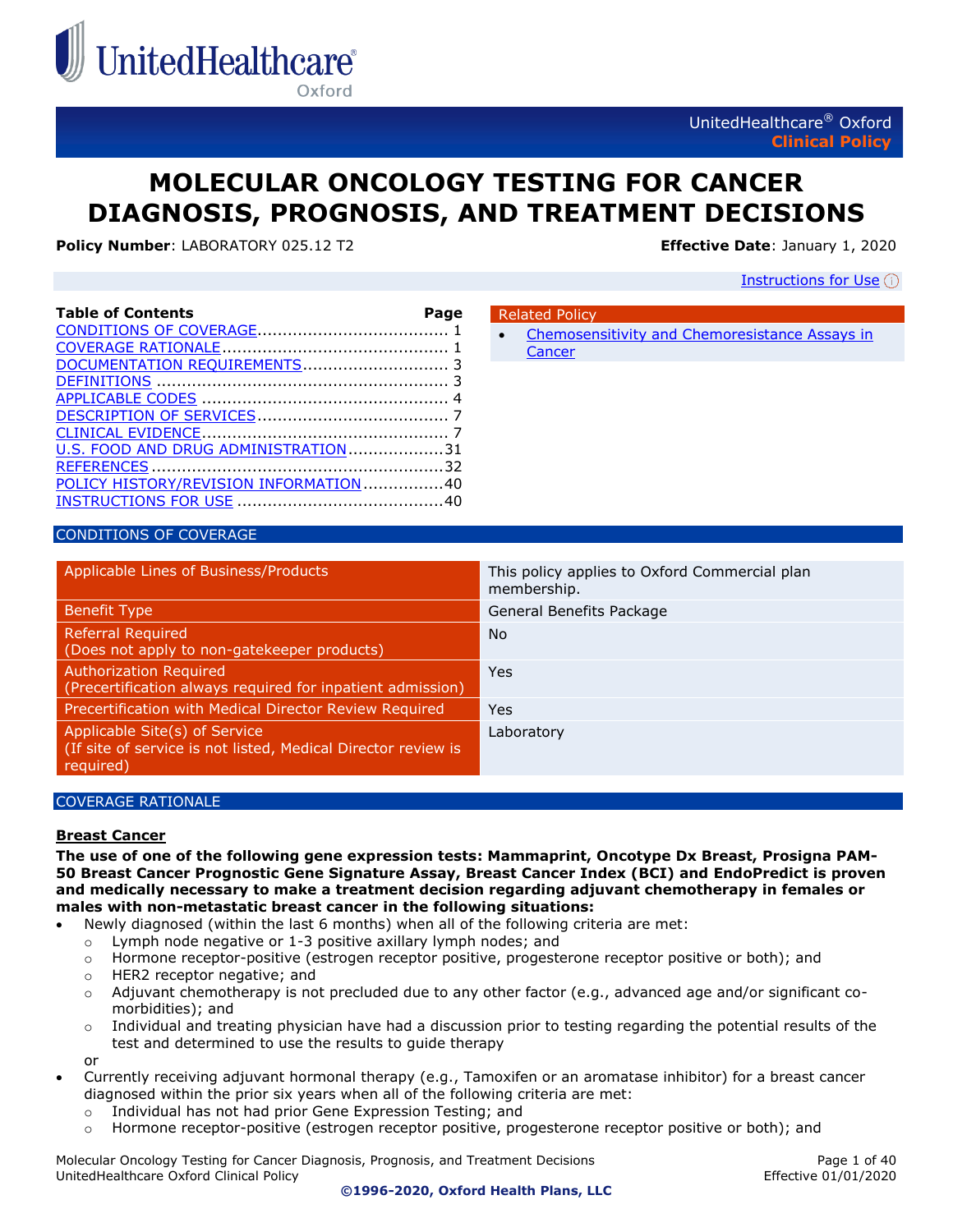- o HER2 receptor negative; and
- $\circ$  Individual and treating physician have had a discussion prior to testing regarding the potential results of the test and determined to use the results to guide a decision regarding extended adjuvant hormonal therapy.

**Use of more than one gene expression test for the same tumor in an individual with breast cancer is unproven and not medically necessary due to insufficient evidence of efficacy.**

**Gene expression tests for breast cancer are unproven and not medically necessary for all other indications, including ductal carcinoma in situ (DCIS), due to insufficient evidence of efficacy.**

**Due to insufficient evidence of efficacy, gene expression profiling assays for breast cancer treatment other than those previously described as covered are unproven and not medically necessary, including but not limited to:**

- BluePrint (also referred to as "80-gene profile")
- Breast Cancer Gene Expression Ratio (also known as Theros H/I)
- Oncotype DX DCIS
- The 41-gene signature assay
- The 76-gene "Rotterdam signature" assay

#### **Thyroid Cancer**

**Molecular profiling of thyroid nodules (e.g., Afirma GSC, ThyroSeq V3, ThyGeNEXT/ThyraMIR, or the gene and gene fusion panel** *BRAF***,** *RAS***,** *HRAS, NRAS***,** *RET/PTC1***,** *RET/PTC3, PAX8/PPARγ***) is proven and medically necessary when ALL of the following criteria are met:**

- Follicular pathology on fine needle aspiration is indeterminate
- The results of the test will be used for making decisions about further surgery

**Molecular profiling of thyroid nodules or thyroid cancers is unproven and not medically necessary for all other indications due to insufficient evidence of efficacy.**

**Use of more than one molecular profile test in an individual with a thyroid nodule is unproven and not medically necessary due to insufficient evidence of efficacy**.

#### **Hematological Cancer**

**Molecular profiling using chromosomal microarray analysis (e.g., Oncoscan, Reveal SNP-Oncology, CGH or SNP array) is proven and medically necessary for individuals with acute leukemia.**

**Use of a Next Generation Sequencing profile test to assess minimal residual disease (e.g., ClonoSeq) is proven and medically necessary for individuals with multiple myeloma when the following criteria are met:**

- Individual had an allogenic or autologous bone marrow transplant for multiple myeloma; and
- Within 3 months of completing a treatment; and
- Has no evidence of progression

**All other multigene, gene expression or microarray molecular profiling for hematological malignancies is unproven and not medically necessary due to insufficient evidence of efficacy. This includes, but is not limited to the following:**

- Assessment of minimal residual disease by Next Generation Sequencing for acute myeloid leukemia
- Use of multi-Gene Next Generation Sequencing gene panels for predicting prognosis

#### **Lung Cancer**

**Multigene molecular profiling of non-small cell lung cancer is proven and medically necessary when ALL of the following criteria are met:**

- The panel selected has no more than 50 genes; and
- No prior molecular profiling has been performed on the same tumor; and
- Individual and treating physician have had a discussion prior to testing regarding the potential results of the test and determined to use the results to guide therapy

## **Liquid biopsy (circulating tumor cell free DNA) molecular profiling tests of non-small cell lung cancer are proven and medically necessary when the following criteria is met:**

- The test selected has no more than 50 genes; and
- No prior molecular profiling has been performed on the same tumor; and
- The individual is not medically fit for invasive biopsy; or
- Non-small cell lung cancer has been pathologically confirmed, but there is insufficient material available for molecular testing; **and**

Molecular Oncology Testing for Cancer Diagnosis, Prognosis, and Treatment Decisions Page 2 of 40 UnitedHealthcare Oxford Clinical Policy Effective 01/01/2020

**©1996-2020, Oxford Health Plans, LLC**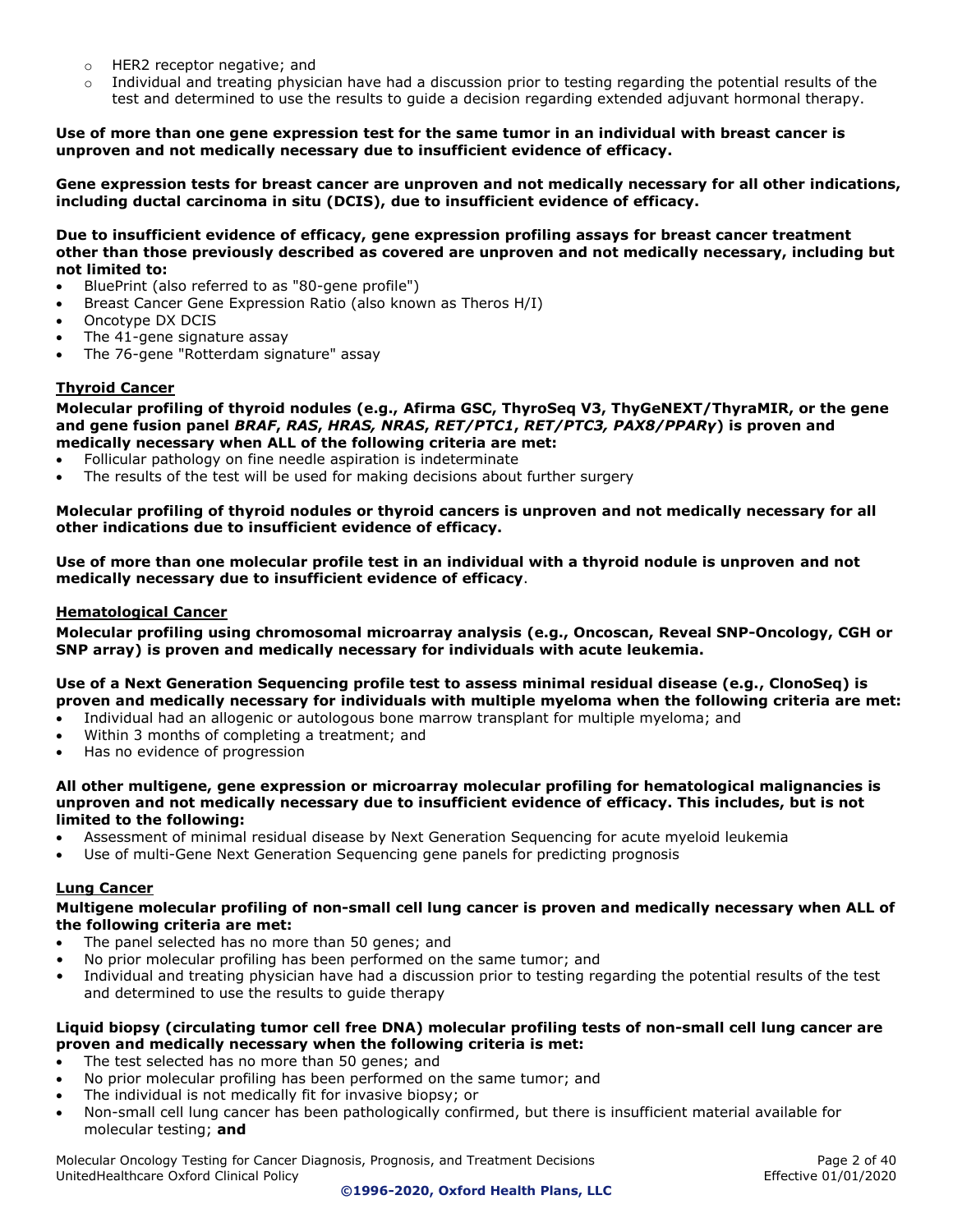Individual and treating physician have had a discussion prior to testing regarding the potential results of the test and determined to use the results to guide therapy

#### **Liquid biopsy (circulating tumor cell free DNA or circulating tumor cells) for any other tumor genetic analysis or tumor screening (e.g., Guardant, Colosentry, epi ProColon, OncoCEE CTC) is unproven and not medically necessary due to insufficient evidence of efficacy.**

#### **Due to insufficient evidence of efficacy, molecularly profiling using gene expression profiling, Chromosome Microarray multi-gene cancer panels are unproven and not medically necessary for all other indications, including but not limited to:**

- Bladder Cancer (e.g., Decipher Bladder) (NCCN, 2019a)
- Cancers of unknown primary site (e.g., Response Dx, CancerTYPE ID, Rosetta Cancer Origin, ProOnc, SourceDX, Pathfinder TG)
- Colorectal Cancer (e.g., Oncotype DX Colon Cancer Assay, Colorectal Cancer DSA, GeneFx Colon, OncoDefender-CRC)
- Gene panels of >50 genes
- Leukemia other than Chromosome Microarray (e.g., FoundationOne<sup>®</sup> Heme)
- Melanoma (e.g., Decision Dx Melanoma, Decision Dx-UM, DermTech PLA)
- Multiple myeloma (e.g., MyPRS/MyPRS Plus)
- Prostate cancer (e.g., Oncotype DX Prostate Cancer Assay, TMPRSS2 fusion gene, Prolaris Prostate Cancer Test, Decipher Prostate Cancer Classifer)
- Uveal melanoma (e.g., Decision Dx-UM)
- Whole Exome Sequencing (WES) and whole genomic sequencing (WGS) of tumors

#### <span id="page-2-0"></span>DOCUMENTATION REQUIREMENTS

Benefit coverage for health services is determined by the member specific benefit plan document and applicable laws that may require coverage for a specific service. The documentation requirements outlined below are used to assess whether the member meets the clinical criteria for coverage but do not guarantee coverage of the service requested.

## Required Clinical Information

## **Molecular Oncology Testing For Cancer Diagnosis, Prognosis, and Treatment Decisions**

Medical notes documenting **all** of the following:

- Cancer type and stage including, if applicable, tumor size and nodal status
- Results of other biomarker testing (e.g., estrogen receptor, HER-2 neu), if applicable
- Proposed treatment based on results of genetic testing (if available)

#### <span id="page-2-1"></span>**DEFINITIONS**

**Comparative Genome Hybridization (CGH)**: CGH is a technology that can be used for the detection of genomic copy number variations (CNVs). Tests can use a variety of probes or single nucleotide polymorphisms (SNPS) to provide copy number and gene differentiating information. All platforms share in common that tumor (patient) and reference DNA are labelled with dyes or fluorescing probes and hybridized on the array, and a scanner measures differences in intensity between the probes, and the data is expressed as having greater or less intensity than the reference DNA. (Cooley et al; 2013)

**Chromosome Microarray:** A laboratory analysis that identifies genome wide copy number variations at the chromosome level, such as aneuploidies, microdeletions and duplications, rearrangements, and amplification. CGH is one technology that can be used for a Chromosome Microarray test, and another example is a single nucleotide polymorphism (SNP) array. (Peterson et al., 2018)

**Gene Expression Testing**: A laboratory test that analyzes mRNA patterns to determine gene activity. (Kim et al. 2010)

**Next Generation Sequencing (NGS)**: New sequencing techniques that can quickly analyze multiple sections of DNA at the same time. Older forms of sequencing could only analyze one section of DNA at once. (Kamps, et al. 2017)

**Whole Exome Sequencing (WES)**: About 1% of a person's DNA makes protein. These protein making sections are called exons. All the exons together are called the exome. WES is a DNA analysis technique that looks at all of the exons in a person, or a tissue type such as a tumor, at one time, rather than gene by gene. (U.S. National Library of Medicine, 2017A)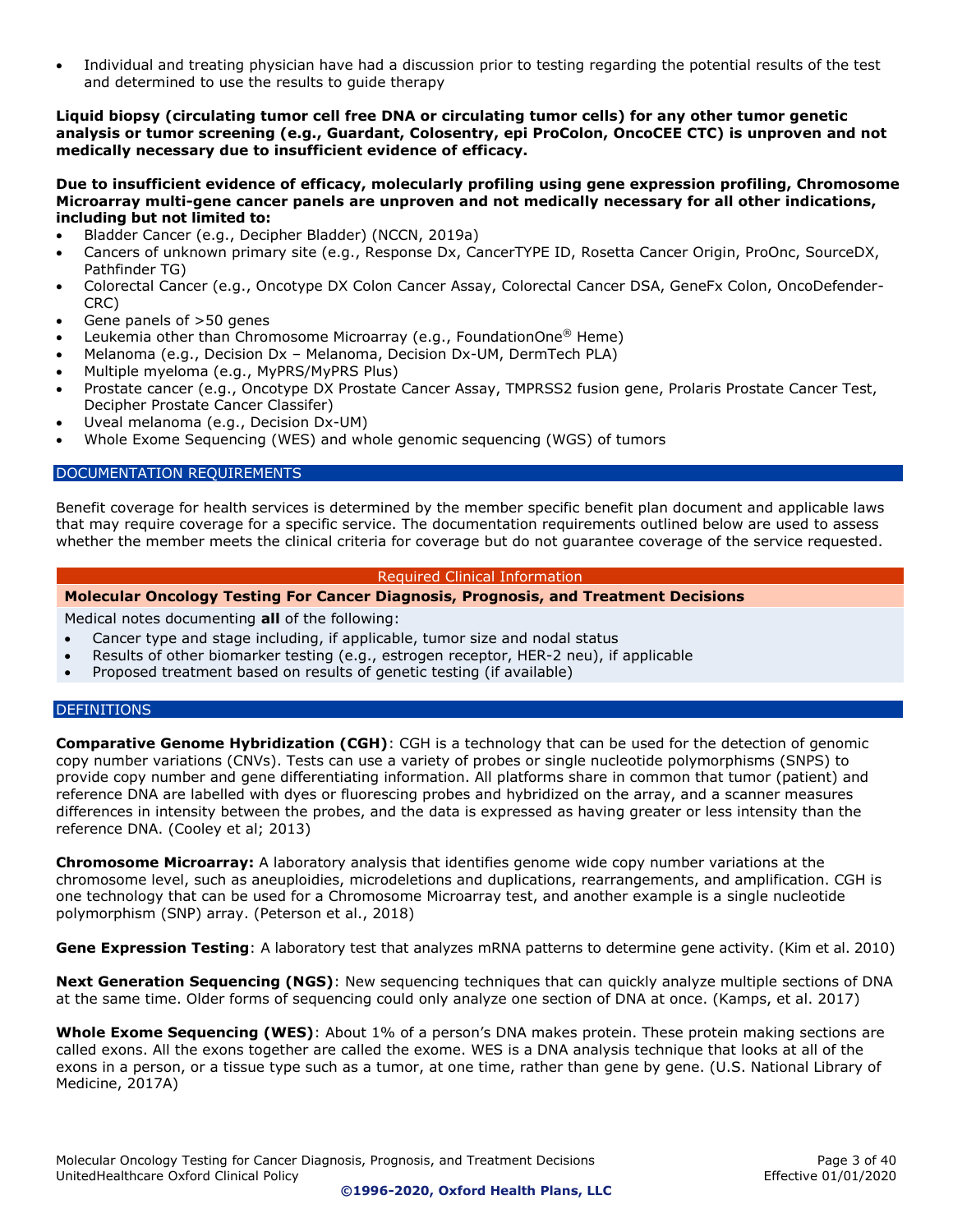**Whole Genome Sequencing (WGS)**: WGS determines the sequence of the entire DNA in a person, or a tissue type, such as a tumor, which includes the protein making (coding) as well as non-coding DNA elements. (U.S. National Library of Medicine, 2017B)

## <span id="page-3-0"></span>APPLICABLE CODES

The following list(s) of procedure and/or diagnosis codes is provided for reference purposes only and may not be all inclusive. Listing of a code in this policy does not imply that the service described by the code is a covered or noncovered health service. Benefit coverage for health services is determined by the member specific benefit plan document and applicable laws that may require coverage for a specific service. The inclusion of a code does not imply any right to reimbursement or guarantee claim payment. Other Policies may apply.

| <b>CPT Code</b> | Description                                                                                                                                                                                                                                                                 |
|-----------------|-----------------------------------------------------------------------------------------------------------------------------------------------------------------------------------------------------------------------------------------------------------------------------|
| 0011M           | Oncology, prostate cancer, mRNA expression assay of 12 genes (10 content and 2<br>housekeeping), RT-PCR test utilizing blood plasma and urine, algorithms to predict<br>high-grade prostate cancer risk                                                                     |
| 0012M           | Oncology (urothelial), mRNA, gene expression profiling by real-time quantitative PCR<br>of five genes (MDK, HOXA13, CDC2 [CDK1], IGFBP5, and CXCR2), utilizing urine,<br>algorithm reported as a risk score for having urothelial carcinoma                                 |
| 0013M           | Oncology (urothelial), mRNA, gene expression profiling by real-time quantitative PCR<br>of five genes (MDK, HOXA13, CDC2 [CDK1], IGFBP5, and CXCR2), utilizing urine,<br>algorithm reported as a risk score for having recurrent urothelial carcinoma                       |
| 0005U           | Oncology (prostate) gene expression profile by real-time RT-PCR of 3 genes (ERG,<br>PCA3, and SPDEF), urine, algorithm reported as risk score                                                                                                                               |
| 0013U           | Oncology (solid organ neoplasia), gene rearrangement detection by whole genome<br>next-generation sequencing, DNA, fresh or frozen tissue or cells, report of specific<br>gene rearrangement(s)                                                                             |
| 0014U           | Hematology (hematolymphoid neoplasia), gene rearrangement detection by whole<br>genome next-generation sequencing, DNA, whole blood or bone marrow, report of<br>specific gene rearrangement(s)                                                                             |
| 0018U           | Oncology (thyroid), microRNA profiling by RT-PCR of 10 microRNA sequences,<br>utilizing fine needle aspirate, algorithm reported as a positive or negative result for<br>moderate to high risk of malignancy                                                                |
| 0019U           | Oncology, RNA, gene expression by whole transcriptome sequencing, formalin-fixed<br>paraffin embedded tissue or fresh frozen tissue, predictive algorithm reported as<br>potential targets for therapeutic agents                                                           |
| 0021U           | Oncology (prostate), detection of 8 autoantibodies (ARF 6, NKX3-1, 5'-UTR-BMI1,<br>CEP 164, 3'-UTR-Ropporin, Desmocollin, AURKAIP-1, CSNK2A2), multiplexed<br>immunoassay and flow cytometry serum, algorithm reported as risk score                                        |
| 0022U           | Targeted genomic sequence analysis panel, non-small cell lung neoplasia, DNA and<br>RNA analysis, 23 genes, interrogation for sequence variants and rearrangements,<br>reported as presence/absence of variants and associated therapy(ies) to consider                     |
| 0026U           | Oncology (thyroid), DNA and mRNA of 112 genes, next-generation sequencing, fine<br>needle aspirate of thyroid nodule, algorithmic analysis reported as a categorical<br>result ("Positive, high probability of malignancy" or "Negative, low probability of<br>malignancy") |
| 0036U           | Exome (i.e., somatic mutations), paired formalin-fixed paraffin-embedded tumor<br>tissue and normal specimen, sequence analyses                                                                                                                                             |
| 0037U           | Targeted genomic sequence analysis, solid organ neoplasm, DNA analysis of 324<br>genes, interrogation for sequence variants, gene copy number amplifications, gene<br>rearrangements, microsatellite instability and tumor mutational burden                                |
| 0045U           | Oncology (breast ductal carcinoma in situ), mRNA, gene expression profiling by real-<br>time RT-PCR of 12 genes (7 content and 5 housekeeping), utilizing formalin-fixed<br>paraffin-embedded tissue, algorithm reported as recurrence score                                |
| 0047U           | Oncology (prostate), mRNA, gene expression profiling by real-time RT-PCR of 17<br>genes (12 content and 5 housekeeping), utilizing formalin-fixed paraffin-embedded<br>tissue, algorithm reported as a risk score                                                           |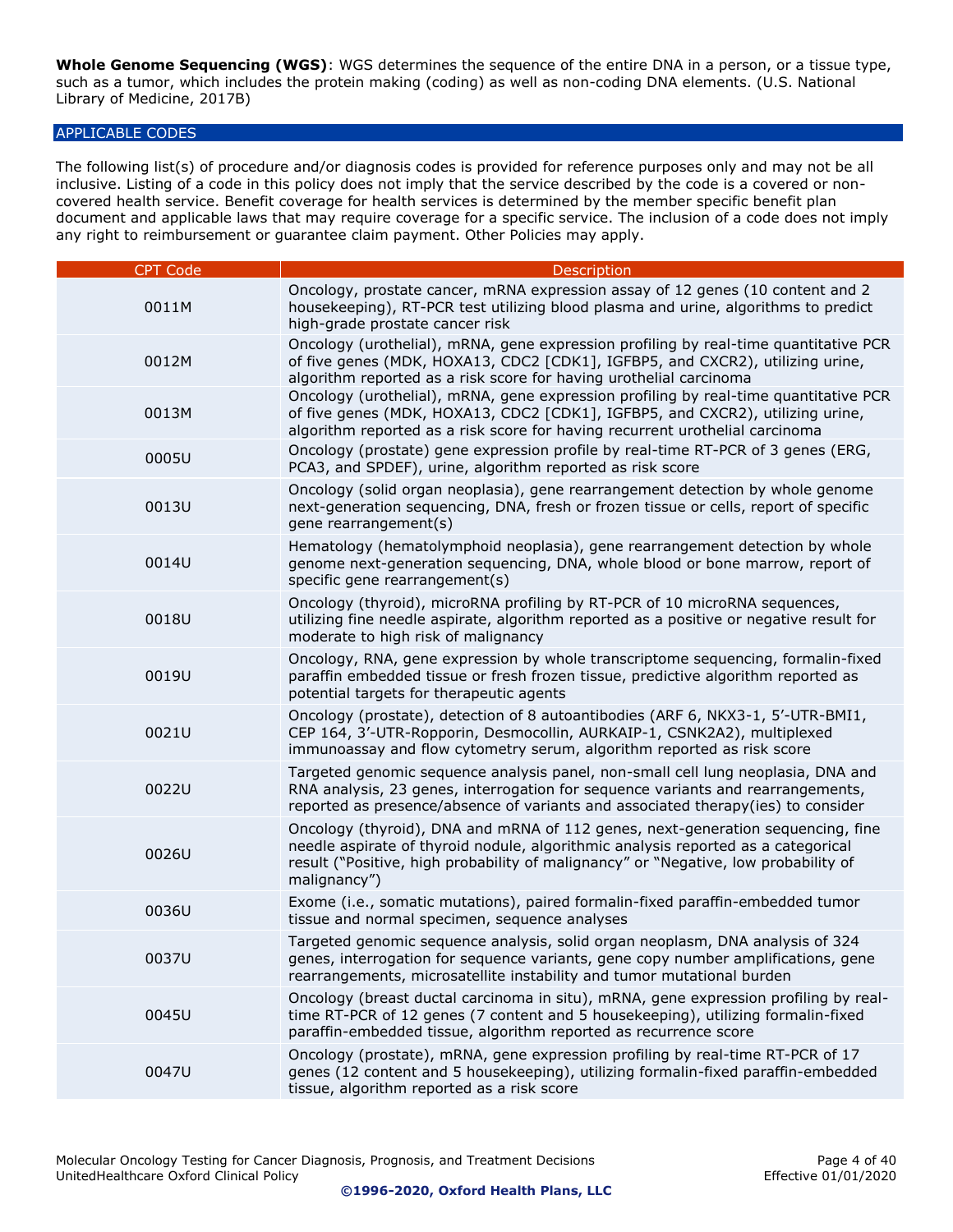| <b>CPT Code</b> | Description                                                                                                                                                                                                                                                                                                                                    |
|-----------------|------------------------------------------------------------------------------------------------------------------------------------------------------------------------------------------------------------------------------------------------------------------------------------------------------------------------------------------------|
| 0048U           | Oncology (solid organ neoplasia), DNA, targeted sequencing of protein-coding exons<br>of 468 cancer-associated genes, including interrogation for somatic mutations and<br>microsatellite instability, matched with normal specimens, utilizing formalin-fixed<br>paraffin-embedded tumor tissue, report of clinically significant mutation(s) |
| 0050U           | Targeted genomic sequence analysis panel, acute myelogenous leukemia, DNA<br>analysis, 194 genes, interrogation for sequence variants, copy number variants or<br>rearrangements                                                                                                                                                               |
| 0056U           | Hematology (acute myelogenous leukemia), DNA, whole genome next-generation<br>sequencing to detect gene rearrangement(s), blood or bone marrow, report of<br>specific gene rearrangement(s)                                                                                                                                                    |
| 0069U           | Oncology (colorectal), microRNA, RT-PCR expression profiling of miR-31-3p,<br>formalin-fixed paraffin-embedded tissue, algorithm reported as an expression score                                                                                                                                                                               |
| 0089U           | Oncology (melanoma) gene expression profiling by RTqPCR PRAME and LINC00518<br>superficial collection using adhesive patch(es)                                                                                                                                                                                                                 |
| 0090U           | Oncology (cutaneous melanoma) mRNA gene expression profiling by RT-PCR of 23<br>genes (14 content and 9 housekeeping) utilizing formalin-fixed paraffin-embedded<br>tissue algorithm reported as a categorical result (i.e., benign indeterminate<br>malignant)                                                                                |
| 0091U           | Oncology (colorectal) screening cell enumeration of circulating tumor cells utilizing<br>whole blood algorithm for the presence of adenoma or cancer reported as a positive<br>or negative result                                                                                                                                              |
| 0113U           | Oncology (prostate), measurement of PCA3 and TMPRSS2-ERG in urine and PSA in<br>serum following prostatic massage, by RNA amplification and fluorescence-based<br>detection, algorithm reported as risk score                                                                                                                                  |
| 0118U           | Transplantation medicine, quantification of donor-derived cell-free DNA using whole<br>genome next-generation sequencing, plasma, reported as percentage of donor-<br>derived cell-free DNA in the total cell-free DNA                                                                                                                         |
| 0153U           | Oncology (breast), mRNA, gene expression profiling by next-generation sequencing<br>of 101 genes, utilizing formalin-fixed paraffin-embedded tissue, algorithm reported<br>as a triple negative breast cancer clinical subtype(s) with information on immune cell<br>involvement                                                               |
| 81228           | Cytogenomic constitutional (genome-wide) microarray analysis; interrogation of<br>genomic regions for copy number variants (e.g., bacterial artificial chromosome<br>[BAC] or oligo-based comparative genomic hybridization [CGH] microarray analysis)                                                                                         |
| 81229           | Cytogenomic constitutional (genome-wide) microarray analysis; interrogation of<br>genomic regions for copy number and single nucleotide polymorphism (SNP) variants<br>for chromosomal abnormalities                                                                                                                                           |
| 81277           | Cytogenomic neoplasia (genome-wide) microarray analysis, interrogation of genomic<br>regions for copy number and loss-of-heterozygosity variants for chromosomal<br>abnormalities                                                                                                                                                              |
| 81425           | Genome (e.g., unexplained constitutional or heritable disorder or syndrome);<br>sequence analysis                                                                                                                                                                                                                                              |
| 81426           | Genome (e.g., unexplained constitutional or heritable disorder or syndrome);<br>sequence analysis, each comparator genome (e.g., parents, siblings) (List separately<br>in addition to code for primary procedure)                                                                                                                             |
| 81427           | Genome (e.g., unexplained constitutional or heritable disorder or syndrome); re-<br>evaluation of previously obtained genome sequence (e.g., updated knowledge or<br>unrelated condition/syndrome)                                                                                                                                             |
| 81445           | Targeted genomic sequence analysis panel, solid organ neoplasm, DNA analysis, and<br>RNA analysis when performed, 5-50 genes (e.g., ALK, BRAF, CDKN2A, EGFR, ERBB2,<br>KIT, KRAS, NRAS, MET, PDGFRA, PDGFRB, PGR, PIK3CA, PTEN, RET), interrogation<br>for sequence variants and copy number variants or rearrangements, if performed          |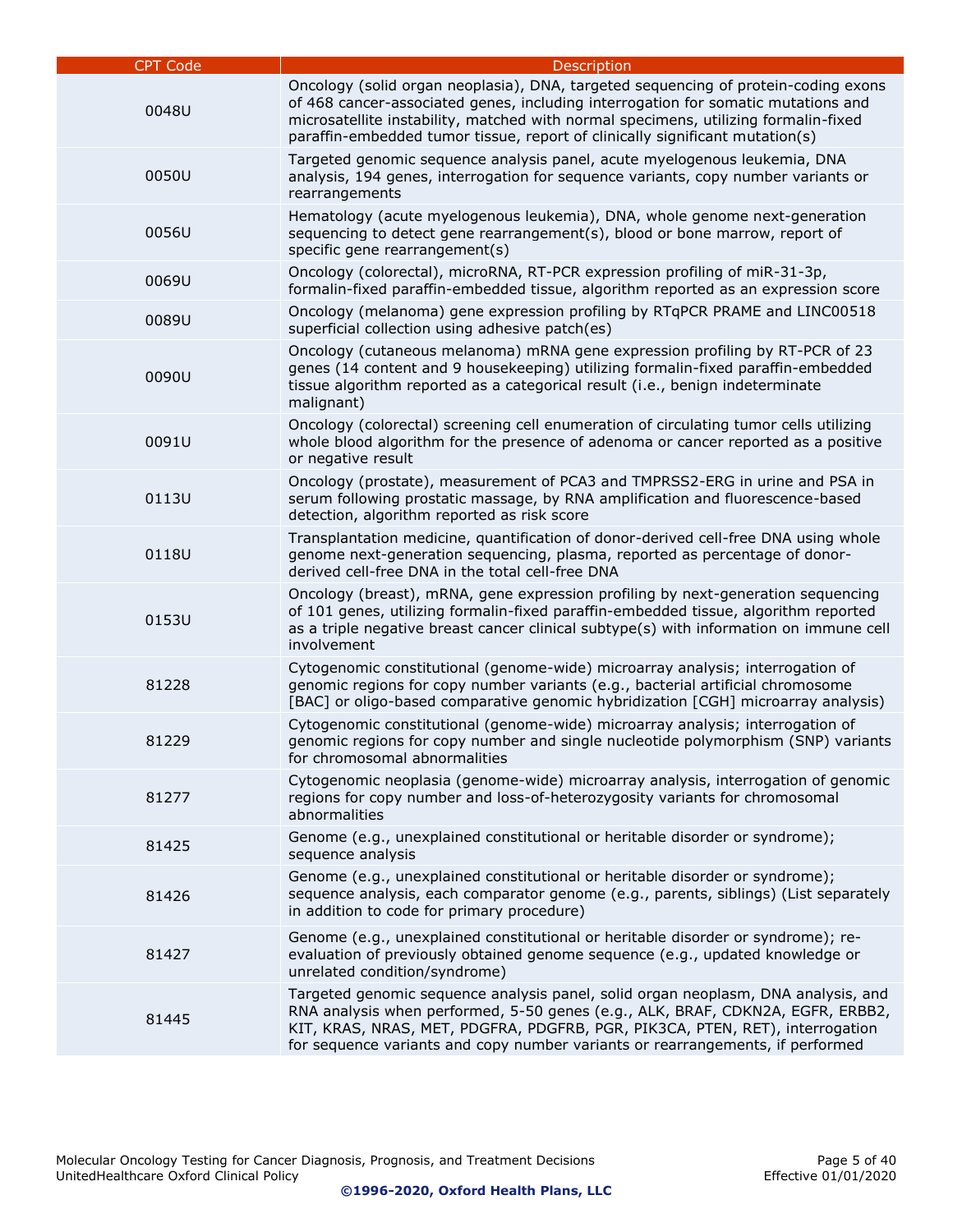| <b>CPT Code</b> | <b>Description</b>                                                                                                                                                                                                                                                                                                                                                                                                                     |
|-----------------|----------------------------------------------------------------------------------------------------------------------------------------------------------------------------------------------------------------------------------------------------------------------------------------------------------------------------------------------------------------------------------------------------------------------------------------|
| 81450           | Targeted genomic sequence analysis panel, hematolymphoid neoplasm or disorder,<br>DNA analysis, and RNA analysis when performed, 5-50 genes (e.g., BRAF, CEBPA,<br>DNMT3A, EZH2, FLT3, IDH1, IDH2, JAK2, KRAS, KIT, MLL, NRAS, NPM1, NOTCH1),<br>interrogation for sequence variants, and copy number variants or rearrangements, or<br>isoform expression or mRNA expression levels, if performed                                     |
| 81455           | Targeted genomic sequence analysis panel, solid organ or hematolymphoid<br>neoplasm, DNA analysis, and RNA analysis when performed, 51 or greater genes<br>(e.g., ALK, BRAF, CDKN2A, CEBPA, DNMT3A, EGFR, ERBB2, EZH2, FLT3, IDH1, IDH2,<br>JAK2, KIT, KRAS, MLL, NPM1, NRAS, MET, NOTCH1, PDGFRA, PDGFRB, PGR, PIK3CA,<br>PTEN, RET), interrogation for sequence variants and copy number variants or<br>rearrangements, if performed |
| 81479           | Unlisted molecular pathology procedure                                                                                                                                                                                                                                                                                                                                                                                                 |
| 81504           | Oncology (tissue of origin), microarray gene expression profiling of > 2000 genes,<br>utilizing formalin-fixed paraffin-embedded tissue, algorithm reported as tissue<br>similarity scores                                                                                                                                                                                                                                             |
| 81518           | Oncology (breast), mRNA, gene expression profiling by real-time RT-PCR of 11 genes<br>(7 content and 4 housekeeping), utilizing formalin-fixed paraffin-embedded tissue,<br>algorithms reported as percentage risk for metastatic recurrence and likelihood of<br>benefit from extended endocrine therapy                                                                                                                              |
| 81519           | Oncology (breast), mRNA, gene expression profiling by real-time RT-PCR of 21<br>genes, utilizing formalin-fixed paraffin embedded tissue, algorithm reported as<br>recurrence score                                                                                                                                                                                                                                                    |
| 81520           | Oncology (breast), mRNA gene expression profiling by hybrid capture of 58 genes<br>(50 content and 8 housekeeping), utilizing formalin-fixed paraffin-embedded tissue,<br>algorithm reported as a recurrence risk score                                                                                                                                                                                                                |
| 81521           | Oncology (breast), mRNA, microarray gene expression profiling of 70 content genes<br>and 465 housekeeping genes, utilizing fresh frozen or formalin-fixed paraffin-<br>embedded tissue, algorithm reported as index related to risk of distant metastasis                                                                                                                                                                              |
| 81522           | Oncology (breast), mRNA, gene expression profiling by RT-PCR of 12 genes (8<br>content and 4 housekeeping), utilizing formalin-fixed paraffin-embedded tissue,<br>algorithm reported as recurrence risk score                                                                                                                                                                                                                          |
| 81525           | Oncology (colon), mRNA, gene expression profiling by real-time RT-PCR of 12 genes<br>(7 content and 5 housekeeping), utilizing formalin-fixed paraffin-embedded tissue,<br>algorithm reported as a recurrence score                                                                                                                                                                                                                    |
| 81540           | Oncology (tumor of unknown origin), mRNA, gene expression profiling by real-time<br>RT-PCR of 92 genes (87 content and 5 housekeeping) to classify tumor into main<br>cancer type and subtype, utilizing formalin-fixed paraffin-embedded tissue, algorithm<br>reported as a probability of a predicted main cancer type and subtype                                                                                                   |
| 81541           | Oncology (prostate), mRNA gene expression profiling by real-time RT-PCR of 46<br>genes (31 content and 15 housekeeping), utilizing formalin-fixed paraffin-embedded<br>tissue, algorithm reported as a disease-specific mortality risk score                                                                                                                                                                                           |
| 81542           | Oncology (prostate), mRNA, microarray gene expression profiling of 22 content<br>genes, utilizing formalin-fixed paraffin-embedded tissue, algorithm reported as<br>metastasis risk score                                                                                                                                                                                                                                              |
| 81545           | Oncology (thyroid), gene expression analysis of 142 genes, utilizing fine needle<br>aspirate, algorithm reported as a categorical result (e.g., benign or suspicious)                                                                                                                                                                                                                                                                  |
| 81551           | Oncology (prostate), promoter methylation profiling by real-time PCR of 3 genes<br>(GSTP1, APC, RASSF1), utilizing formalin-fixed paraffin-embedded tissue, algorithm<br>reported as a likelihood of prostate cancer detection on repeat biopsy                                                                                                                                                                                        |
| 81552           | Oncology (uveal melanoma), mRNA, gene expression profiling by real-time RT-PCR of<br>15 genes (12 content and 3 housekeeping), utilizing fine needle aspirate or formalin-<br>fixed paraffin-embedded tissue, algorithm reported as risk of metastasis                                                                                                                                                                                 |
| 81599           | Unlisted multianalyte assay with algorithmic analysis                                                                                                                                                                                                                                                                                                                                                                                  |
| 86152           | Cell enumeration using immunologic selection and identification in fluid specimen<br>(e.g., circulating tumor cells in blood);                                                                                                                                                                                                                                                                                                         |
|                 |                                                                                                                                                                                                                                                                                                                                                                                                                                        |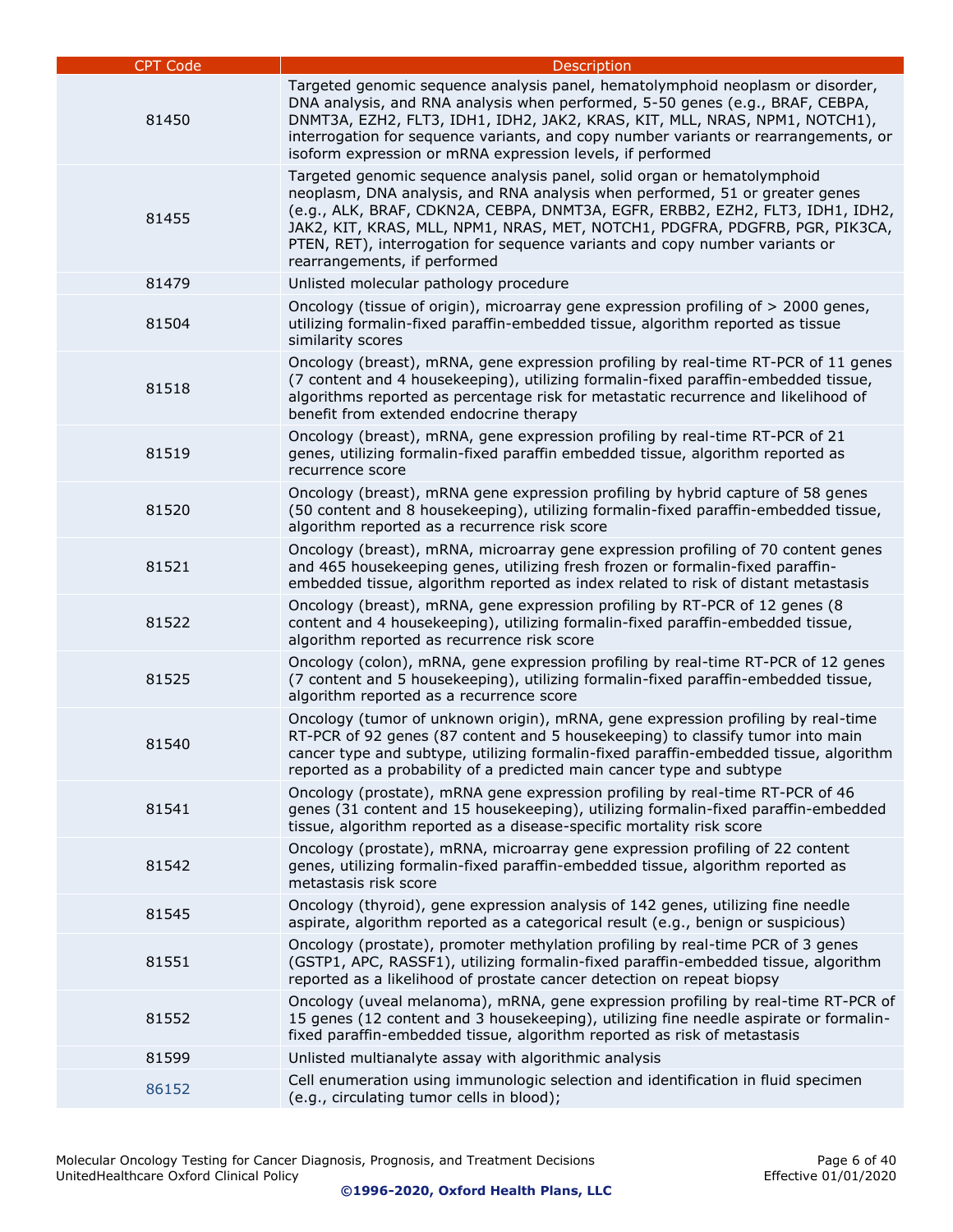| CPT Code | Description                                                                                                                                                                          |
|----------|--------------------------------------------------------------------------------------------------------------------------------------------------------------------------------------|
|          |                                                                                                                                                                                      |
| 86153    | Cell enumeration using immunologic selection and identification in fluid specimen<br>(e.g., circulating tumor cells in blood); physician interpretation and report, when<br>reguired |

*CPT® is a registered trademark of the American Medical Association*

| ICD-10 Diagnosis Code | <b>Description</b>                                                                |
|-----------------------|-----------------------------------------------------------------------------------|
| C90.10                | Plasma cell leukemia not having achieved remission                                |
| C90.11                | Plasma cell leukemia in remission                                                 |
| C90.12                | Plasma cell leukemia in relapse                                                   |
| C91.00                | Acute lymphoblastic leukemia not having achieved remission                        |
| C91.01                | Acute lymphoblastic leukemia, in remission                                        |
| C91.40                | Hairy cell leukemia not having achieved remission                                 |
| C91.41                | Hairy cell leukemia, in remission                                                 |
| C91.42                | Hairy cell leukemia, in relapse                                                   |
| C92.02                | Acute myeloblastic leukemia, in relapse                                           |
| C92.40                | Acute promyelocytic leukemia, not having achieved remission                       |
| C92.41                | Acute promyelocytic leukemia, in remission                                        |
| C92.42                | Acute promyelocytic leukemia, in relapse                                          |
| C92.50                | Acute myelomonocytic leukemia, not having achieved remission                      |
| C92.51                | Acute myelomonocytic leukemia, in remission                                       |
| C92.52                | Acute myelomonocytic leukemia, in relapse                                         |
| C92.60                | Acute myeloid leukemia with 11q23-abnormality not having achieved remission       |
| C92.61                | Acute myeloid leukemia with 11q23-abnormality in remission                        |
| C92.62                | Acute myeloid leukemia with 11q23-abnormality in relapse                          |
| C92.A0                | Acute myeloid leukemia with multilineage dysplasia, not having achieved remission |
| C92.A1                | Acute myeloid leukemia with multilineage dysplasia, in remission                  |
| C92.A2                | Acute myeloid leukemia with multilineage dysplasia, in relapse                    |
| C95.90                | Leukemia, unspecified not having achieved remission                               |
| C95.91                | Leukemia, unspecified, in remission                                               |
| C95.92                | Leukemia, unspecified, in relapse                                                 |
|                       |                                                                                   |

#### <span id="page-6-0"></span>DESCRIPTION OF SERVICES

Technologies used for molecular profiling of cancers vary, and can include, but are not limited to, tests that evaluate variations in the genes, such as Chromosome Microarray and Next Generation Sequencing, as well as others that assess the gene products, such as gene expression arrays and microRNA analysis. The number of genes evaluated can range from a single gene to the whole exome or genome of a tumor. For the purposes of this policy, multi-gene analysis generally refers to a gene panel containing five or more genes, though some exceptions may apply as noted specifically in the policy (e.g., epi-Colon, Clonoseq, DermTech PLA). In some tests, expression patterns of defined genes are combined in a defined manner to provide an expression signature, a score, or a classifier for potential diagnosis and or prognosis of disease or to predict impact of intervention. Results of molecular profiling may assist individuals and healthcare providers with determining prognosis and selection of more effective and targeted cancer therapies. (Chantrill et al., 2015)

#### <span id="page-6-1"></span>CLINICAL EVIDENCE

#### **Breast Cancer**

There are many laboratory tests developed to detect genetic variation in breast tumor tissue, particularly gene expression tests. These results may be used to predict distant recurrence risk for women with early stage breast cancer. In turn, this may help with the decision of whether to include adjuvant chemotherapy.

#### *Oncotype Dx® Breast*

Oncotype Dx Breast (Oncotype DX; Genomic Health, Redwood City, CA) s a test that analyzes the expression of a panel of 21 genes within a tumor to determine a "Recurrence Score" which may correspond to a likelihood of breast

Molecular Oncology Testing for Cancer Diagnosis, Prognosis, and Treatment Decisions Page 7 of 40 UnitedHealthcare Oxford Clinical Policy Effective 01/01/2020

**©1996-2020, Oxford Health Plans, LLC**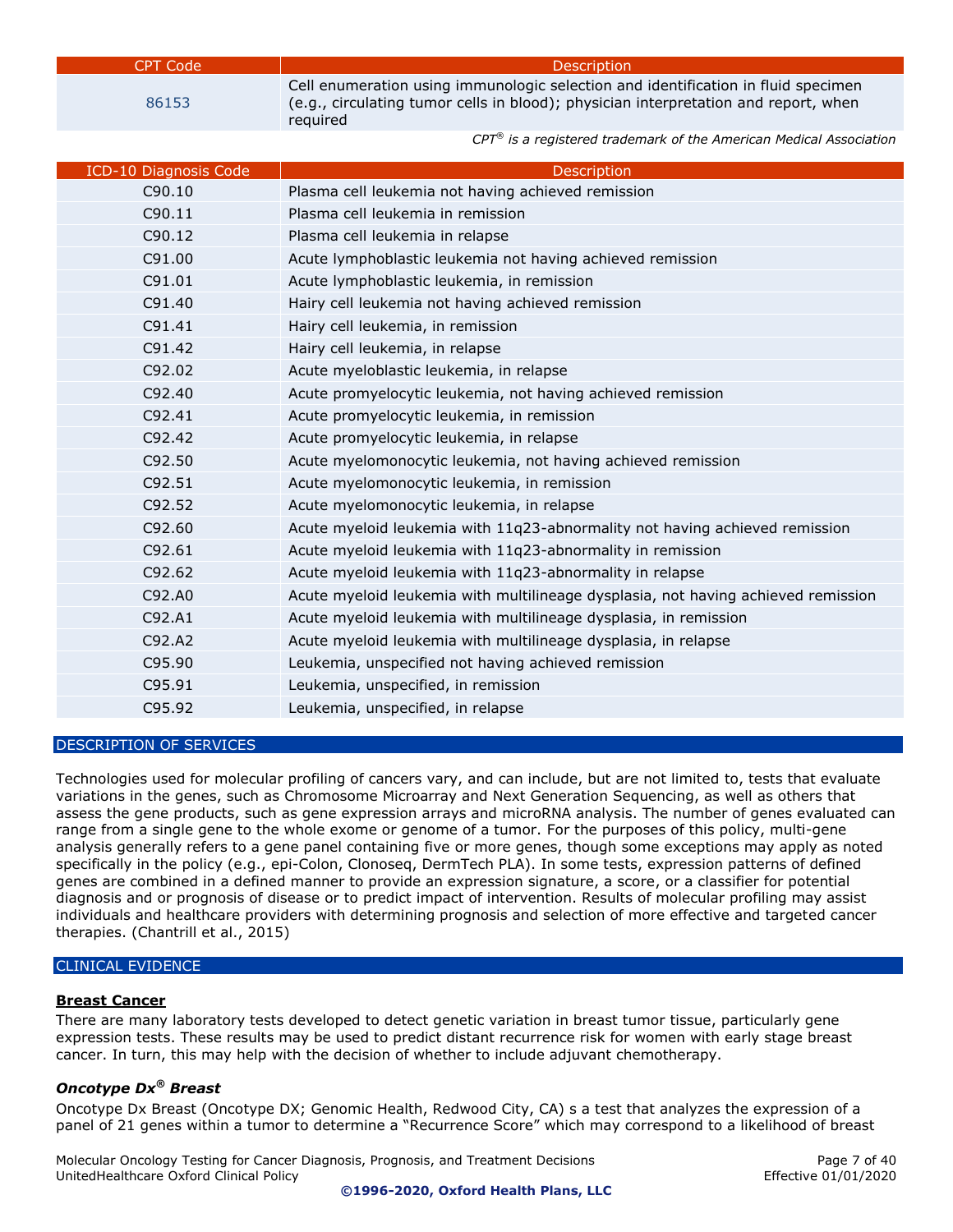cancer recurrence within 10 years. The test was initially developed for women with early-stage invasive breast cancer with ER+ cancers that are lymph node-negative, and subsequently evidence was gathered on individuals with up to 3 ipsilateral nodes positive. These individuals are typically treated with anti-hormonal therapy, such as tamoxifen or aromatase inhibitors, and Oncotype  $Dx^{\circledast}$  can help determine if chemotherapy should be added to the treatment regimen. [Evaluation of Genomic Applications in Practice and Prevention (EGAPP) Working Group, 2015]

Wang et al. (2018) examined the value of Oncotype Dx when determining the prognosis in female breast cancer patients with tumor stage 1-2 (tumor is 20-55mm), positive in 1-3 lymph nodes and no evidence of metastasis ( $T_{1-2}$ ) N1M0). The study reviewed 4059 cases to categorize them to prognostic stages IA and IIB and used data derived from the National Cancer Institute's limited use Surveillance, Epidemiology, and End Results (SEER) 18 registry databases, released in November 2017. Cases in the SEER database were linked to recurrence score (RS) results from assays performed by Genomic Health. All cases with RS had negative HER2, and the authors selected female ER-positive invasive ductal carcinoma cases in T1-2N1M0 stage with Oncotype RS results diagnosed between 2004 and 2012. Patients were categorized into low-risk (RS<11), intermediate-risk (RS 11-25), and high-risk (RS >25) groups. The median patient age was 59 years. Of these patients, 2898 (71.4%) had stage T1 cancer, 1854 (45.7%) had stage  $N_{1\text{mic}}$  cancer, 743 (18.3%) had grade 3 cancer, and 3746 (92.3%) had positive PR status. They were stratified into the RS low-risk group (794, 19.6%), the RS intermediate-risk group (2667, 65.7%), and 598 (14.7%) were in the RS high-risk group. The high risk group tended to have younger patients, larger tumors, a higher percentage of grade 3 disease, negative PR, and more advanced cancer staging. They also had more frequent use of chemotherapy. Otherwise the RS groups did not differ much in race, N stage, surgery, or radiation. In terms of pathological prognostic stages, there were 2781 patients (68.5%) in stage IA, 829 (20.4%) in stage IB, 360 (8.9%) in IIA, and 89 (2.2%) in IIB. The distributions of clinical and pathological characteristics, including breast cancer specific survival (BCSS) and overall survival (OS), were compared between RS and pathological staging groups using a variety of statistical analysis. The median follow up period was 57 months. The results showed a statistically significant correlation (p<.001) between the RS groups and pathological stage results. In the low and high risk RS groups, the BCSS and OS were similar between RS and pathological staging groups. In the intermediate RS group, however, survival rates differed significantly between RS staging and pathological staging. The survival rates were inversely correlated with the escalation of prognostic stages. Similar trends were seen in the high risk group, but were not statistically significant. In this retrospective study, RS was an independent prognosticator for BCSS, and with pathological stage for OS. The authors concluded that Oncotype Dx could complement the prognostic staging system in node positive patients.

Altman et al. (2018) examined the utility of Oncotype Dx in women with estrogen receptor positive and HER2 positive breast cancer. Patients were identified from the Surveillance and Epidemiology End Results program database that met criteria, and were stratified using the TAILORx recurrence score cutoffs. Of patients that met the criteria in the database, only 5% had Oncotype Dx testing. In that cohort, 17% were high risk, 49% were intermediate, and 34% were low risk. Chemotherapy use in those not tested was 66%. In those that were tested, the use of chemotherapy trended according to recurrence risk score, suggesting that the score was used in treatment decisions. In high risk patients, 67% had chemotherapy, 30% of intermediate risk, and 19% of low risk patients. However, this study does not provide information on the clinical utility of Oncotype Dx in women with HER2 positive breast cancer since clinical outcomes were not captured.

Wolmark et al. (2016) assess the utility for a 21 gene recurrence score (RS) in predicting distance recurrence (>5 years) in stages I and II breast cancer in high and low expressing ESR1 groups within a cohort of 3,060 patients from the National Surgical Adjuvant Breast and Bowel project, all of whom had undergone tamoxifen therapy. Overall, the authors found that RS consistently predicted distant recurrence; low RS had a low risk of distant recurrence. In a subgroup analysis, it was noted that individuals with a low RS and 1-3 node positives, the risk of distant recurrence was 7.9%. In those with 4 or more nodes positive, the risk of distant recurrence was 16.7%.

Albain et al. (2010) studied the use of Oncotype Dx in node positive breast cancer. The authors used 367 samples banked from the phase 3 trial SWOG-8814 for postmenopausal women with node-positive, oestrogen-receptorpositive breast cancer. This trial showed that chemotherapy with cyclophosphamide, doxorubicin, and fluorouracil (CAF) before tamoxifen (CAF-T) added survival benefit to treatment with tamoxifen alone. The samples available for study represented 40% of the 927 patients in the tamoxifen and CAF-T groups, with sufficient RNA for analysis (tamoxifen, n=148; CAF-T, n=219). There was no benefit identified in the CAF group who had a low recurrence score, but those with a high recurrence score had a strong correlation with an improvement in disease-free survival, after adjustment for number of positive nodes. The authors concluded that a high recurrence score may be prognostic for tamoxifen-treated patients with positive nodes and predicts significant benefit of CAF. A low recurrence score suggests that women might not benefit from anthracycline-based chemotherapy, despite positive nodes.

Oncotype Dx for breast cancer is considered a preferred test by NCCN for pN0 or node negative patients (Level 1 based upon high-level evidence, there is uniform NCCN consensus that the intervention is appropriate), and is considered prognostic for pN+ or node positive with an evidence level of 2A (based upon lower-level evidence, there is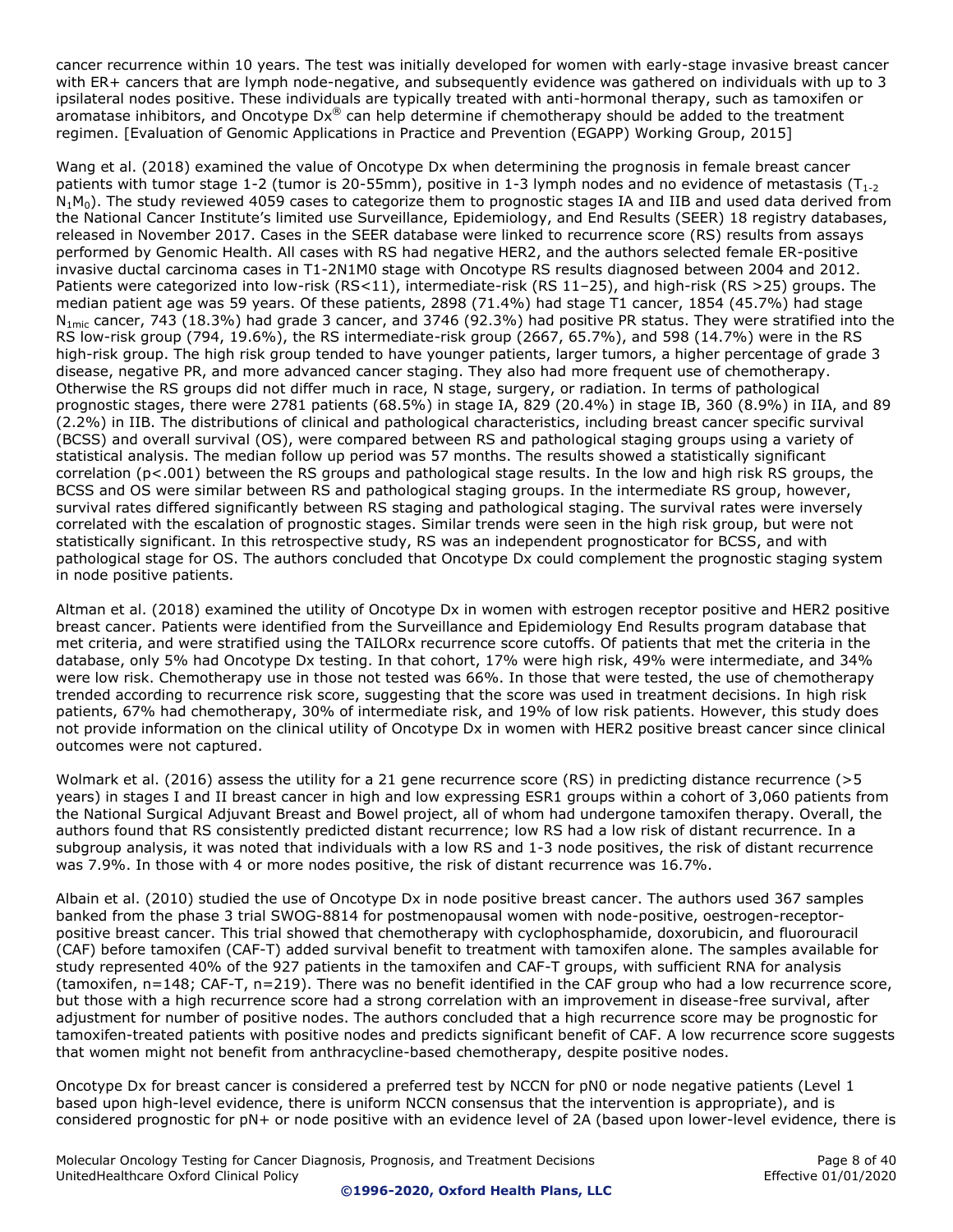uniform NCCN consensus that the intervention is appropriate). NCCN noted that they were waiting on the results of the Rxponder study to comment on Oncotype Dx to be predictive. (NCCN, 2019b)

## *PAM 50*

PAM 50, also known as Prosigna® by NanoString Technologies (Seattle, WA) is a breast cancer prognostic assay that provides a risk category and numerical score to assess an individual's risk of distant recurrence of disease at 10 years in postmenopausal women with node-negative (Stage I or II) or node-positive (Stage II), hormone receptor-positive breast cancer. The Prosigna assay measures expression levels of 50 genes using formalin-fixed paraffin-embedded (FFPE) breast tumor tissue diagnosed as invasive breast carcinoma. The assay is not intended for individuals with 4 or more positive nodes. (Gnant et al., 2013; Parker et al., 2009)

NCCN summarizes the evidence for PAM 50 as level 2A (based upon lower-level evidence, there is uniform NCCN consensus that the intervention is appropriate) for breast cancer patients with hormone receptor positive, HER2 negative, and node negative or 1-3 node positive. (NCCN, 2019b)

## *MammaPrint® (also Referred to as the "Amsterdam Signature" or "70-Gene Signature")*

MammaPrint<sup>®</sup> (Agendia, Amsterdam, The Netherlands) is a 70-gene expression test to assess breast cancer distant recurrence risk. The assay analyzes tumor tissue (fresh, frozen or formalin-fixed paraffin-embedded) for expression of 70 genes assumed to be important in cancer metastasis. Based on the test results, MammaPrint may assist individuals considering adjuvant treatments. Individuals are assigned either a low risk or a high risk for a distant recurrence. The risk category may be taken into consideration for treatment options.

The randomized, phase 3 clinical MINDACT trial included 6693 women with early-stage breast cancer with the primary goal to assess whether, among patients with high-risk clinical features and a low-risk gene-expression profile who did not receive chemotherapy, the lower boundary of the 95% confidence interval for the rate of 5-year survival without distant metastasis would be 92% (i.e., the non-inferiority boundary) or higher. Women at low clinical and genomic risk did not receive chemotherapy, whereas those at high clinical and genomic risk did receive such therapy. In patients with discordant risk results, either the genomic risk or the clinical risk was used to determine the use of chemotherapy. The researchers found that among women with early-stage breast cancer who were at high clinical risk and low genomic risk for recurrence, the receipt of no chemotherapy on the basis of the 70-gene signature led to a 5 year rate of survival without distant metastasis that was 1.5 percentage points lower than the rate with chemotherapy. Given these findings, approximately 46% of women with breast cancer who are at high clinical risk might not require chemotherapy. (Cardoso et al., 2016)

NCCN summarizes the evidence for Mammaprint as level 1 (based upon high-level evidence, there is uniform NCCN consensus that the intervention is appropriate) for use in patients with node negative or 1-3 node positive breast cancers. (NCCN,2019b)

## *EndoPredict*

EndoPredict (Sividon Diagnostics [acquired by Myriad (Salt Lake City, UT) in 2016] is a 12-gene real-time RT-PCR that includes eight disease-relevant genes BIRC5, UBE2C, DHCR7, RBBP8, IL6ST, AZGP1, MGP and STC2 are compared to three RNA normalization genes (CALM2, OAZ1 and RPL37A) and to one DNA reference gene (HBB).

In a comparison of comparison of EndoPredict (EP) and EPclin with Oncotype DX securrence score for prediction of risk of distant recurrence after endocrine therapy, Buus et al. (2016) concluded that EP and EPclin were highly prognostic for distance recurrence in endocrine-treated patients with ER+, HER2-negative disease. The researchers found that EPclin provided more prognostic information than recurrence score, which they determined was partly but not entirely because of EPclin integrating molecular data with nodal status and tumor size.

NCCN summarizes the evidence for Endopredict as level 2A (based upon lower-level evidence, there is uniform NCCN consensus that the intervention is appropriate) for breast cancer patients with hormone receptor positive, HER2 negative, and node negative or 1-3 node positive. (NCCN, 2019b)

## *Breast Cancer Index (BCI)*

Breast Cancer Index (BioTheranostics, San Diego, CA) is a prognostic biomarker assay that analyzes the combination of two indices: HOXB13:IL17BR and five cell cycle-associate gene index (BUB1B, CENPA, NEK2, RACGAP1, RRM2). The test is performed on a formalin-fixed, paraffin-embedded (FFPE) tissue block.

NCCN summarizes the evidence for BCI as level 2A (based upon lower-level evidence, there is uniform NCCN consensus that the intervention is appropriate) for breast cancer patients with hormone receptor positive, HER2 negative, and node negative breast cancer. They noted that there was limited data on BCI in node-positive cancer. (NCCN, 2019b)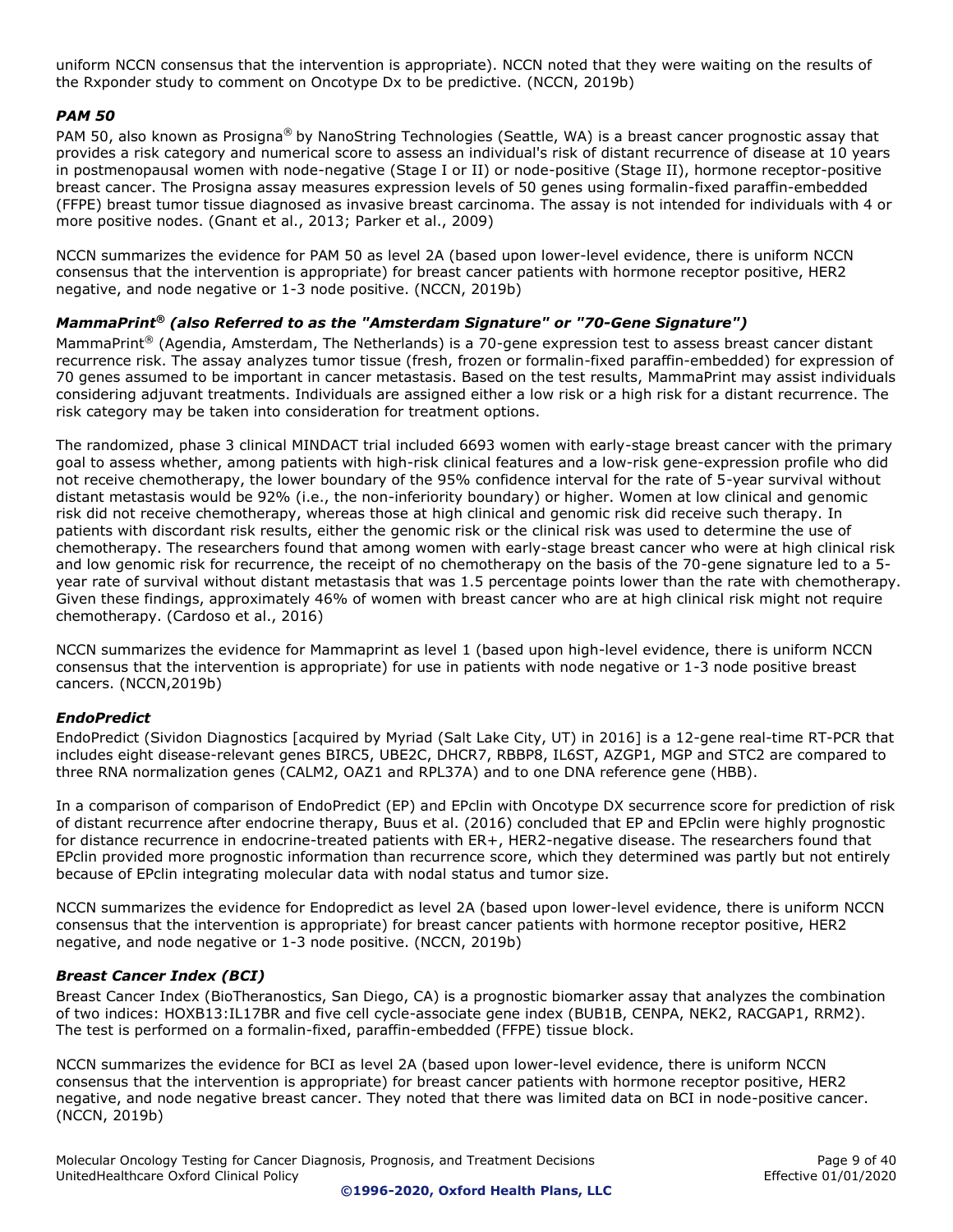Zhang et al. (2017) examined the predictive ability of BCI results, when integrated with tumor size and grade (BCIN), to accurately identify outcomes in a well annotated retrospective series of node positive patients. A total of 402 patients with 1-3 positive nodes who were treated with adjuvant endocrine therapy with or without chemotherapy using a prespecified model. The primary endpoint was time-to-distant recurrence (DR). BCIN classified 20% of patients as low risk with a 15 year DR rate fo 1.3% and 321 patients as high risk with a DR risk of 29%. When the results were unblinded and compared to participant outcome, BCI alone was significantly prognostic (p<.0001), and when tumor size was added the prognostic ability was even further improved (p<.0003) but only incrementally with adding tumor grade (p=.01). Overall, BCIN identified 20% of node positive patients with a limited risk of recurrence over 15 years that could avoid extended endocrine treatment. Further studies on combined genomic and clinical algoritmic predictions are needed on node positive patients.

Sestak et al. (2016) conducted a retrospective analysis to examine cross-straification between Breast Cancer Index (BCI) and the Oncotype DX Recurrence Score (RS) to directly compare their prognostic accuracy at the individual patient level. Six hundred and sixty-five patients with hormone receptor-positive (HR<sup>+</sup>) and lymph node-negative disease were included in this retrospective analysis. The authors concluded that BCI demonstrated increased prognostic accuracy versus RS. Notably, BCI identified subsets of RS low and RS intermediate risk patients with significant and clinically relevant rates of DR. These results indicate that additional subsets of women with HR<sup>+</sup>, lymph node-negative breast cancer identified by BCI may be suitable candidates for adjuvant chemotherapy or extended endocrine therapy.

Zhang et al. (2013) examined the role of BCI within the Stockholm TAM cohort and a multi-institutional cohort. The Stockholm TAM (n= 317) was a randomized prospective trial comparing adjuvant tamoxifen versus control, conducted from 1976 through 1990, and stored formalin fixed paraffin embedded (FFPE) blocks from hormone positive, node negative patients were used in this study. The multi-institutional cohort (n=358) was from estrogen receptor positive, node negative breast cancer patients identified from University of Pittsburgh Medical Center and Massachusetts General Hospital who were diagnosed between 1990 and 2000 with FFPE tumor blocks available. Pathologists scored the historical samples using current standard criteria. The stratification scores determined by BCI were compared against current pathological grading and reviewed against available outcome data. For both cohorts, the BCI score was the most significant prognostic factor for distant recurrence rate for 0-5 years and for 5-10 years. The authors concluded that BCI could help inform therapeutic decision making for not only distant recurrence but for extended therapy decisions beyond 5 years.

The National Comprehensive Cancer Network (NCCN) clinical guidelines for breast cancer (2019) state that the use of DNA microarray technologies to characterize breast cancer has allowed for development of classifications of breast cancer by gene expression profile. Five major subtypes of breast cancer have been identified by DNA microarray gene expression profiling. In retrospective analyses, these gene expression subtypes are associated with differing relapsefree survival and overall survival (OS). The following tests are reviewed by NCCN as appropriate for use to provide prognostic and therapy predictive information for node negative breast cancer that complements tumor, node and metastasis staging. They note that these tests can provide additional prognostic information in patients with 1-3 positive nodes, but their ability to predict chemotherapy benefit is this group is still unknown. They based their opinion in part on the review of Sestak, et al. (2018) who provided a secondary analysis of data obtained from the Anastrozole or Tamoxifen Alone or Combined randomized clinical trial, comparing 5-year treatment with anastrozole vs tamoxifen with 10-year follow-up data. The objective was to compare the prognostic value of Oncotype Dx recurrence score, PAM50-based Prosigna risk of recurrence (ROR), Breast Cancer Index (BCI), EndoPredict (EPclin), Clinical Treatment Score, and 4-marker immunohistochemical score to the Clinical Treatment Score (nodal status, tumor size, grade, age, and endocrine treatment) for distant recurrence for 0 to 10 years and 5 to 10 years after diagnosis. The analysis included 774 post-menopausal women with estrogen postive, HER2 negative disease. Five hundred and ninety one had node-negative disease. All genomic signature tests provided significantly more information that the clinical treatment score, the recurrence score and the 4 marker immunohistochemical score alone. The most valuable tests were the PAM 50 and BCI. In the 183 patients with 1-3 positive nodes, there was limited information provided by the molecular tests, and BCI and Endopredict provided the most value. The authors concluded that the data provided by molecular testing could help oncologists and patients consider chemotherapy or extended endocrine testing. (NCCN, 2019b)

## *Other Breast Cancer Profiling Assays* **Oncotype Dx DCIS**

In a review of the literature regarding prognosis and treatment of ductal carcinoma in situ (DCIS), Gorringe et al. (2017) discussed the available studies and value of the 12 gene expression assay. The two primary studies to date both demonstrated that the test had some prognostic value, but the low risk group still had a chance of recurrence over 10 years of 10-13%, and there was no difference in outcome between intermediate and high risk groups. The authors noted that on 50% of patients in each study the clinicopathological data was incomplete, which could have been important to understanding outcome. In addition, the cases were taken from a prolonged timeframe, nearly a decade, in which advances in surgical and other treatments vastly improved and could have confounded the results.

Molecular Oncology Testing for Cancer Diagnosis, Prognosis, and Treatment Decisions Funchioner 2006 40 Page 10 of 40 UnitedHealthcare Oxford Clinical Policy Effective 01/01/2020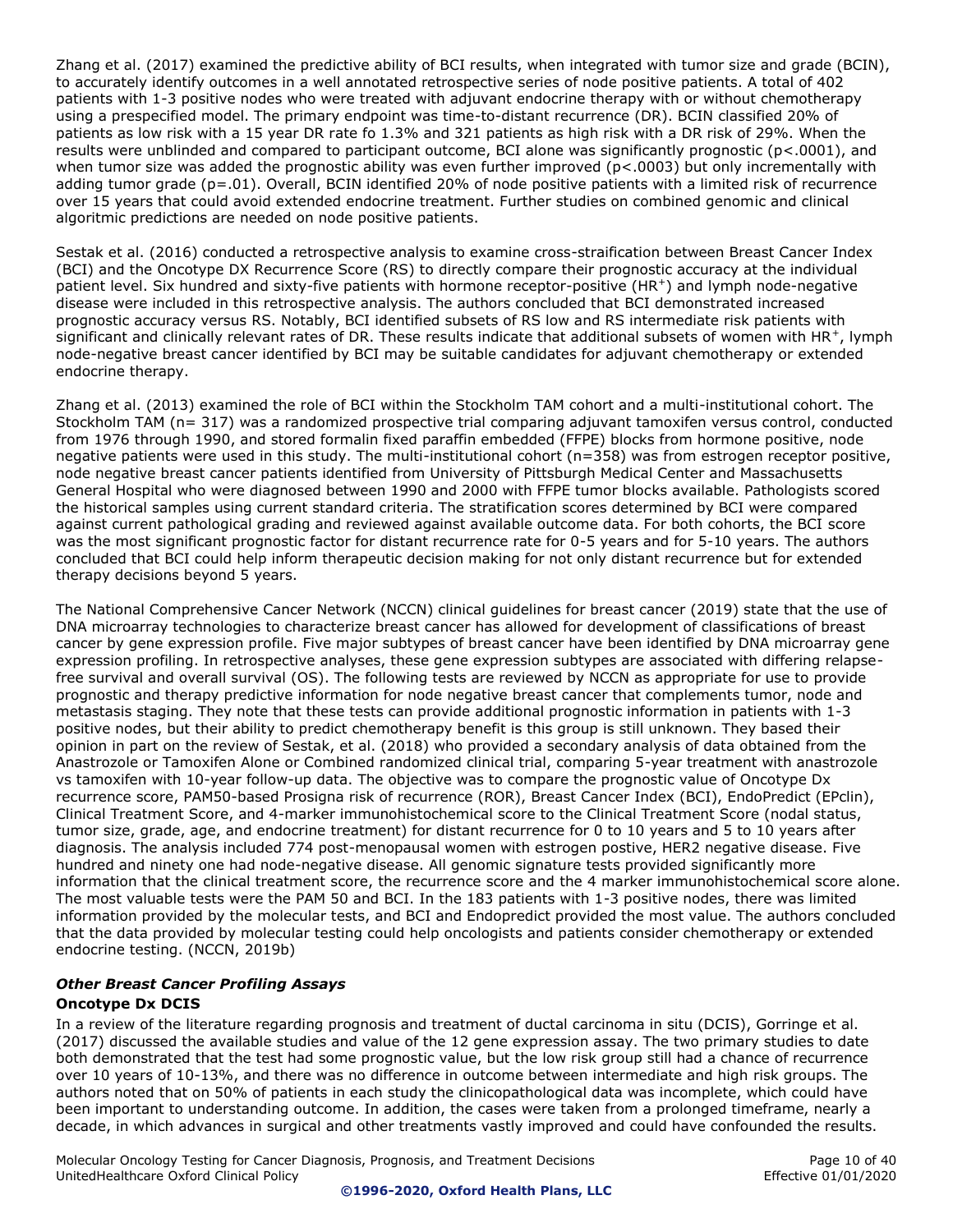Lin et al. (2018) reported on the retrospective review of 37 patients who used Oncotype DX DCIS within the past four years. These patients had histological data, management decisions and outcomes on file. High Oncotype Dx DCIS recurrence scores were associated with necrosis, high nuclear grade, biopsy site change, estrogen receptor positive, progesterone receptor positive, and a Van Nuys Prognostic Index score of eight or more. Low Oncotype Dx DCIS recurrence scores were associated with low nuclear grade and a lower rate of radiation therapy. In seven cases (19%) the Oncotype DX DCIS score was not correlated as expected with histological findings, such as a high nuclear grad with comedonecrosis and a low Oncotype score, or the inverse. These were unexpected results, and the authors noted that this could confound individual recommendations.

Overall, there is limited data available on the clinical efficiacy of Oncotype DX DCIS and more studies are needed.

## **BluePrint**

van Steenhoven et al. (2018) evaluated the ability of 70-GS ("Mammaprint") and 80-GS ("BluePrint") molecular subtyping to surrogate pathological subtyping (PS) for determining treatment options and prognosis. Between 2013 and 2015, 595 intermediate risk ER+ early stage breast cancer patients were studied. HER2 receptor status was determine through routine immunohistochemisty and fluorescent in situ hybridization. The overall concordance between molecular sub-typing and PSfor luminal cancers type A and B together was 98%. Individually it was poor, at 64%. The ability of the 80-GS assay to differentiate between luminal, HER2-type and basal-like cancers was limited, and further more the concordance between PS and the 70-GS approach was low. The authors concluded that two classification methods had signficant disparity in outcomes, resulting in the risk of inadequate treatment. More studies are needed to demonstrate the efficacy of this test.

## **Professional Societies**

## *American Society of Clinical Oncology (ASCO)*

Krop et al. (2017) provided an update to the ASCO 2016 guidelines focusing only on Mammaprint. The updated recommendations state that if a patient has ER/PgR–positive, HER2-negative, node-negative breast cancer, the MammaPrint assay may be used in those with high clinical risk per MINDACT categorization. The test should be used to inform decisions on withholding adjuvant systemic chemotherapy due to its ability to identify a good prognosis population with potentially limited chemotherapy benefit. In addition, they recommend if a patient has ER/PgR– positive, HER2-negative, node-positive breast cancer, the MammaPrint assay may be used. It should be used in patients with one to three positive nodes and at high clinical risk per MINDACT categorization to inform decisions on withholding adjuvant systemic chemotherapy due to its ability to identify a good prognosis population with potentially limited chemotherapy benefit. However, such patients should be informed that a benefit of chemotherapy cannot be excluded, particularly in patients with greater than one involved lymph node.

In their 2016 evidence-based guideline on the use of biomarkers to guide decisions on adjuvant systemic therapy for women with early-stage invasive breast cancer, ASCO (Harris et al., 2016a; Harris et al., 2016b) found sufficient evidence of clinical utility for the biomarker assays Onco*type* DX, EndoPredict, PAM50, Breast Cancer Index, and urokinase plasminogen activator and plasminogen activator inhibitor type 1 in specific subgroups of breast cancer. No biomarker except for estrogen receptor, progesterone receptor, and human epidermal growth factor receptor 2 was found to guide choices of specific treatment regimens. Treatment decisions should also consider disease stage, comorbidities, and patient preferences.

For this guideline, the ASCO panel considered only prognosis and prediction in patients with newly diagnosed, nonmetastatic, primary breast cancer. Prognosis was defined as an indication of future risk of an event (recurrence, distant metastases, or death) independent of the effect of prior or anticipated therapy. Prediction was defined as the ability of a specific biomarker to indicate the likelihood of benefit from a particular therapy or a class of agent (e.g., endocrine, biologic, or chemotherapy).

ASCO considers the conclusions on prognostic and predictive biomarkers in early-stage invasive breast cancer to be limited by the lack of prospective confirmatory studies; findings of insufficient clinical utility; and, in many cases, a lack of data on clinical validity and reproducibility of assays. The expert panel awaits the completion and publication of several randomized trials to establish the clinical utility of some of these assays. Extensive research is needed to validate some of the biomarker candidates described and to identify promising new biomarkers. ASCO believes that cancer clinical trials are vital to inform medical decisions and improve cancer care and that all patients should have the opportunity to participate.

## *American College of Radiology (ACR)*

Kaufman et al. (2014) reports on the ACR expert panel appropriateness criteria review of Oncotype Dx DCIS and reports that their review of the literature found that the 12 gene assay was of minimal benefit in predicting who may benefit, or not, from radiotherapy. They conclude that further validation is necessary before routine use of this genetic profile can be used for clinical decisions.

Molecular Oncology Testing for Cancer Diagnosis, Prognosis, and Treatment Decisions Funchioner 2006 Page 11 of 40 UnitedHealthcare Oxford Clinical Policy Effective 01/01/2020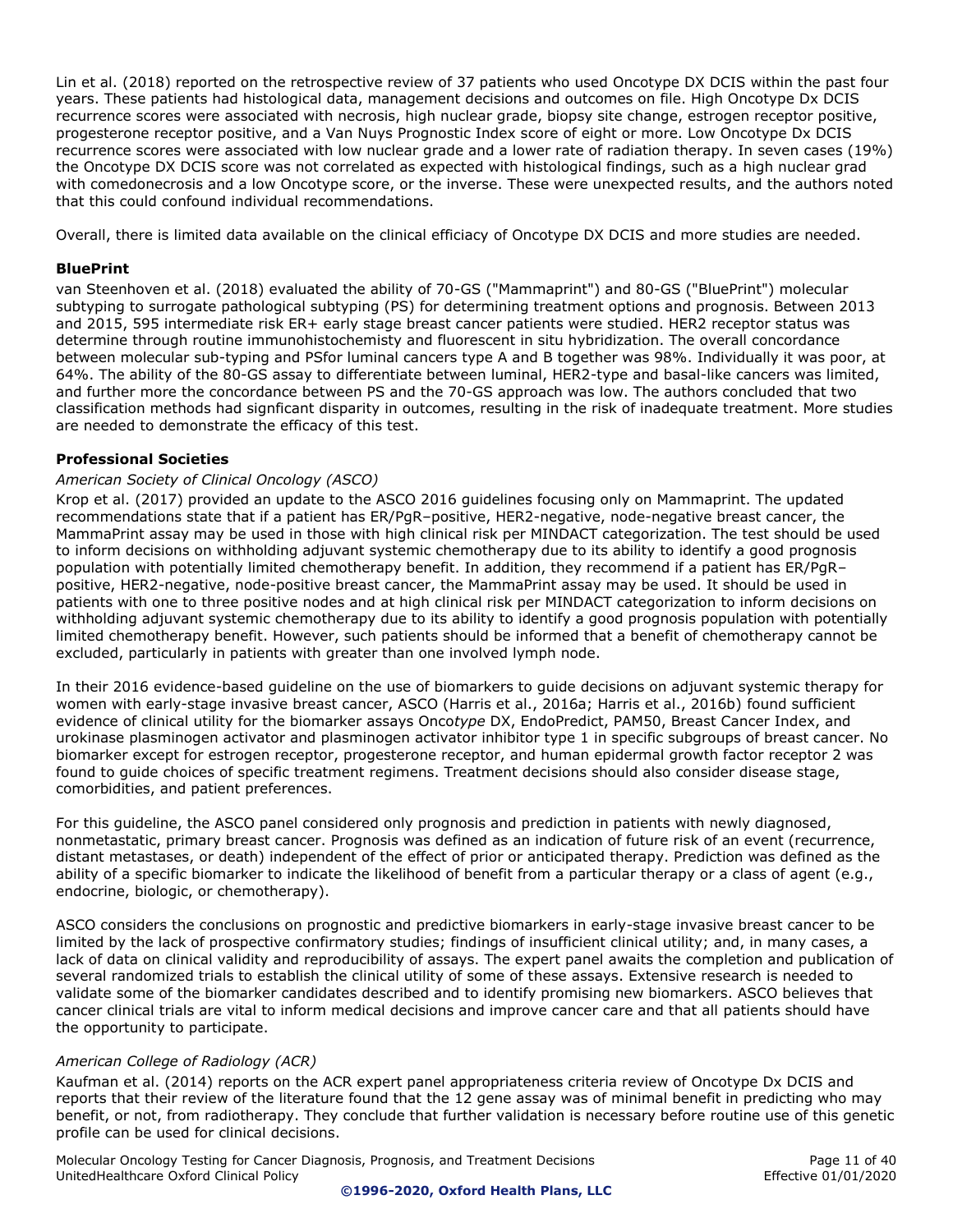#### **Melanoma** *Cutaneous Melanoma*

Zager et al. (2018) conducted a multi-center trial of archived primary melanoma tumors from 523 patients, using a 31 gene expression classifier to classify patients as Class 1 (low risk) and Class 2 (high risk). The 5-year recurrence free survival (RFS) rates for Class 1 and Class 2 were 88% and 52%, respectively. Distant metastasis-free survival rates (DMFS) were 93% for Class 1 versus 60% for Class 2. The gene expression classifier was a significant predictor of RFS and DMFS in univariate analysis in addition to with Breslow thickness, ulceration, mitotic rate, and sentinel lymph node (SLN) status. GEP, tumor thickness and SLN status were significant predictors of RFS and DMFS in a multivariate model that also included ulceration and mitotic rate. The authors concluded that the 31 gene expression classifier provided value to prognostication, and more prospective studies are needed.

Ardakani et al. (2017) assessed the ability of CGH to differentiate between melanocytic naevi and melanoma in cases where the two show overlapping histological features. Melanomas are characterized by CNVs, while naevi are normal. The team used 19 formalin fixed, paraffin embedded (FFPE) unambiguous naevi and 19 melanomas, and tested them using a SurePrint G3 Human CGH 8x60K array. CGH was able to differentiate between the naevi and the melanoma in 95% of cases. One naevus showed two large CNV. The authors concluded that CGH may be a good adjunctive test to resolve histologically equivocal melanocytic samples.

The clinical utility of a two gene-gene expression assay by DermTech was studied by Ferris et al. (2017). A noninvasive adhesive skin patch test looking at the gene expression of *LINC/PRAME*, known as the pigmented lesion assay (PLA), was compared to the findings of 45 dermatologists who evaluated clinical and demoscopic images of the same lesions and based on their observations, recommended biopsy or not. All samples were biopsied, and readers were blinded to the histopathology. Sixty samples were included that were obtain from March 2014 to November 2015, and represented which 8 were melanomas and 52 were nonmelanomas. The biopsy concordance using only the dermatologist review was 95%. When the PLA results were included, the biopsy concordance improved to 98.6%. This clinical utility was further explored in a real world analysis in an observational cohort of 381 patients (Ferris, et al., 2018). The PLA test was positive in 51 patients, and all had a biopsy that resulted in 37% diagnosed with melanoma. In the 330 negative PLA group, nearly all were managed by monitoring. Three had biopsies, and none were found to be melanoma. The authors calculate that 93% of samples diagnosed histologically as melanoma were positive for both *LINC/PRAME*. *PRAME* only and *LINC* only positives were histogically melonomas in 50% and 7% of cases respectively.

Berger et al. (2016) conducted a retrospective analysis to ascertain clinical management changes to 156 patients with cutaneous melanoma, based on the outcome of DecisionDx-Melanoma. Molecular risk classification by gene expression profiling has clinical impact and influences physicians to direct clinical management of CM patients. The vast majority of the changes implemented after the receipt of test results were reflective of the low or high recurrence risk associated with the patient's molecular classification. Because follow-up data was not collected for this patient cohort, the study is limited for the assessment of the impact of gene expression profile based management changes on healthcare resource utilization and patient outcome.

Wiesner et al. (2016) provided a review on the diagnostic, prognostic, and therapeutic value of understanding genomic alterations in spitzoid tumors. Spitzoid tumors are composed of large spindle shaped or epithelioid melanocytes, and are biologically distinct from melanocytic naevi and melanoma. Naevi and melanoma may have BRAF, NRAS mutations or inactivation of NF-1, Spitz tumors often have genomic rearrangements or HRAS mutation, or inactivation of BAP1. The number of genomic alterations correlates with the degree of abnormal histology and CGH analysis or FISH can accurately classify benign and malignant Spitz tumors. However, the vast majority of melanocytic tumors are histologically distinguishable as benign or malignant, so CGH provides no diagnostic value in these situations. Limited data exists on using CGH to differentiate benign from malignant in ambiguous melanocytes, but the authors report that prior publications and their own experience shows that ambiguous tumors have more genetic aberrations than benign lesions, but fewer than malignant, so the value is limited to up grading or down grading the risk of malignancy, but doesn't necessarily give clear answers.

Kutzner et al. (2012) evaluated the use of CGH and FISH in evaluating 27 histologically ambiguous "distinct morphological variant of superficial spreading melanoma, termed 'melanomas composed exclusively or predominantly of large nests' (MLN)". Of the 27 original samples, the authors concluded that 11 met the definition of a MLN. The others were considered to be conventional spreading melanomas. They were found equally in men and women, and the average age was 61 years. The majority of MLN mirrored the typical features of melanoma, and some clinicians in the group noted that in patients with multiple melanocytic lesions, the MLNs were very different from other pigmented lesions and raised the clinical suspicion of melanoma. Eight of the 11 MLN were evaluated by CGH and 10 were also evaluated by FISH. All cases analyzed by CGH had multiple chromosome aberrations, and no one aberration was associated with the morphology of large nests, and was similar to the group of conventional spreading melanomas. FISH was only positive in 4 cases, which were also abnormal on CGH. Cases that were abnormal by CGH, but normal on FISH, were abnormal in chromosomal regions not covered by FISH. The authors concluded that while the

Molecular Oncology Testing for Cancer Diagnosis, Prognosis, and Treatment Decisions Funchioner 2004 01: Page 12 of 40 UnitedHealthcare Oxford Clinical Policy Effective 01/01/2020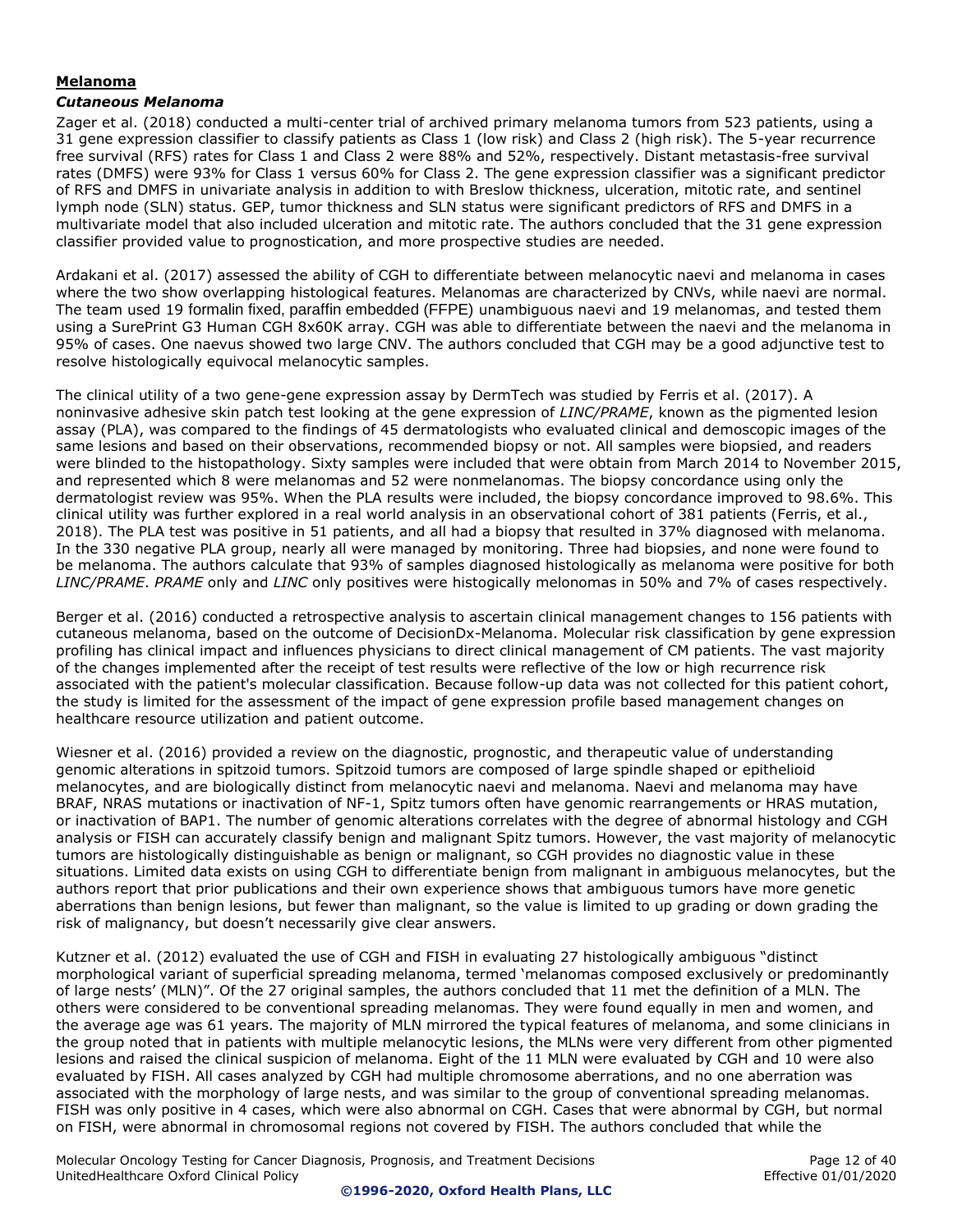histological appearance created difficulties in a definitive diagnosis, "most of the MLN were correctly diagnosed as malignant melanomas by clinicians on the basis of clinical criteria." In cases that continue to confound after conventional histological examination, CGH can be useful to confirm a diagnosis.

Raskin et al. (2011) used CGH and FISH to evaluate atypical Spitz tumors in order to differentiate between melanoma and Spitz nevi. Sixteen patients with histologically ambivalent melanocytes were evaluated in the study, and of these, 8 has positive sentinel lymph node biopsy, 1 of which also had distant metastasis. Also evaluated were 8 patients with Spitz nevi, and 3 patients with melanoma (2 spitzoid, 1 superficial spreading). Chromosomal aberrations were found in 7 patients with ambivalent melanocytes, and there was no difference between the positive and negative lymph node biopsy groups. One had a fatal outcome. Chromosome abnormalities were also found in 2 spitzoid melanomas, and 1 conventional melanoma. The majority of aberrations found in the ambivalent group were not the ones commonly found in melanomas, suggesting that this may be a unique clinical entity. FISH failed to detect one spitzoid melanoma, 1 fatal metastatic case, and the other chromosomally aberrant ambivalent cases. It was positive in 1 spitzoid melanoma and 1 conventional. Overall the authors concluded that CGH may offer better diagnostic aid with better sensitivity and specificity than FISH in atypical Spitz tumors.

NCCN (2019d) clinical practice guidelines for melanoma note that molecular profiling using a variety of tests ranging from cytogenetics to chromosome microarray to gene expression is more available to help stage indeterminate melancytic neoplasms, at this time they offer only complementary information and their clinical utility is still under investigation. Gene expression tests are available that are being marketed to help determine prognosis, but it has not yet been established that these tests provide clinically actionable information beyond known nomograms using patient demographics and histopathology. The authors do note, however, that the analysis of some somatic genetic alterations such as *BRAF* and *KIT* may be useful to guide treatment decisions, but using whole genome or exome sequencing, or next generation sequencing panels to determine mutation burden, remain investigational.

## *Uveal Melanoma*

Klufas et al. (2017) retrospectively reviewed the role of gene expression profile analysis (GEP) vs. chromosome 3 specific analysis. Records of consecutive patients diagnosed with posterior uveal melanoma who underwent intraoperative fine needle aspiration biopsy prior to placement of an iodine-125 radioactive plaque between 2012 and 2014 were reviewed. Two cohorts of patients were identified. Cohort 1 had 44 patients, and tumors had both GEP and FISH analysis. Cohort 2 had 43 patients, and those tumors had GEP and multiplex ligation-dependent probe amplification (MLPA) results were obtained. Discordance between GEP and chromosome 3 status by FISH and MLPA occurred in the series at a rate of 15.9 and 16.3%, respectively. The authors concluded that caution must be advised when counseling a patient with a good-prognosis GEP "Class 1" result that the uveal tumor may actually harbor monosomy 3, which is associated with a poor prognosis for metastasis in nearly 20% of the patients.

Plasseraud et al. (2016) evaluated the clinical validity and utility of DecisionDx-UM in a prospective, multicenter, study (supported by Castle Biosciences, Inc.). 70 patients were enrolled to document patient management differences and clinical outcomes associated with low-risk Class 1 and high-risk Class 2 results indicated by DecisionDx-UM testing. Thirty-seven patients in the prospective study were Class 1 and 33 were Class 2. Class 1 patients had 100% 3-year metastasis-free survival compared to 63% for Class 2 (log rank test  $p = 0.003$ ) with 27.3 median follow-up months in this interim analysis. Class 2 patients received significantly higher-intensity monitoring and more oncology/clinical trial referrals compared to Class 1 patients (Fisher's exact test  $p = 2.1 \times 10(-13)$  and  $p = 0.04$ , resp.). In the authors' opinion, the results of this study provide additional, prospective evidence in an independent cohort of patients for which Class 1 and Class 2 patients are managed according to the differential metastatic risk indicated by DecisionDx-UM. A study limitation is financial sponsorship/support by the manufacturer which increases the risk of bias.

Minca et al. (2014) noted that monosomy 3 and MYC amplification at 8q24 are strong prognosticators of outcomes in uveal melanoma (UVM), and is commonly detected by FISH. They hypothesized that CMA would be an alternative to FISH and have advantages in identifying loss of heterozygosity, partial chromosome loss and other aberrations that FISH can't detect. They analyzed CMA using SNP+CGH (Roche-NimbleGen OncoChip) on enucleations from formalinfixed paraffin-embedded tissue (FFPET) for 34 patients and/or frozen tissue (FZT) for 41 patients. CMA was successful in 30 of 30 of 34 FFPET and all 41 FZT. In 27 paired FFPET/FZT samples 96% were concordant for at least 4 of 6 major chromosome abnormalities, and 93% were concordant for one (- chromosome 3). CMA was concordant with FISH in 90% of FFPET and 93% of FZT. Partial -3q was detected in two FISH negative cases and whole chromosome LOH for 3, 4 and 6 in one case. Results of UVM SNP+CGH genotyping were significantly correlated with clinical outcome and reliably predicted metastasis, time to progression, and survival. The authors concluded that SNP+CGH is a practical method for UVM prognostication, and provides additional data with relevance to biology, diagnosis and prognosis.

In a prospective multi-center validation study, Onken et al. (2012) evaluated the prognostic performance of a 15 gene expression profiling (GEP) assay that assigned primary posterior uveal melanomas to prognostic subgroups: class 1 (low metastatic risk) and class 2 (high metastatic risk). A total of 459 patients were enrolled. Analysis was performed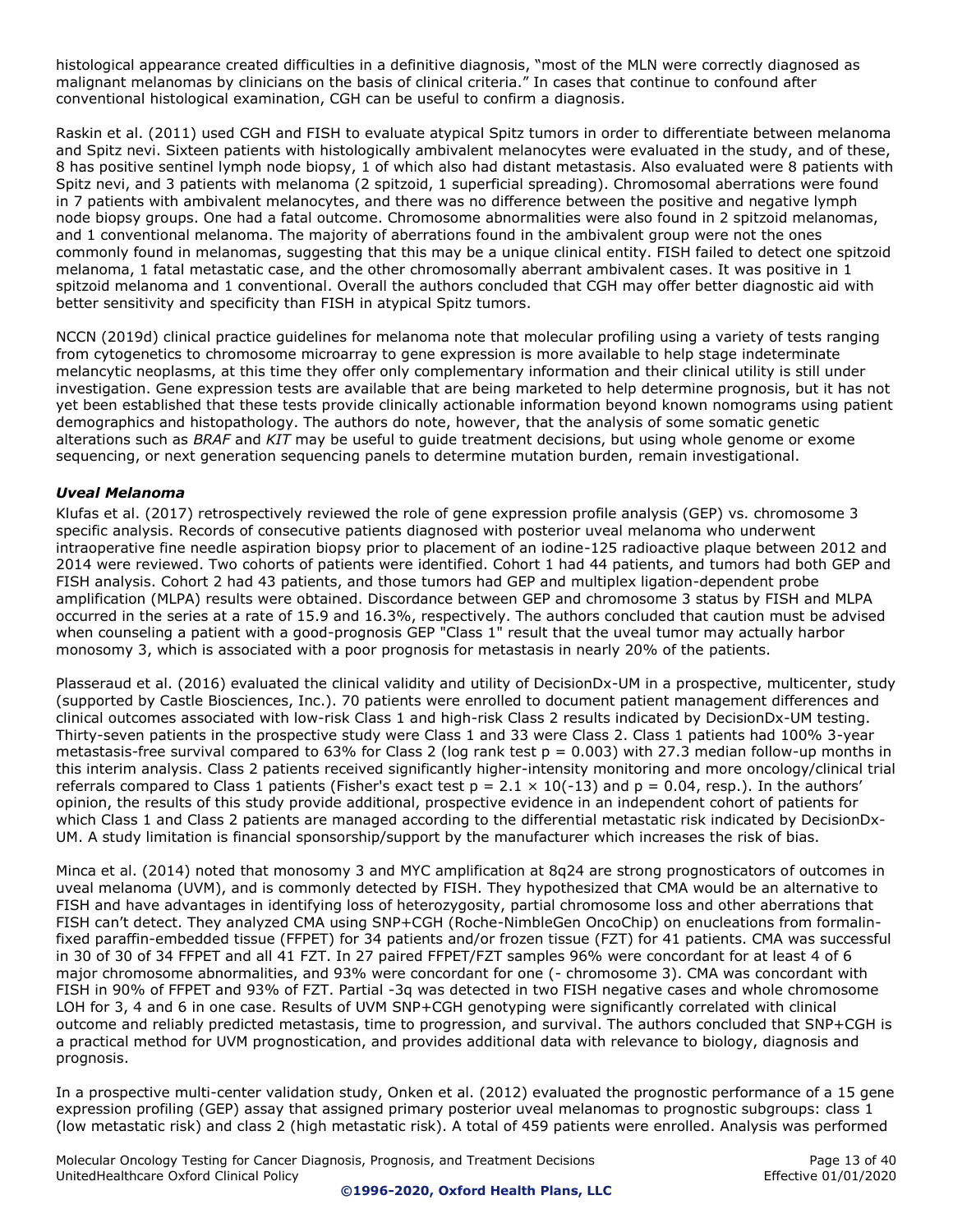to compare the prognostic accuracy of GEP with Tumor-Node-Metastasis (TNM) classification and chromosome 3 status. Patients were managed for their primary tumor and monitored for metastasis. The GEP assay successfully classified 446 of 459 cases (97.2%). The authors concluded that the GEP assay had a high technical success rate and was the most accurate prognostic marker among all of the factors analyzed. The GEP provided a highly significant improvement in prognostic accuracy over clinical TNM classification and chromosome 3 status. Further studies are needed to determine the clinical utility of these tests and the role they have in clinical decision-making.

NCCN introduced guidelines in 2018 for the staging and management of uveal melanoma. While they note that tumor specimens may be sent for chromosome analysis and/or gene expression profiling, they note that biopsy is usually not necessary for initial diagnosis or to make a treatment selections and does not impact patient outcomes. (NCCN, 2018b)

## *Professional Societies*

## **American Academy of Dermatology (AAD)**

The AAD does not address molecular testing in their guidelines at any point, and states in general that baseline laboratory tests are generally not recommended in asymptomatic patients with newly diagnosed primary melanoma of any thickness, and that such tests have low yield for detection of metastatic disease and are associated with relatively high false-positive rates. (Bichakjian, 2011)

## **European Society For Medical Oncology (ESMO)**

In their 2015 guidelines, ESMO states that genetic testing is generally not recommended for melanoma diagnoses, but notes that biomarkers such as mutations (NRAS, c-Kit, BRAF) are already indispensable today for a personalized medicine approach in advanced melanoma. Broader panels are not recommended, though it is noted that additional mutations and the overall mutation rate might provide additional molecular predictive markers in the near future. (Drumer, 2015)

## **Cancers of Unknown Primary Site**

Varadhachary and Raber (2014) reviewed the research, diagnosis and treatment of CUP, noting that the performance of tissue-of-origin molecular-profiling assays in known cancers has been validated with the use of independent, blinded evaluation of sets of tumor samples, with an accuracy of approximately 90%. Based on these findings, the authors comment that the feasibility of using formalin-fixed samples obtained from small, core-needle biopsy or using samples obtained by means of fine-needle aspiration makes this method practical for use in the clinic setting. However, without randomized, controlled trials it is difficult to gauge the therapeutic effect of tissue-of-origin molecular-profiling assays. Further, they suggest that creative trial designs are urgently needed in order to study subsets of unknown primary cancers and the effect of these assays on survival and quality of life of patients.

Meleth et al. (2013) conducted a technology assessment on genetic testing or molecular pathology testing for cancer of unknown primary cancers with CancerTypeID, miRview, or PathworkDx to determine analytical validity, clinical validity, and clinical utility. The results showed that the clinical accuracy of all the three tests is similar, ranging from 85 percent to 88 percent. The evidence that the tests contribute to identifying a TOO is moderate; however the researchers noted that they did not have sufficient evidence to assess the effect of the tests on treatment decision and outcomes.

In a systematic review of loss-of-heterozygosity based topographic genotyping with PathfinderTG®, Trikalinos et al. (2010) found no studies that demonstrated longer survival, longer time to tumor recurrence, or fewer adverse outcomes as a result attributable to unnecessary harmful interventions, as a result of this testing. The authors reported several limitations with eligible studies including limited sample size and lack of patient selection criteria. In a guideline on the diagnosis and management of metastatic malignant disease of unknown primary origin in adults, the National Institute of Health and Care Excellence (NICE) (2010) does not recommend the use of gene-expressionbased profiling to identify primary tumors in patients with provisional CUP. They also do not recommend the use of gene expression-based profiling when deciding which treatment to offer patients with confirmed CUP.

National Comprehensive Cancer Network (NCCN) clinical practice guidelines for occult primary (cancer of unknown primary site) state that while there is diagnostic benefit of gene expression profiling (GEP) assays, it is not different than immunohistochemical staining and a clinical benefit for GEP or next generation sequencing has not been demonstrated. Consequently, the panel does not recommend tumor sequencing and gene signature profiling for the identification of tissue of origin as standard management in the diagnostic workup of patients with occult primary tumors. In addition, the NCCN suggests that pathologists and oncologists collaborate on the judicious use of these modalities on a case-by-case basis, with the best individualized patient outcome in mind. (NCCN, 2019f)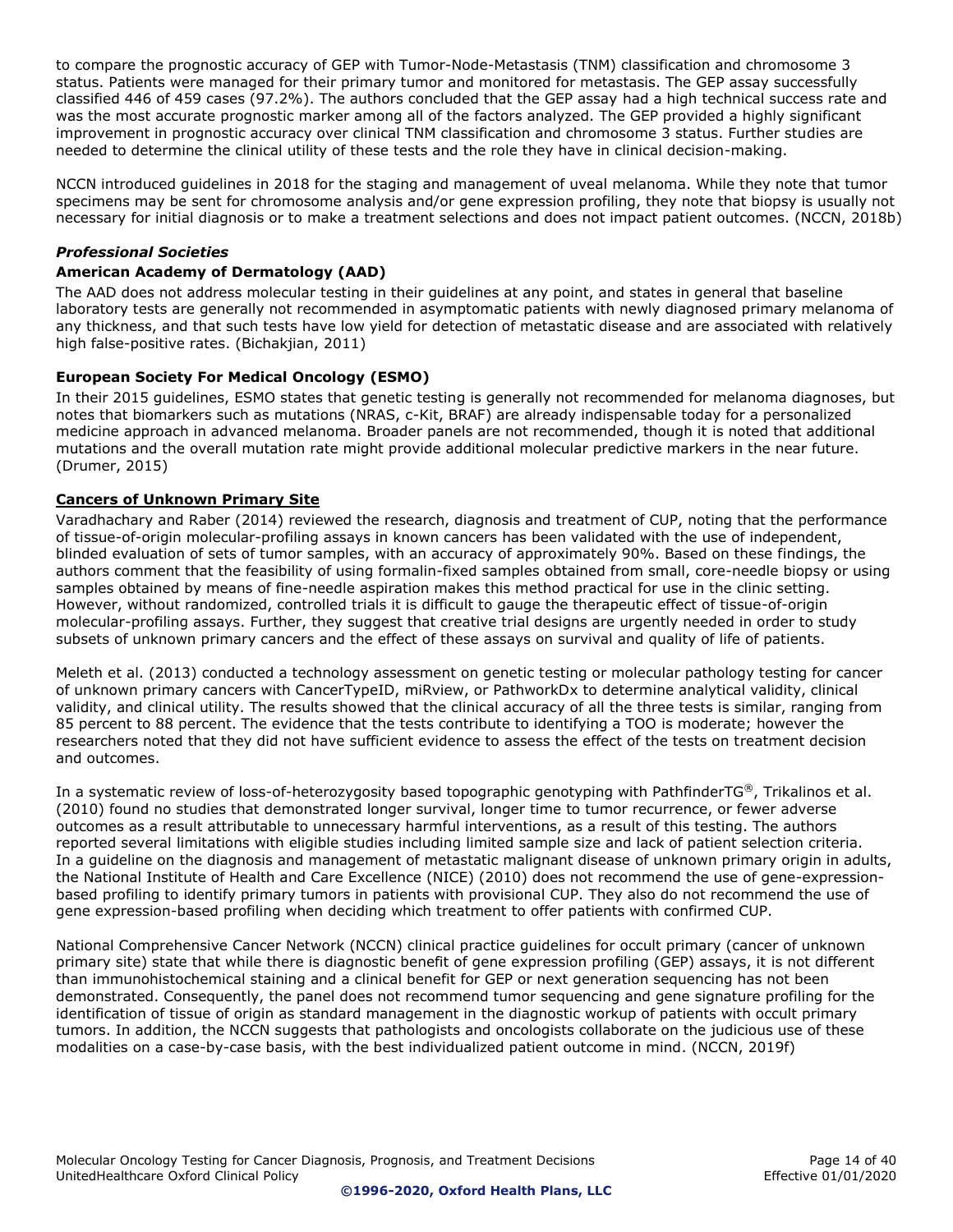## *Professional Societies*

# **European Society for Medical Oncology (ESMO)**

In a clinical practice guideline for the diagnosis, treatment and follow-up on cancers of unknown primary (CUP) site, ESMO (Fizazi et al., 2015) did not identify any significant differences in the tumor microRNA expression profile when CUP metastases biologically assigned to a primary tissue of origin were compared with metastases from typical solid tumors of known origin. Although they noted that these tests may aid in the diagnosis of the putative primary tumor site in some patients, their impact on patient outcome via administration of primary site-specific therapy remains questionable and unproven in randomized trials.

## **Colorectal Cancer (CRC)**

Zhang et al. (2016) retrospectively reviewed the prognostic role of CDX2 expression in patients with stage 1 and stage III metastatic colorectal cancer (CRC) after complete surgical resection. The patient cohort (n=145) included 66 patients with CDX2-negative metastatic CRC and a comparison cohort of 79 patients with CDX2-positive metastatic CRC. The prevalence of absent CDX2 expression in this cohort was 5.6%. After adjusting for covariates in a multivariate model, the association of a lack of CDX2 expression and OS remained statistically significant (HR, 4.52; 95% CI, 2.50-8.17; PÂ < .0001). In addition, the median PFS (3 vs. 10 months; HR, 2.23; 95% CI, 1.52-3.27; PÂ < .0001) for first-line chemotherapy was significantly decreased in patients with CDX2-negative metastatic CRC. The authors concluded that the results showed that a lack of CDX2 expression in metastatic CRC is an adverse prognostic feature and a potential negative predictor of the response to chemotherapy. Further research with randomized controlled trials is needed to validate these findings.

To evaluate whether patients with CDX2-negative tumors might benefit from adjuvant chemotherapy, Dalerba et al. (2016) investigated the association between CDX2 status, and assessed at either the mRNA or protein level, the disease-free survival among patients who either did or did not receive adjuvant chemotherapy. Reviewing a database of 669 patients with stage II colon cancer and 1228 patients with stage III colon cancer, the authors reported that their results confirmed that treatment with CDX2 as a biomarker in colon cancer adjuvant chemotherapy was associated with a higher rate of disease-free survival in both the stage II subgroup (91% with chemotherapy vs. 56% with no chemotherapy,  $P = 0.006$ ) and the stage III subgroup (74% with chemotherapy vs. 37% with no chemotherapy, P<0.001) of the CDX2-negative patient population (Fig. 5). A test for the interaction between the biomarker and the treatment revealed that the benefit observed in CDX2-negative cohorts was superior to that observed in CDX2-positive cohorts in both the stage II subgroup ( $P = 0.02$  for the interaction) and the stage III subgroup ( $P = 0.005$  for the interaction). In the authors' opinion, their results indicate that patients with stage II or stage III CDX2-negative colon cancer might benefit from adjuvant chemotherapy and that adjuvant chemotherapy might be a treatment option for patients with stage II CDX2-negative disease, who are commonly treated with surgery alone. Given the exploratory and retrospective design of this study, these results will need to be further validated through randomized, clinical trials, in conjunction with genomic DNA sequencing studies.

Yamanaka et al. (2016) evaluated the 12-gene Recurrence Score assay for stage II and III colon cancer without chemotherapy to reveal the natural course of recurrence risk in stage III disease (the Sunrise Study). A cohortsampling design was used. From 1,487 consecutive patients with stage II to III disease who had surgery alone, 630 patients were sampled for inclusion with a 1:2 ratio of recurrence and nonrecurrence. Sampling was stratified by stage (II v III). The assay was performed on formalin-fixed, paraffin-embedded primary cancer tissue. Association of the Recurrence Score result with recurrence-free interval (RFI) was assessed by using weighted Cox proportional hazards regression. With respect to prespecified subgroups, as defined by low (< 30), intermediate (30 to 40), and high ( $\geq 41$ ) Recurrence Score risk groups, patients with stage II disease in the high-risk group had a 5-year risk of recurrence similar to patients with stage IIIA to IIIB disease in the low-risk group (19% v 20%), whereas patients with stage IIIA to IIIB disease in the high-risk group had a recurrence risk similar to that of patients with stage IIIC disease in the low-risk group (approximately 38%). The authors conclude that this validation study of the 12-gene Recurrence Score assay in stage III colon cancer without chemotherapy showed the heterogeneity of recurrence risks in stage III as well as in stage II colon cancer.

Venook et al. (2013) conducted a validation study of the 12-gene recurrence score in cancer and leukemia group B (CALGB) 9581 of 1,713 randomly assigned patients with stage II colon cancer to treatment with edrecolomab or observation and found no survival difference. The analysis reported included all patients with available tissue and recurrence (n = 162) and a random (approximately 1:3) selection of nonrecurring patients. RS was assessed in 690 formalin-fixed paraffin-embedded tumor samples with quantitative reverse transcriptase polymerase chain reaction by using prespecified genes and a previously validated algorithm. Association of RS and recurrence was analyzed by weighted Cox proportional hazards regression. The researchers concluded that 12-gene RS predicts recurrence in stage II colon cancer in CALGB 9581, which is consistent with the importance of stromal response and cell cycle gene expression in colon tumor recurrence. RS appears to be most discerning for patients with T3 MMR-I tumors, although markers such as grade and lymphovascular invasion did not add value in this subset of patients.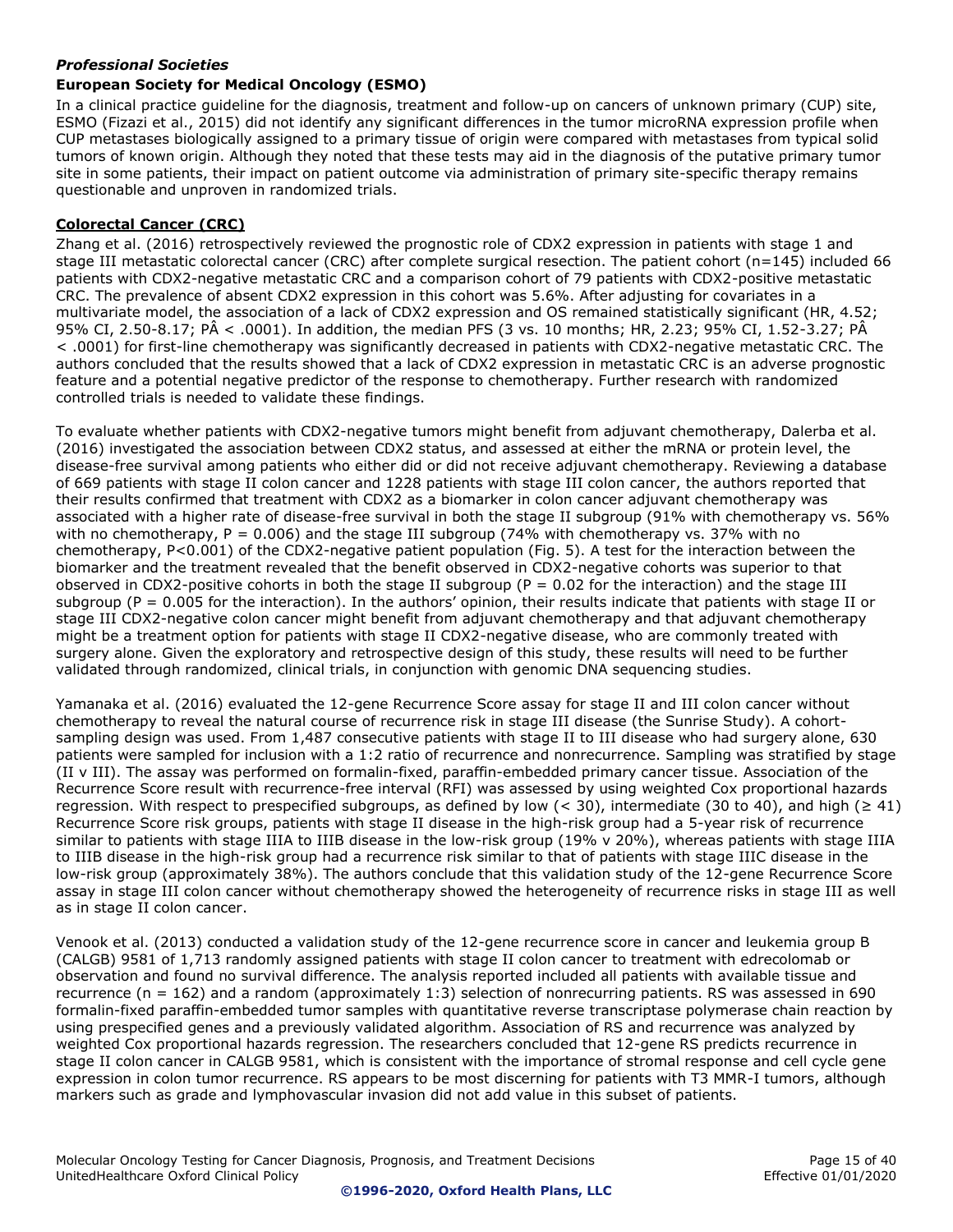In a validation study of the 12-gene colon cancer recurrence score in NSABP C-07 as a predictor of recurrence in patients with stage II and III colon cancer treated with fluorouracil and leucovorin (FU/LV) and FU/LV plus oxaliplatin, Yothers et al. (2013). Recurrence Score was assessed in 892 fixed, paraffin-embedded tumor specimens (randomly selected 50% of patients with tissue). Data were analyzed by Cox regression adjusting for stage and treatment. Based on the results, the authors concluded that 12-gene Recurrence Score predicts recurrence risk in stage II and stage III colon cancer and provides additional information beyond conventional clinical and pathologic factors. Incorporating Recurrence Score into the clinical context may better inform adjuvant therapy decisions in stage III as well as stage II colon cancer.

NCCN clinical practice guidelines for colon cancer review several multigene panels for prognosis and recurrence, including Oncotype Dx Colon, ColoPrint, and ColDx. The panels states that there is insufficient data to recommend the use of multigene assay panels to determine adjuvant therapy in colon cancer patients. (NCCN, 2018)

Molecular technologies are also under investigation to screen for colon cancer, such as the Epi proColon 2.0 assay that measures the methylated Septin9 (SEPT9), a circulating tumor cell marker. The premise of this test is that during colorectal cancer development, the tumor will release cell free DNA (cfDNA) into the bloodstream, and the ratio of SEPT9 DNA be detected through specialized techniques, and can predict the presence of early colorectal cancer. A meta-analysis of one cohort study and thirteen case controlled studies representing 9870 cases demonstrated a pooled sensitivity of 0.66 and specificity of 0.91. The authors compared this to data available for the gold standard test, fecal occult blood testing (FOBT) of a sensitivity of 0.60 and specificity of 0.91, equal to SEPT9. The authors combined the results of FOBT and SEPT9 and achieved a detection rate of colorectal cancer of 88.7% with a specificity of 78.8%. They concluded that FOBT and SEPT9 complement each other, but further studies are needed to determine the best screening tests and approaches. (Yan et al., 2016)

He et al. (2018) examined the clinicopathological features that could impact the sensitivity and specificity of SEPT9 analysis. A total of 1160 patients were included in the study from hospitals in China, which included 300 patients with colorectal cancer, 122 patients with adenoma, 103 patients with hyperplastic polyps, 568 normal participants (no evidence of disease), and 67 patients with other gastrointestinal diseases. Overall, the sensitivity and specificity of SEPT9 was impacted by cancer stage, size, invasion depth, classification, differentiation and metastasis. It was also noted that SEPT9 detected adenomas, hyperplastic polyps and other gastrointestinal diseases such as inflammatory bowel disease. When screening an average risk population, these non-colorectal cancer disorders are much more common and could lead to false positives and unneccesary intervention.

ColonSentry is a blood based gene expression test that assesses the expression of ANXA3, CLEC4D, LMNB1, PRRG4*,*  TNFAIP6, VNN1, and IL2RB genes using real time PCR, and reports results as a cummulative relative risk score (CURR). In a 2014 evaluation of available data, Heichman (2014) reviewed the work of Han et al. (2008) and Marshall et al. (2010) that explored the clinical utility of the test and reported that in a case controlled study of 202 colorectal cancer patients and 208 matched healthy controls, a specificity of 70% for distinguishing cancer from healthy controls, and a sensitivity of 72% for identifying colorectal cancer. Larger, prospective studies are needed to further confirm the performance of this test.

## **Prostate Cancer**

A study from McKiernan et al (2016) evaluated the performance of the ExoDx Prostate IntelliScore urine exosome assay. The study compared those patients who received standard of care (SOC) alone to those who received SOC plus this novel exosome assay. SOC was defined as PSA levels, age, race, and family history. ExoDx Prostate IntelliScore urine exosome assay is a noninvasive, urinary 3-gene expression assay that is designed to discriminate high-grade (> Gleason Score 7) from low-grade (Gleason Score 6) and benign disease. The researchers compared the urine exosome gene expression assay with biopsy outcomes in 499 patients with PSA levels of 2 to 20 ng/mL. After this first phase, the derived prognostic score was validated in 1064 patients that included PCA-free men, 50 years or older, scheduled for an initial or repeated prostate needle biopsy due to suspicious digital rectal examination (DRE) findings and/or PSA levels (limit range, 2.0-20.0 ng/mL). This study found that in 255 men in the training target population (median age 62 years and median PSA level 5.0 ng/mL, and initial biopsy), the urine exosome gene expression assay plus SOC was associated with enhanced discrimination between GS7 or greater and GS6 and benign disease (AUC 0.77 (95% CI, 0.71-0.83) vs SOC AUC 0.66 (95% CI, 0.58-0.72) (P < .001)). The validation study found that in 519 patients' urine exosome gene expression assay plus SOC AUC 0.73 (95% CI, 0.68-0.77) was superior to SOC AUC 0.63 (95% CI, 0.58-0.68) (P < .001). Using a predefined cut point, 138 of 519 (27%) biopsies would have been avoided, missing only 5% of patients with dominant pattern 4 high-risk GS7 disease. This study concluded that the urine exosome gene expression assay was associated with improved identification of patients with higher-grade prostate cancer among men with elevated PSA levels and could reduce the total number of unnecessary biopsies.

McKiernan et al (2018) assessed the performance and utility of ExoDx Prostate (IntelliScore) (EPI) urine exosome gene expression assay versus SOC parameters for discriminating grades of prostate cancer from benign disease was evaluated. This study compared EPI results with biopsy outcomes in men with age ≥50 yr. and prostate-specific

Molecular Oncology Testing for Cancer Diagnosis, Prognosis, and Treatment Decisions Page 16 of 40 UnitedHealthcare Oxford Clinical Policy Effective 01/01/2020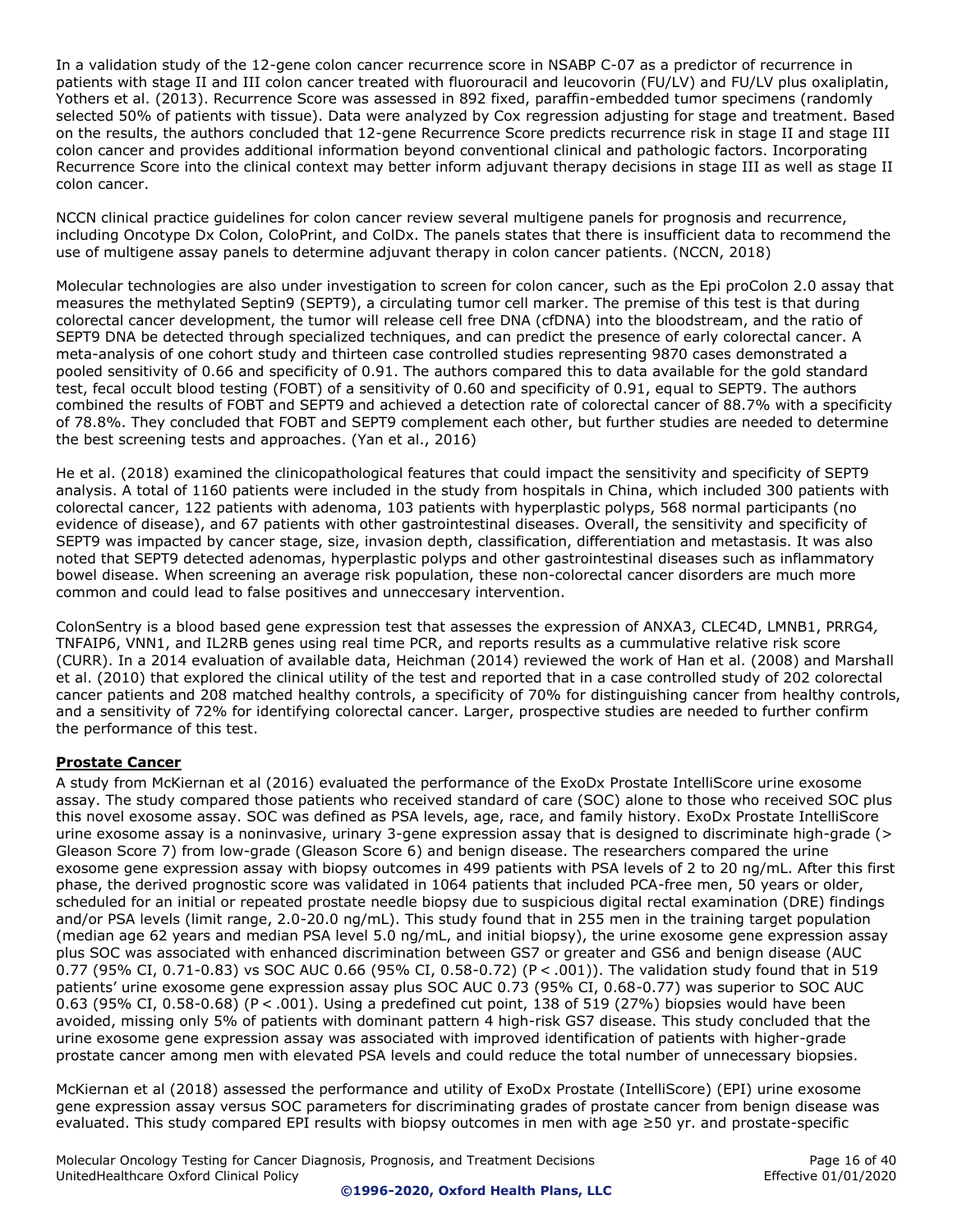antigen (PSA) 2–10 ng/ml, scheduled for initial prostate biopsy. The results were that in a total of 503 patients, with median age of 64 yr., median PSA 5.4 ng/ml, 14% African American, 70% Caucasian, 53% positive biopsy rate (22% GG1, 17% GG2, and 15%  $\geq$  GG3), EPI was superior to SOC with an area under the curve (AUC) 0.70 versus 0.62, respectively, comparable with previously published results (n = 519 patients, EPI AUC 0.71). Using a validated cutpoint 15.6 would have avoided 26% of unnecessary prostate biopsies and 20% of total biopsies, with negative predictive value (NPV) 89% and missing 7% of ≥GG2 PCa. Setting a different cut-point 20 would avoid 40% of unnecessary biopsies and 31% of total biopsies, with NPV 89% and missing 11% of ≥GG2 PCa. This study concluded that EPI has been validated in over 1000 patients across two prospective validation trials for risk stratification of highgrade and low-grade from benign disease. The use of test may improve identification of patient with higher grade disease and could reduce unnecessary biopsies; although 10% of prostate cancer cases would be missed based on the test characteristics.

Klein et al. (2016) retrospectively analyzed prostatectomy tissue of 337 Gleason 3+3 patients. To compare clinicopathologic variables across pathologic Gleason score categories, Fisher's exact test or analysis of variance F test were used. Distributions of Decipher scores among different clinico-pathologic groups were compared using Wilcoxon rank sum test. The association of Decipher score and adverse pathology was examined using logistic regression models. Among men who had Gleason 3+3=6 disease only, 269 (80%) had low Decipher scores with 43 (13%) and 25 (7%) harboring intermediate and high scores respectively. Thus a small proportion of histologic Gleason 6 tumors harbor molecular characteristics of aggressive cancer. The authors note that molecular profiling of such tumors at diagnosis may better select patients for active surveillance at the time of diagnosis and trigger appropriate intervention during follow-up.

Glass et al. (2016) published long-term outcomes to a previously reported validation study on Decipher. Study subjects (n=224) had aggressive prostate cancer with at least 1 of several criteria such as preoperative prostate specific antigen 20 ng/ml or greater, pathological Gleason score 8 or greater, stage pT3 disease or positive surgical margins at prostatectomy. Of the 224 patients treated 12 experienced clinical recurrence, 68 had biochemical recurrence and 34 experienced salvage treatment failure. At 10 years after prostatectomy the recurrence rate was 2.6% among patients with low Decipher scores but 13.6% among those with high Decipher scores (p=0.02). When CAPRA-S and Decipher scores were considered together, the discrimination accuracy of the ROC curve was increased by 0.11 compared to the CAPRA-S score alone (combined c-index 0.84 at 10 years after radical prostatectomy) for clinical recurrence. The authors conclude that Decipher improves the ability to predict clinical recurrence in prostate cancer and adds precision to conventional pathological prognostic measures. Long-term studies are needed to validate these results.

Den et al. (2016) conducted a retrospective review of 2,341 consecutive radical prostatectomy patients to understand the relationship between the Decipher classifier test and patient tumor characteristics. Decipher score had a positive correlation with pathologic Gleason score (PGS; r = 0.37, 95% confidence interval (CI) 0.34 − 0.41), pathologic Tstage (r = 0.31, 95% CI 0.28 − 0.35), CAPRA-S (r = 0.32, 95% CI 0.28 − 0.37) and patient age (r = 0.09, 95% CI 0.05-0.13). Decipher reclassified 52%, 76% and 40% of patients in CAPRA-S low-, intermediate- and high-risk groups, respectively. The authors detected a 28% incidence of high-risk disease through the Decipher score in pT2 patients and 7% low risk in pT3b/pT4, PGS 8 − 10 patients. There was no significant difference in the Decipher score between patients from community centers and those from academic centers ( $P = 0.82$ ). The authors concluded that although Decipher correlated with baseline tumor characteristics for over 2 000 patients, there was significant reclassification of tumor aggressiveness as compared to clinical parameters alone. In their opinion, utilization of the Decipher genomic classifier can have major implications in assessment of postoperative risk that may impact physician-patient decision making and ultimately patient management.

Marrone et al. (2015) did a literature review of the Decipher test, a 22 gene expression assay designed to predict the metastatic rate of prostate cancer within 5 years of a radical prostatectomy. They utilized PubMed to search for peer reviewed literature that discussed the analytic validity, clinical validity and clinical utility of Decipher. Eight studies were identfied, but no guidelines. Analytical validity was identified by the authors in a single conference abstract, and the correlation between genomic classifier scores between matched biopsies was 74%. Clinical validity was described in all included studies, and the authors found that the data represented that the genomic classifier was able to adequately discriminate between those men that developed metastatic prostate cancer within 5 years and those that did not. Clinical utility was another matter, however. The authors found that additional evidence was needed to show that outcomes were improved in men whose post-surgical treatment was guided by Decipher results when compared to standard of care.

Oderda et al. (2016) assessed whether cell-cycle progression (CCP)-score (Prolaris) can improve the current risk assessment in newly diagnosed prostate cancer (PCa) patients. The CCP-score at biopsy was evaluated in 52 patients newly diagnosed with PCa who underwent radical prostatectomy. CCP-score was calculated as average RNA expression of 31 CCP genes, normalized to 15 housekeeping genes. The predictive ability of CCP-score was assessed in univariate and multivariate analyses, and compared to that of Ki-67 levels and traditional clinical variables including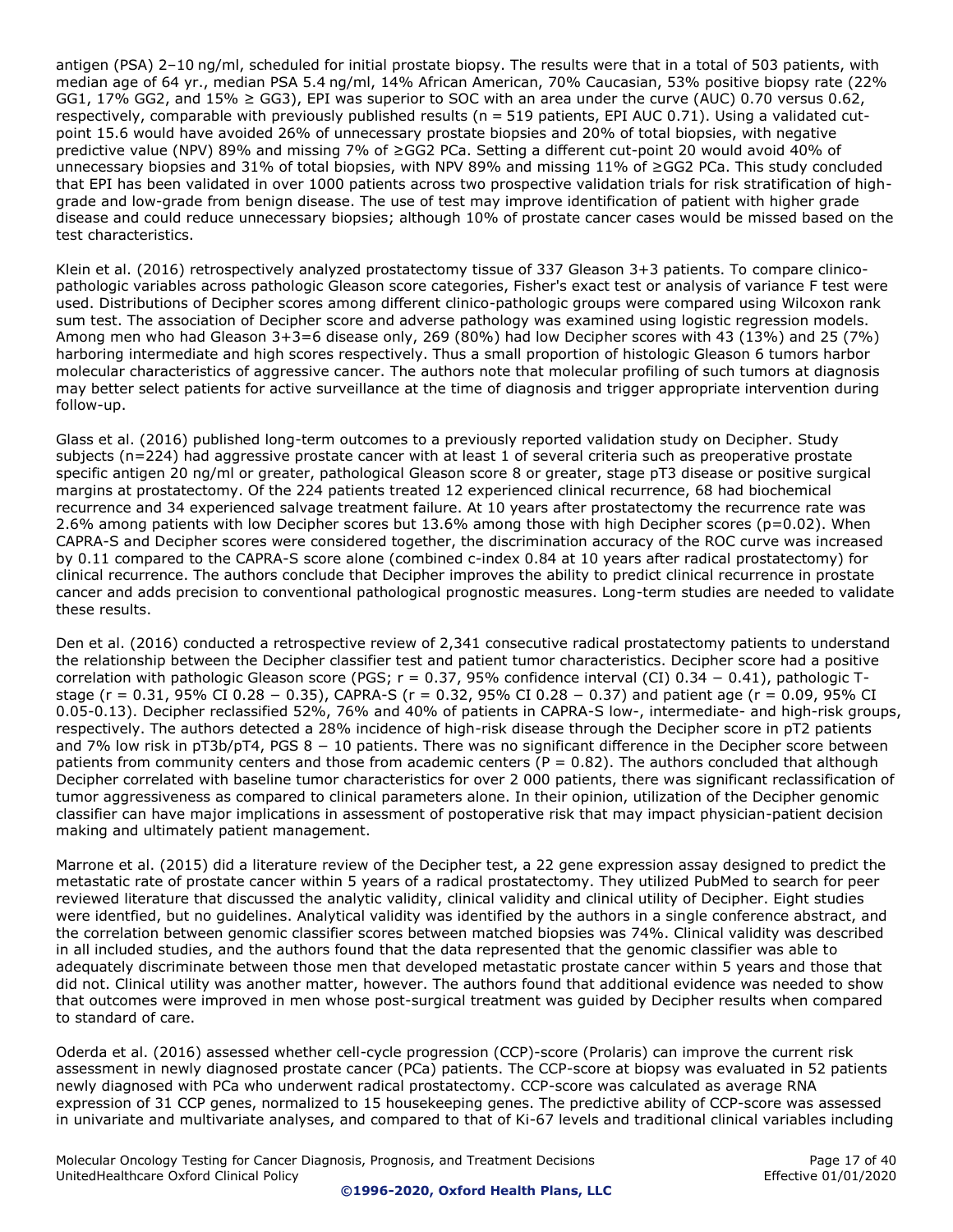prostate-specific antigen, Gleason score, stage, and percentage of positive cores at biopsy. The authors reported that in spite of an overall good accuracy in attributing the correct risk class, 7 high-risk and 13 intermediate-risk patients were misclassified by the Prolaris test, which is a limitation to this study. On analysis of variance, mean CCP-score significantly differed across different risk classes based on pathologic results (-1.2 in low risk, -0.444 in intermediate risk, 0.208 in high risk). CCP-score was a significant predictor of high-risk PCa both on univariate and multivariate analyses, after adjusting for clinical variables. Combining CCP-score and the European Association of Urology clinical risk assessment improved the accuracy of risk attribution by around 10%, up to 87.8%. CCP-score was a significant predictor of biochemical recurrence, but only on univariate analysis. The authors conclude that the CCP-score might provide important new information to risk assessment of newly diagnosed PCa in addition to traditional clinical variables. A correct risk attribution is essential to tailor the best treatment for each patient. Additional studies with larger patient sample sizes are needed to determine whether the use of this test in making treatment decisions improves patient outcomes.

Shore et al. (2014) evaluated the clinical utility of the CCP score in a U.S.-based clinical setting. Urologists who participated in a prospective clinical study were sent a retrospective questionnaire to assess the value of the CCP test results. Fifteen urologists participated in the study, representing 15 distinct urology group practices. Questionnaires were received for 294 evaluable patients. All patients had localized prostate cancer. Physicians found the CCP score valuable and indicated that 55% of tests generated a mortality risk that was either higher or lower than expected. Physicians also indicated that 32% of test results would lead to a definite or possible change in treatment. The data suggest that the test would have the net effect of shifting patients from more aggressive treatment to more conservative treatment. This was evidenced by the significant association between change in treatment and lower CCP scores. Results of this survey study provide only indirect evidence of clinical utility as the study measured the likelihood of change in treatment as estimated by the physician, not the actual change in treatment. The authors concluded that real-world use of the test is likely to lead to a change in treatment in a significant portion of tested patients, particularly by shifting patients towards more conservative management.

Crawford et al. (2014) conducted a prospective survey study evaluating the impact of the CCP score on physician treatment recommendations for prostate cancer. Physicians ordering the test completed surveys regarding treatment recommendations before and after they received and discussed test results with patients. Clinicians also rated the influence of the test result on treatment decisions. For patients originally targeted for interventional therapy, results of the CCP test led to a 37.2% reduction of interventional therapy. For patients originally targeted for noninterventional therapy, 23.4% of patients had treatment changes to interventional therapy based on test results. Overall, surgical interventions were reduced by 49.5%, and radiation treatment was reduced by 29.6% Author-reported limitations included physician selection of patients for testing, no evaluation of patient input in therapeutic choice and other potential treatment decision factors not queried by the survey. Results of this survey study provide only indirect evidence of clinical utility Since it does not capture clinical outcomes.

Brand et al. (2016) performed a meta-analysis of two independent clinical validation studies of a 17-gene biopsybased genomic assay (Oncotype Dx Prostate Cancer Assay) as a predictor of favorable pathology at radical prostatectomy. Patient-specific meta-analysis was performed on data from 2 studies (732 patients) using the Genomic Prostate Score (GPS; scale 0-100) together with Cancer of the Prostate Risk Assessment (CAPRA) score or National Comprehensive Cancer Network (NCCN) risk group as predictors of the likelihood of favorable pathology (LFP). Risk profile curves associating GPS with LFP by CAPRA score and NCCN risk group were generated. Patient-specific metaanalysis generated risk profiles ensure more precise estimates of LFP with narrower confidence intervals either study alone. GPS added significant predictive value to each clinical classifier. The authors concluded that a model utilizing GPS and CAPRA provided the most risk discrimination, and in a decision curve analysis, greater net benefit was shown when combining GPS with each clinical classifier compared with the classifier alone. Although the clinical characteristics of the 2 patient cohorts were similar, there were nonetheless some key differences in the representation of different racial groups and higher risk patients. The risk estimates were numerically different in the 2 studies, although the confidence levels overlapped.

In a review of tissue-based genomic biomarkers for prostate cancer, Moschini et al. (2016), report that available genomic assays have improved the prognostic ability over clinicopathologic parameters of localized prostate cancer (PCa). However, these assays should be prospectively applied, or even retrospectively applied to prospective studies, to validate their clinical utility in prognostication and even prediction in terms of what treatment should be applied either at a new diagnosis or post-RP.

Na et al. (2016) reviewed the literature on clinically available RNA profiling tests (Oncotype Dx, Prolaris, and Decipher) of prostate tumors. They concluded that these RNA profiling panels have shown promising results in regard to clinical utility, several limitations are worth noting: (1) the current studies are retrospective with relatively small sample sizes, so larger-scale prospective randomized trials are necessary for validation; (2) RNA quality varies among panels (e.g., microdissection is needed for Decipher [some medical center may not have the equipment], while for Prolaris, tissue extraction relies on the instruction from pathologist, which will lead to heterogeneity of the testing results); and (3)

Molecular Oncology Testing for Cancer Diagnosis, Prognosis, and Treatment Decisions Page 18 of 40 UnitedHealthcare Oxford Clinical Policy Effective 01/01/2020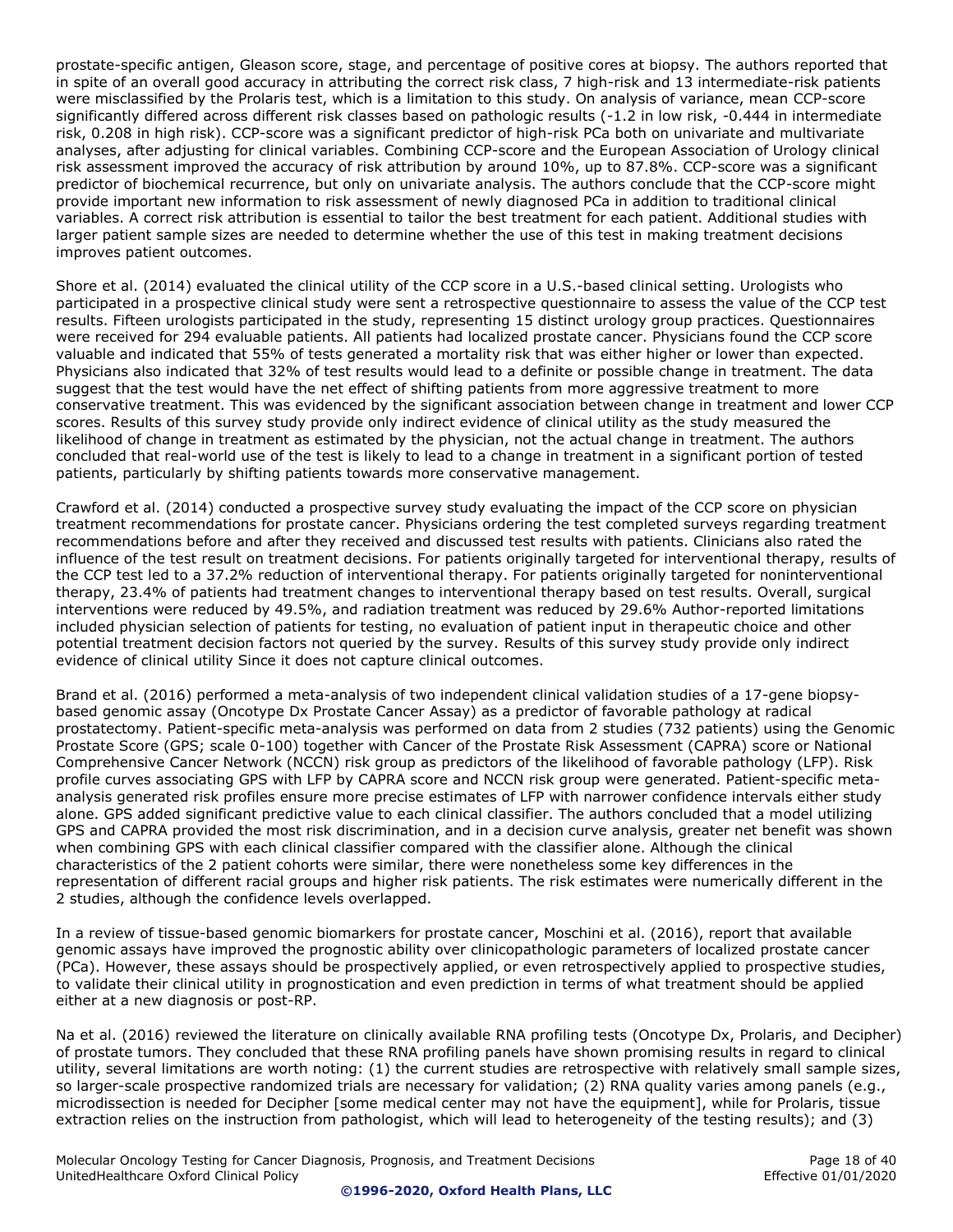the relatively high prices limit potential use of the panels, will necessitate further evaluation of their cost-effective values.

NCCN clinical practice guidelines for prostate cancer state that molecular profiling of biopsies may be considered in men with low and favorable intermediate risk prostate cancer and a life expectancy greater than or equal to ten years to help guide decision-making on treatment. However, NCCN cautions that these tests (Decipher, Oncotype Dx Prostate, Prolaris or ProMark) have been developed with extensive industry support, guidance and involvement and have been marketed under the less rigorous FDA regulatory pathway for biomarkers. In addition, full assessment of their clinical utility requires prospective, randomized clinical trials. (NCCN, 2019g)

## *Professional Societies*

## **American Urological Association (AUA) with the American Society for Radiation Oncology (ASTRO) and the Society for Urologic Oncology (SUO)**

American Urological Association (AUA) with the American Society for Radiation Oncology (ASTRO) and the Society for Urologic Oncology (SUO) Sanda et al. (2018) published the joint AUA/ASTRO/SUO guidelines for clinical localized prostate cancer. The guidelines stated that tissue based genomic biomarkers have not shown a clear role in active surveillance for localized prostate cancer and are not necessary for follow up.

## **American Urological Association (AUA)**

In a clinical practice guideline on early detection of prostate cancer (Carter et al., 2013; reviewed and confirmed 2018) based on a systematic review and meta-analysis, the AUA notes that an improved understanding of the interaction between inherited risk alleles and the environment (lifestyle choices) could provide a potential means of prevention. Future studies of the genetic and epigenetic basis of disease development and progression may provide biomarkers and/or panels of biomarkers with improved specificity when compared to PSA. When available, risk assessment tools combining multiple predictors will need to be evaluated in carefully designed trials to be generalizable to the population in which they would be used.

## **American Society of Clinical Oncology (ASCO)**

In 2018, Bekelman et al. (2018) published the ASCO endorsement of their guidelines, developed in 2017, for managing clinically localized prostate cancer (Sanda et al., 2018). This guideline stated that tissue based genomic biomarkers have not shown a clear role in active surveillance and not necessary for follow up.

In an endorsement of Cancer Care Ontario's guideline on active surveillance of localized prostate cancer, ASCO comments that ancillary radiologic and genomic tests are investigational but may have a role in patients with discordant clinical and/or pathologic findings. Prospective validation of these tests is needed to assess their impact on patient outcomes such as survival. (Chen et al., 2016)

## **Lung Cancer**

NCCN guidelines for NSCLC Panel have added a section on Plasma Cell-Free/Circulating Tumor DNA Testing that states that cell-free/circulating tumor DNA testing should not be used in lieu of a tissue diagnosis as the analytical standards have not been established. However, NCCN also suggests that the use of cell-free/circulating tumor DNA testing can be considered in specific clinical circumstances, most notably: if a patient is medically unfit for invasive tissue sampling; or in the initial diagnostic setting, if following pathologic confirmation of a NSCLC diagnosis there is insufficient material for molecular analysis, cell-free/circulating tumor DNA should be used only if follow up tissue based analysis is planned for all patients in which an oncogenic driver is not identified (NCCN, 2019e). Drilon et al. (2015) identified 31 patients with lung adenocarcinoma with a ≤ 15 pack-year smoking history whose tumors previously tested "negative" for alterations in 11 genes (mutations in EGFR, ERBB2, KRAS, NRAS, BRAF, MAP2K1, PIK3CA, and AKT1 and fusions involving ALK, ROS1, and RET) via multiple non-NGS methods. A broad, hybrid capture–based NGS assay (FoundationOne) was performed (4,557 exons of 287 cancer-related genes and 47 introns of 19 genes frequently rearranged in solid tumors). A genomic alteration with a corresponding targeted therapeutic based on the National Comprehensive Cancer Network (NCCN) guidelines for non–small cell lung cancer (NSCLC) was found in 26% (n = 8 of 31) of patients. The drivers identified in tumors from these 8 patients were EGFR G719A, BRAF V600E, SOCS5-ALK, HIP1-ALK, CD74-ROS1, KIF5B-RET (n = 2), and CCDC6-RET. Six of these patients went on to receive targeted therapy. The authors noted that the reasons for non-detection of these genomic alterations via non-NGS testing can be varied such as lower sensitivity, complex rearrangements undetectable by standard FISH, and, possibly, heterogeneity between different tumor biopsies or sites. They concluded that broad, hybrid capture–based NGS assays have the potential to uncover clinically actionable genomic alterations in never smokers or ≤15 pack-year smokers whose lung adenocarcinomas do not harbor a potential driver via non-NGS testing.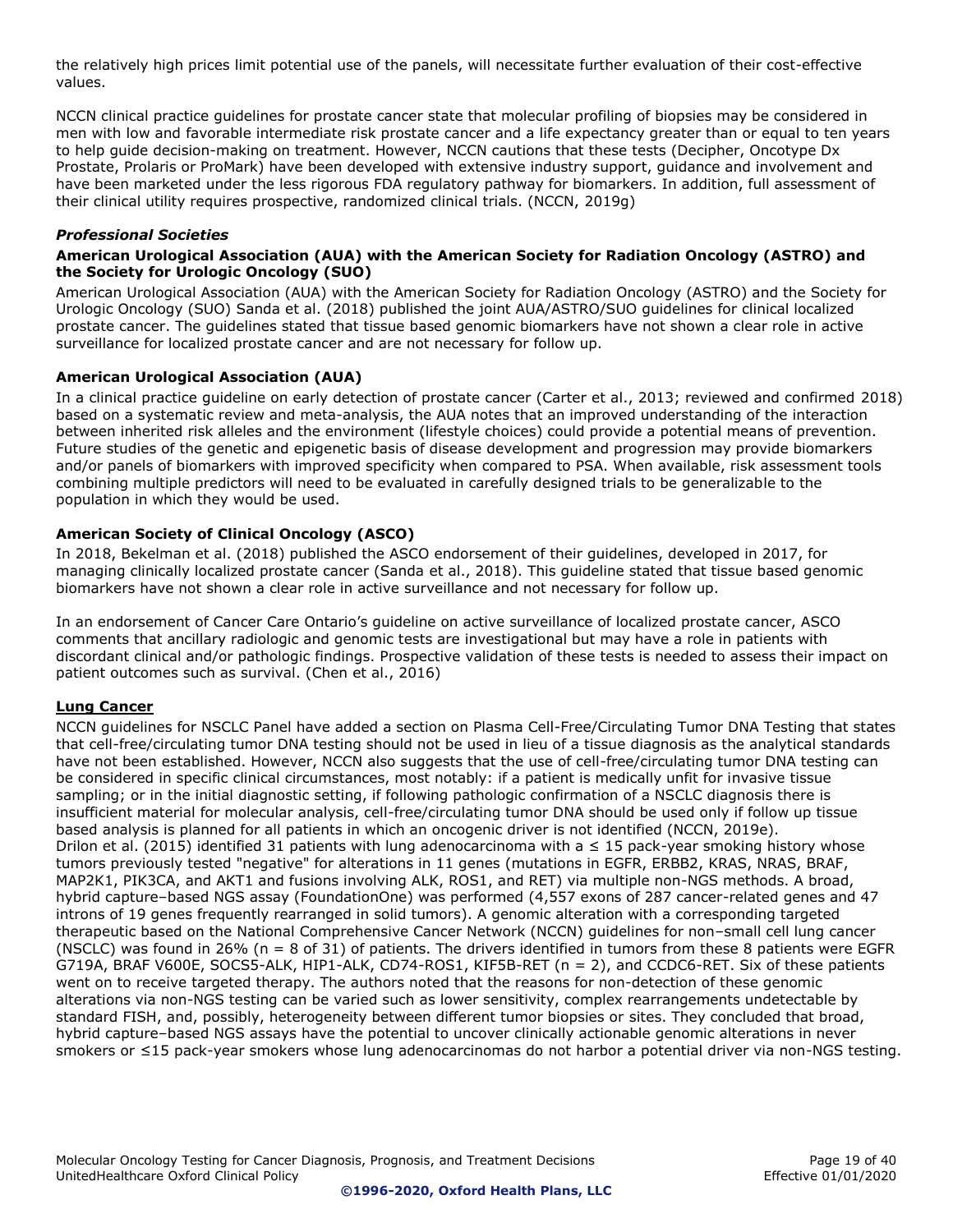## *Professional Societies*

# **American College of Chest Physicians (ACCP)**

In an evidence-based clinical practice guideline for the diagnosis and management of lung cancer, the ACCP states that the epidemiology of lung cancer is an active field. According to the ACCP, researchers in the area of molecular epidemiology are making advances in the identification of biomarkers of risk and for early detection, although these are not yet mature enough for clinical application. (Detterbeck et al., 2013)

## **American Society of Clinical Oncology (ASCO)**

ASCO endorsed the College of American Pathologists/International Association for the Study of Lung Cancer/ Association for Molecular Pathology Clinical Practice Guideline Update with minor modifications (Kalemkerian et al., 2018). The guidelines, supported by ASCO, include the following relevant points, considered to be 'expert consensus opinion'.

- Physicians may use molecular biomarker testing in tumors with:
	- o An adenocarcinoma component;
	- o Nonsquamous, non–small-cell histology;
	- o Any non–small-cell histology when clinical features indicate a higher probability of an oncogenic driver (e.g., young age [< 50 years]; light or absent tobacco exposure).
- BRAF testing should be performed on all patients with advanced lung adenocarcinoma, irrespective of clinical characteristics. RET, or KRAS, or MET molecular testing are not recommended as single gene routine stand-alone assays outside the context of a clinical trial. It is appropriate to include these as part of larger testing panels performed either initially or when routine EGFR, ALK, BRAF, and ROS1 testing is negative.
- Multiplexed genetic sequencing panels are preferred where available over multiple single-gene tests to identify other treatment options beyond EGFR, ALK, BRAF, and ROS1.

Circulating tumor cell free DNA testing, also called a liquid biopsy, should not be routinely considered due to lack of evidence of efficacy. However, the expert consensus opinion provided is that cfDNA may be used in some clinical settings in which tissue is limited and/or insufficient for molecular testing to identify EGFR mutations.

## **Thyroid Cancer**

There have been multiple studies, prospective and retrospective, for the commercially available molecular classifiers for indeterminate and suspected malignant thyroid nodules, such as the Afirma Gene Expression Classifier, and next generation sequencing test panels, such as ThyGenX/ThyraMir and ThyroSeq v3.

The Afirma gene classifier, a gene expression analysis of 167 genes, has a sensitivity of 92% with a negative predictive value (NPV) of 93% in the largest prospective study of indeterminate nodules to date (Alexander et al., 2012). However, a study performed in a community hospital–based thyroid surgery practice (Harell and Bimston, 2014) showed a lower NPV (89.6%) than other studies in the literature, leading some to conclude (Zhang and Lin, 2016, Marti et al., 2015) that the Afirma test will only provide the most useful information in a practice setting with a prevalence of malignancy in indeterminate thyroid lesions of 15% to 21% where a NPV >95 % and PPV >25 % would be expected. Outside this range it is unlikely the test can provide information that would alter management. Marti et al. (2015) conducted a retrospective review of the Afirma gene classifier at two institutions from February 2013 to December 2014 and found that there were wide variations in the Afirma GEC-benign call rate, PPV, and NPV between the two institutions; one a comprehensive health system with a TMC prevalence of 30–38% and the second a tertiary referral cancer center with a prevalence 10–19%. Each had differing rates of malignancy in indeterminate thyroid nodules and Afirma did not routinely alter management in both institution, and the NPV ranged from 86-98%. In addition, the Afirma 167 gene classifier appears to be less accurate in nodules with that contain benign Hurthle cells. In several studies that examined the cytology population percentage of Hurthle cells, the test was more likely to report a suspicious for malignancy result for which the patient was sent for surgery, and therefore limited the clinical utility of the test. (Harrell and Bimston, 2014, Brauner et al., 2015, Lastra et al., 2014)

Deaver et al. (2018) conducted a retrospective analysis of 2019 thyroid FNA from 2011 to 2015. The samples were categorized using the Bethesda System for reporting thyroid cytology into B3 and B4 nodules. GEC results from Afirma were available for 54% of B3 cases, with about half having a benign classification. In the B4 group, 52% had GEC, with 28.6% classified as benign. The authors followed 73 benign GEC cases. Five underwent surgery and no malignancy was found. The remainder continued to have a stable size, and in those that had repeat FNA, about 72%, no malignancy was noted. The authors concluded that GEC results accurately predicted benign thyroid nodules.

In a meta-analysis of the gene expression classifier (GEC) for the diagnosis of indeterminate thyroid nodules, Santhanam et al. (2016) evaluated 7 out of 58 potential studies. The reference standard for determination of benign or malignant nodules was the histopathology of the thyroidectomy specimen. A QUADAS-2 report for all studies included in the final analysis was tabulated for risk of bias and applicability. The pooled sensitivity of the GEC was 95.7 % (95 % CI 92.2-97.9, I (2) value 45.4 %, p = 0.09), and the pooled specificity was 30.5 % (95 % CI 26.0-35.3, I (2) value 92.1 %,  $p < 0.01$ ). Overall, the diagnostic odds ratio was 7.9 (95 % CI 4.1-15.1). Although the meta-

Molecular Oncology Testing for Cancer Diagnosis, Prognosis, and Treatment Decisions Funchioner 20 of 40 UnitedHealthcare Oxford Clinical Policy Effective 01/01/2020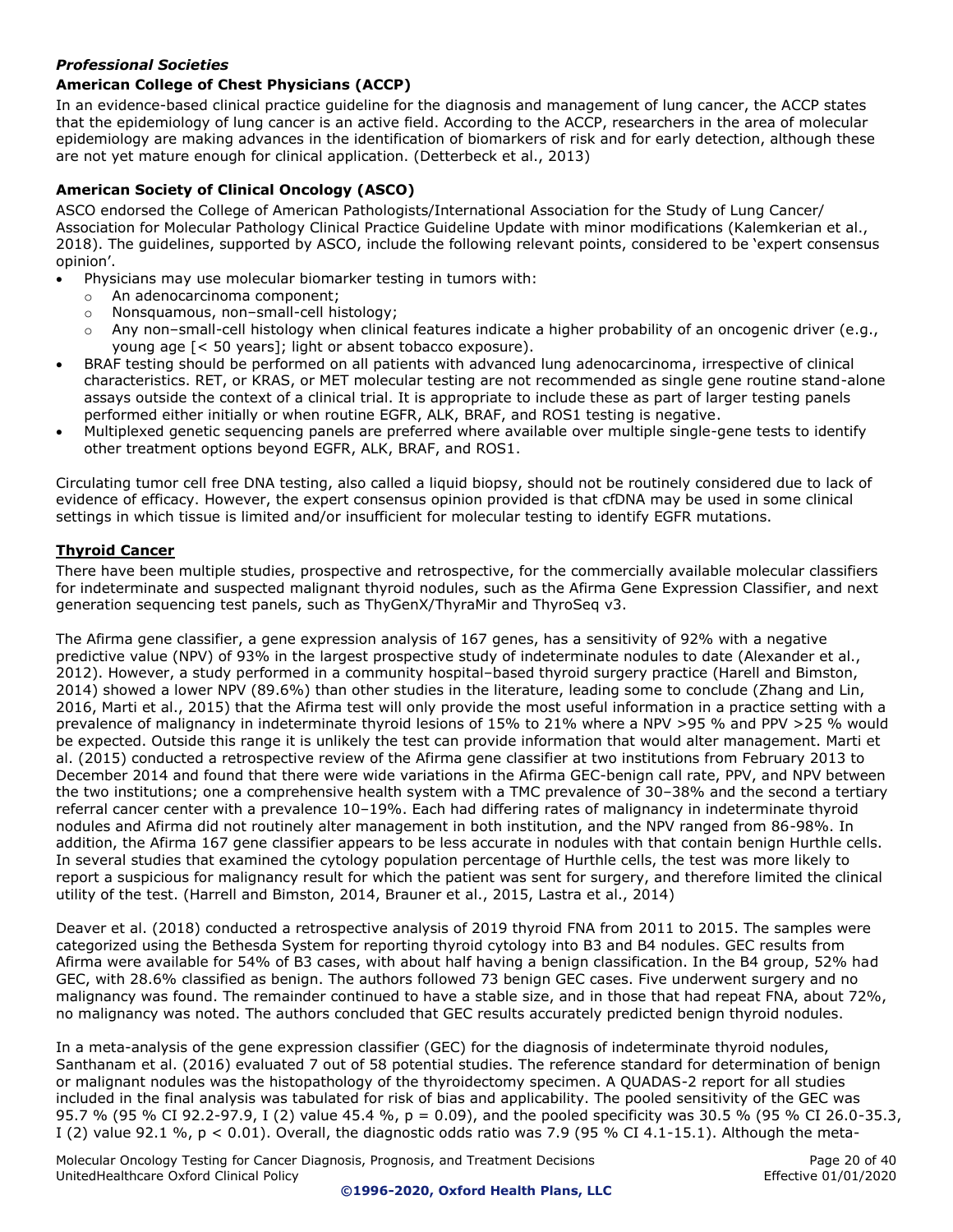analysis revealed a high pooled sensitivity and low specificity for the Afirma GEC, patients with a benign GEC were not followed long enough to ascertain the actual false-negative rates of the index test.

Partyka et al. (2018) recently conducted a small retrospective study on 10 archived FNA samples comparing two commercially available miRNA tests, ThyraMir and RosettaGxReveal. The samples represented follicular lesion of undetermined significance (FLUS,  $n = 5$ ), follicular neoplasm/suspicious for follicular neoplasm (FN/SFN,  $n = 4$ ), and suspicious for malignancy (SM,  $n = 1$ ). Of the seven cases with benign histology, six smears were classified as benign by the RosettaGX microRNA classifier, and one case was designated as suspicious. RosettaGX showed a 75% positive predictive value in comparison to 60% for ThyGenX/ThyraMIR, and both tests demonstrated a 100% NPV.

Next-generation-sequencing (NGS) tests that identify variants in genes associated with thyroid cancer have also been used to help resolve the clinical dilemma presented by indeterminate cytology on thyroid nodules. At least seven genes have found to have a high degree of specificity for thyroid malignancy, including BRAF, RAS, HRAS, and NRAS mutations and the gene fusions RET/PTC1, RET/PTC3 and PAX8/PPARγ (Zhang and Linm 2016, Beaudenon-Huibregtse et al., 2014). Rapid technological advances have allowed laboratories the opportunity to add many more genes to their sequencing platforms, and may additionally analyze micro-RNA simultaneously. For example, the ThyroSeq v3 assay analyzes 112 genes, providing information on >12,000 mutation hotspots and >120 gene fusion types. In a publication describing the validation of the assay, Nikiforova et al. (2018) reported that in a training set of 238 tissue samples and 175 FNA samples with known surgical follow-up, the test was able distinguish cancer from benign tissue nodules with 93.9% sensitivity, 89.4% specificity, and 92.1% accuracy. In FNA the authors report a sensitivity of 98.0%, a specificity was 81.8%, and accuracy of 90.9%. Additional studies are necessary to determine the real world analytical validity and clinical utility of this test.

In a cross-sectional cohort study, Duick et al. (2012) demonstrated that obtaining a GEC test (Afirma) in patients with cytologically indeterminate nodules was associated with a reduction in the rate of diagnostic thyroidectomies. The authors reported that approximately one surgery was avoided for every two GEC tests run on thyroid fine-needle aspirations (FNA) with indeterminate cytology. Data was contributed retrospectively by 51 endocrinologists at 21 practice sites. Compared to a 74% previous historical rate of surgery for cytologically indeterminate nodules, the operative rate fell to 7.6% during the period that GEC tests were obtained. The rate of surgery on cytologically indeterminate nodules that were benign by the GEC reading did not differ from the historically reported rate of operation on cytologically benign nodules. The four primary reasons reported by the physicians for operating on nodules with a benign GEC reading were, in descending order, large nodule size (46.4%), symptomatic nodules (25.0%), rapidly growing nodules (10.7%) or a second suspicious or malignant nodule in the same patient (10.7%). According to the authors, these reasons are concordant with those typically given for operation on cytologically benign nodules.

In a retrospective analysis of 189 thyroid FNAs with indeterminate cytology, Yang et al. (2016) examined the refining role of the Afirma GEC test in a 20-month period after implementation. Correlation with surgical follow-up, when available, was performed. The excisional rate of atypia of undetermined significance-follicular lesion of undetermined significance in the pre-GEC category was 63%, which decreased to 35% in the post-GEC category, whereas the malignancy rate in the excised thyroids increased from 35% in the pre-GEC category to 47% in the post-GEC category. Similar findings also were obtained for suspicious for follicular neoplasm-follicular neoplasm lesions. The authors concluded that the strength of the GEC test appears to lie in its ability to reclassify 42% of indeterminate cytology cases as benign, thereby decreasing the number of unnecessary surgical procedures.

Pagan et al. (2016) investigated the prevalence of genetic alterations in diverse subtypes of thyroid nodules beyond papillary thyroid carcinomas (PTC) in 851 variants and 133 fusions in 524 genes. After adding a cohort of tissue samples, the authors found 38/76 (50 %) of histopathology malignant samples and 15/75 (20 %) of benign samples to harbor a genetic alterations. In a direct comparison of the same FNA also tested by an RNA-based gene expression classifier (GEC), the sensitivity of genetic alterations alone was 42 %, compared to the 91 % sensitivity achieved by the GEC. The specificity based only on genetic alterations was 84 %, compared to 77 % specificity with the GEC. Due to the finding that variants are also found in benign nodules, the authors conclude that testing only GEC suspicious nodules may be helpful in avoiding false positives and altering the extent of treatment when selected mutations are found.

Sipos et al. (2016) retrospectively evaluated the long-term follow-up of patients with a 'benign' Afirma GEC to determine impact on management compared to published data. During 36 months of follow-up, 17 of 98 patients (17.3%) had thyroid surgery; the majority (88%) being performed within 2 years. According to the authors, this represents a reduction in thyroid surgeries compared to patients that did not have a GEC performed on suspicious lesions. Limitations of this study are small patient population and non-randomization of patients.

MicroRNAs (miRNA) are small noncoding RNAs that regulate gene expression. Research has demonstrated that a number of miRNAs are differentially expressed between benign and malignant thyroid nodules which have led to the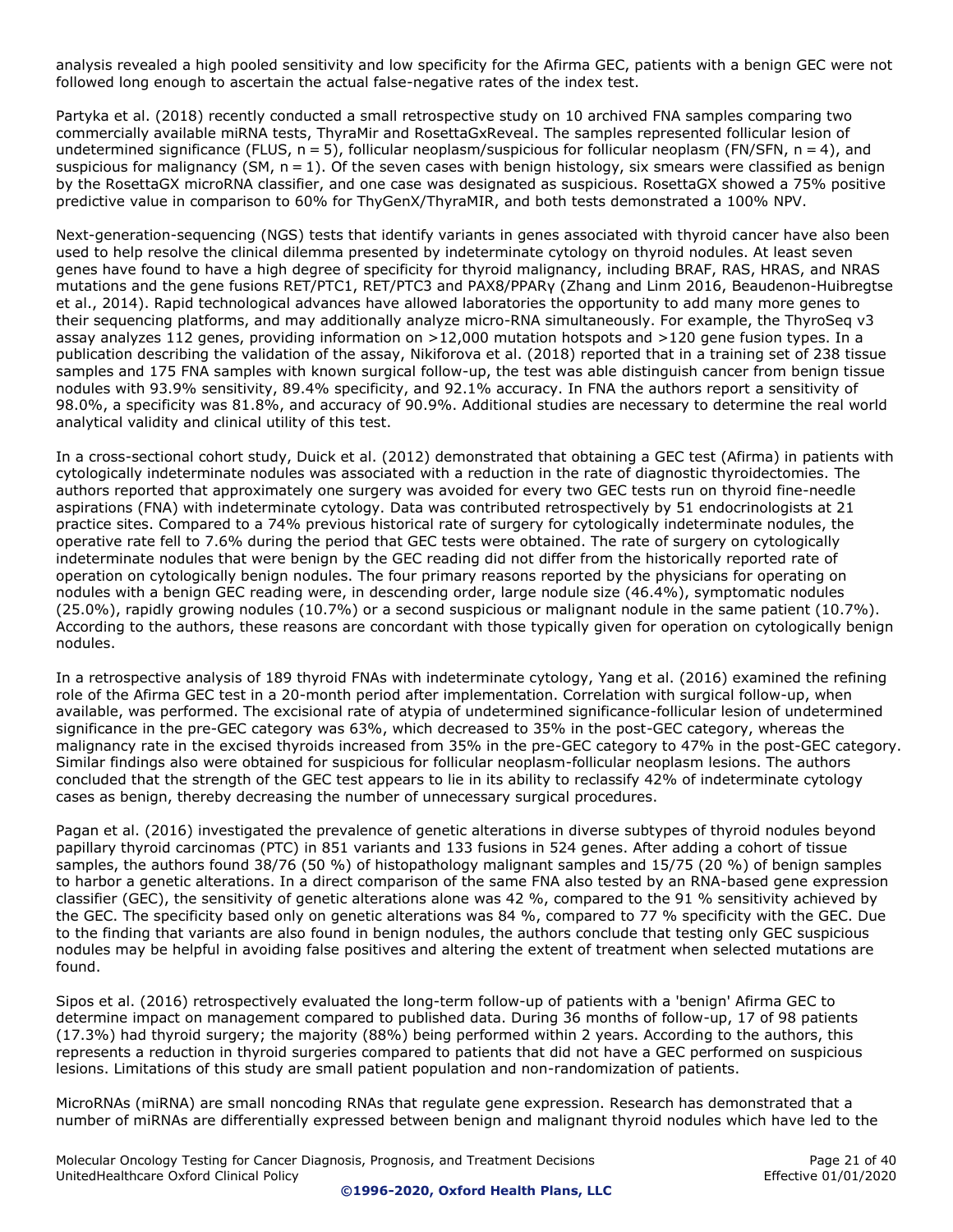development of miRNA based diagnostic lab tests, and in some cases, labs may offer miRNA testing in conjunction with gene variant and expression analysis. Wylie et al. (2016) conducted a study examining genetic variant and miRNA analysis on archived pathology samples from the University of Michigan. The samples consisted of an initial set of 235 aspirates representing 118 nodules with benign cytology, including 13 with surgical outcome (12 benign, 1 malignant), 73 with malignant cytology, including 51 with surgical outcome (1 benign, 50 malignant), and 44 with indeterminate cytology, all with available surgical outcome. The second set of aspirates consisted of 42 distinct nodules with indeterminate cytology and surgical outcome. Thirty one miRNAs were analyzed as well as 17 genetic alterations in the BRAF, RAS, RET and PAX8 genes, considered standard mutation testing. Furthermore, 54 samples that were negative by the 17‐mutation panel were interrogated using a miRNA classification algorithm, commercially available as the ThyraMIR Thyroid miRNA Classifier, which analyzes in parallel 20 genes through next generation sequencing and 46 mRNA transcripts. The authors found that standard mutation testing alone had a sensitivity of 61%, consistent with the literature. Machine learning was utilized to group miRNA analysis into two groups of miRNAs, classifier A and classifier B. When miRNA classifier A was included in the analysis, the sensitivity rose to 78%, and 94% with classifier B. The authors calculated that this leads to a low residual risk of cancer (8%) among specimens negative by mutation and miRNA testing and corresponds to a calculated improvement from 78–90% NPV to 94–98% NPV at 20–40% cancer prevalence. These results contributed to the development of ThyraMIR. In the small cohort that underwent evaluation by ThyraMIR, the authors report a diagnostic sensitivity of 85% and specificity of 95%.

Labourier et al (2015) studied surgical specimens and preoperative FNAs (n = 638) for 17 validated gene alterations in the BRAF, RAS, RET and PAX8 genes combined with a 10-miRNA gene expression classifier that provided positive (malignant) or negative (benign) results. Mutations were detected in 69% of nodules with malignant outcome. Among mutation-negative specimens, miRNA testing correctly identified 64% of malignant cases and 98% of benign cases. The authors reported the diagnostic sensitivity and specificity of the combined algorithm was 89% and 85%, respectively. They calculated that with a thyroid cancer prevalence of 32%, the NPV would be 94%, and could help reduce unnecessary surgeries by 69%.

The National Comprehensive Cancer Network (NCCN) guidelines for Thyroid Carcinoma (NCCN2019i) recommend molecular profiling for thyroid nodules with indeterminate or suspicious for follicular neoplasm cytology. They note to use molecular markers with caveat and caution. Molecular profiling is not recommended for Hurthle cell neoplasms. Molecular testing of single genes, especially BRAF, or a multigene panel that includes BRAF, NRAS, HRAS, KRAS,RET/PTC1, RET/PTC3, and PAX8/PPARγ or a gene expression classifier test may be considered, and should be selected by the clinician based on the clinical question being asked.

## *Professional Societies*

## **American Thyroid Association (ATA)**

In this guideline on the clinical management of thyroid nodules, Haugen et al. (2016) provide the following recommendations regarding the use of molecular profiling:

- Nondiagnostic cytology-some studies suggests that use of a thyroid core needle biopsy with *BRAF* testing, a gene panel, or a gene expression analysis may provide clinical guidance in these cases, but the full clinical impact of these approaches for nodules with nondiagnostic cytology remains unknown. If molecular testing is being considered, patients should be counseled regarding the potential benefits and limitations of testing and about the possible uncertainties in the therapeutic and long-term clinical implications of results.
- Atypia of Undetermined Significance/Follicular Lesion of Undetermined Significance (AUS/FLUS) investigations such as repeat FNA or molecular testing may be used to supplement malignancy risk assessment in lieu of proceeding directly with a strategy of either surveillance or diagnostic surgery. Informed patient preference and feasibility should be considered in clinical decision-making. The authors reviewed available data for multi-gene panels of BRAF, NRAS, HRAS, and KRAS point mutations, as well as RET/PTC1 and RET/PTC3, with or without PAX8/PPARγ rearrangements, and a mRNA expression profile of 167 genes, and concluded that more data was needed to fully understand how such tests can impact clinical management. They conclude that there is currently no single optimal molecular test that can definitively rule in or rule out malignancy in all cases of indeterminate cytology.
- Follicular Neoplasm/Suspicious for Follicular Neoplasm Cytology-after consideration of clinical and sonographic features, molecular testing may be used to supplement malignancy risk assessment data in lieu of proceeding directly with surgery. Suspicious for Malignant Cytology-After consideration of clinical and sonographic features, mutational testing for *BRAF* or the seven-gene mutation marker panel (*BRAF*, *RAS*, *RET/PTC*, *PAX8/PPARγ*) may be considered in nodules with SUSP cytology if such data would be expected to alter surgical decision-making. Molecular testing using the 167 GEC has a PPV that is similar to cytology alone (76%) and a NPV of 85% and it is therefore not indicated in patients with this cytological diagnosis. Malignant cytology-while studies have been presented in the literature that suggest that *BRAF* and other multi-gene panels may be useful in prognosis and treatment decisions, more studies are needed to establish the impact of molecular profiling involving multiple mutations or other genetic alterations on clinical management of patients with primary thyroid medullary cancer.
- Post-operative radioiodine (RAI) therapy. Molecular testing to guide postoperative RAI use is not recommended at this time.

Molecular Oncology Testing for Cancer Diagnosis, Prognosis, and Treatment Decisions Page 22 of 40 UnitedHealthcare Oxford Clinical Policy Effective 01/01/2020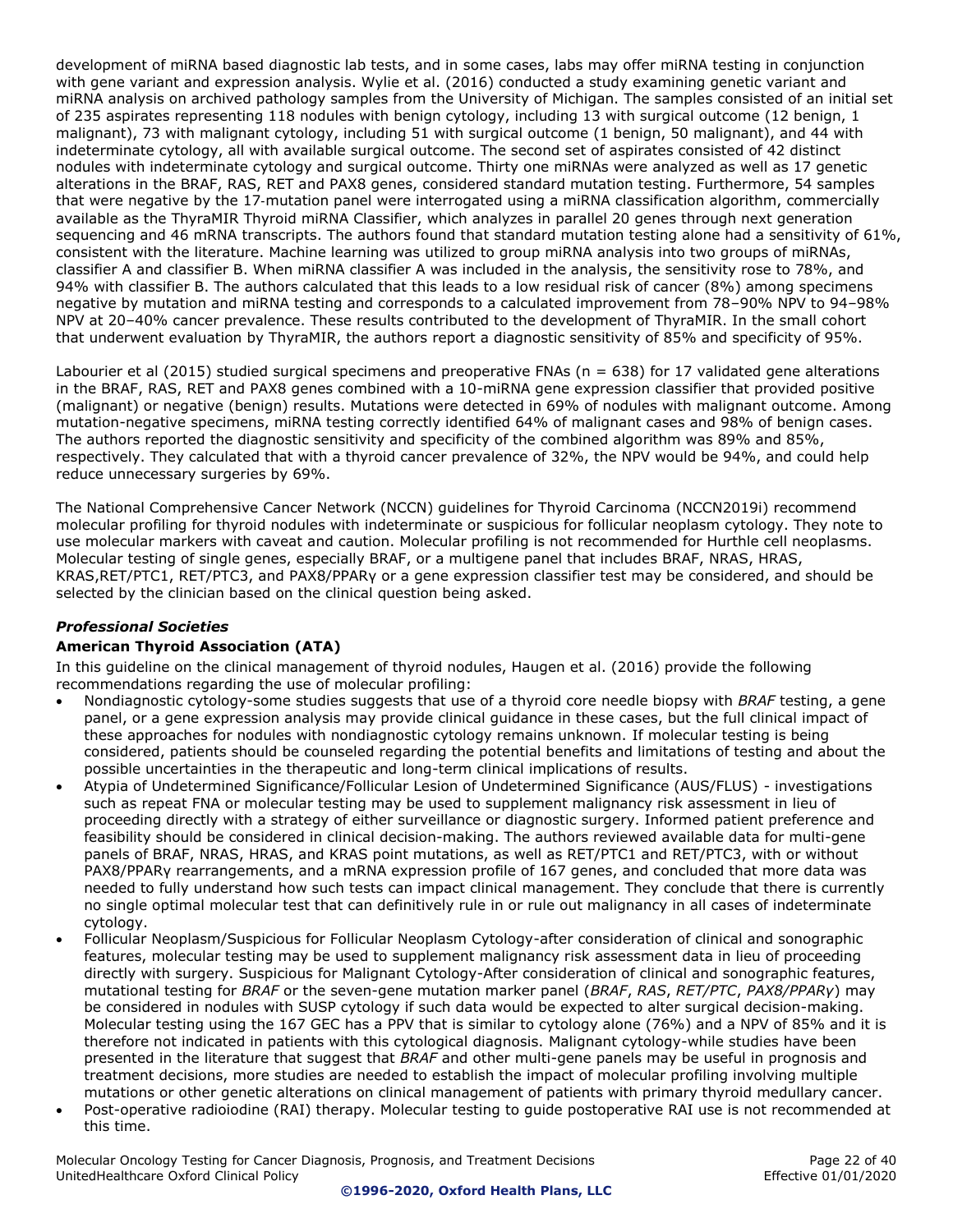#### **American Association of Clinical Endocrinologists, American College Of Endocrinology, and Associazione Medici Endocrinologi (AACE/ACE/AME)**

The AACE/ACE/AME updated their guidelines on the management of thyroid nodules in 2016 (Gharib et al., 2016). They state that molecular profiling should be considered in nodules with indeterminate cytology, and not in those who are found to be clearly benign or malignant. They favor profiles that include BRAF, RET/PTC, PAX8/PPARG and RAS mutations. They find that there is insufficient evidence either for, or against, gene expression classifiers. There is insufficient evidence to use molecular profiling to determine the extent of surgical interventions, or for use with low risk indeterminate cytology cases.

## **Hematological Malignancies**

## *Leukemias*

Peterson et al (2015) conducted a study to determine the clinical utility and diagnostic yield, plus examine the rationale, of including microarray analysis in the diagnosis of hematological neoplasias. 27 patients with hematological malignancies were evaluated by chromosome analysis, FISH and CGH or CGH+SNP arrays. Nearly 90% of chromosome abnormalities found in the patients were also identified by microarray. Of 183 CNVs found, 52% were additional anomalies that were not found by routine cytogenetics or FISH. 65% were <10 Mb in size. Balanced rearrangements were not found by microarray, but of 19 rearrangements that appeared "balanced" by routine cytogenetics, 7 had alterations found by microarray at the breakpoints. The authors concluded that CGH provided clinicians with advantages in identification of cryptic imbalances and clonal abnormalities in non-dividing cells with poor chromosome morphology and therefore had potential to be integrated as a patient management tool.

Laurie et al. (2015) compared the SNP array results of 278 symptomatic CLL patients with >50,000 subjects from the GENEVA consortium of genome wide association studies, which analyzed people with a range of medical conditions and healthy controls. The CLL patients were also analyzed by FISH to determine performance and concordance between the SNP array and FISH. When a parameter of 20% abnormal cells was used as a cutoff, the concordance rate between the SNP array and FISH was 98.9%. The array found 8.4% of cases with UPD which cannot be detected by FISH. In 214 CLL patients with SNP results, 1112 genetic anomalies were found, of which 628 were considered acquired. This was a higher percentage and anomalies were unique in the CLL group when compared to the GENEVA cohort and suggests that late stage CLL has recurrent acquired anomalies that do not occur in precursor conditions or in the general population. The clinical significance of this finding is not clear, however, SNP based array was demonstrated to be a valid analysis tool.

Koh et al. (2014) utilized a CGH+SNP array platform to study the presence of CNVs and LOH in 15 children with acute myeloid leukemia (AML) and 3 with myelodysplastic syndrome (MDS). Cytogenetic analysis revealed CNV in 11 regions in 8 patients. SNP+CGH found 14 CNV in 9 patients, and cryptic LOHs in 3 of 5 patients with normal cytogenetics. Overall, 9 patients were found to have abnormalities not detected by routine cytogenetics. 3 patients with AML and terminal LOH of >10Mb had significantly inferior relapse-free survival time, suggesting that SNP+CGH testing can provide additional prognostic information.

Puiggros et al. (2012) studied 70 patients with chronic lymphocytic leukemia (CLL) by routine cytogenetics, FISH, and genomic arrays to determine if genomic arrays could replace current testing standards. Routine cytogenetics found 31% genomic anomalies in patients, and FISH found 69%. Genomic arrays, Cytogenetics Whole-Genome 2.7M Array and CytoScan HD Array, found anomalies in 79% and 80%, respectively. Arrays missed small deletions at 11q and 17p due to their limited sensitivity in these regions. The authors concluded that arrays should remain a complementary tool to routine cytogenetics and FISH to prevent a negative impact on patients who harbor genetic anomalies that would be missed by this technology.

Hagenkord et al. (2010) examined the optimal SNP array probe density for clinical use in CLL to identify actionable genetic variation missed by FISH and conventional chromosome analysis. The validation cohort consisted of 18 archived sample and 11 clinical samples that were simultaneously tested with standard FISH for CLL. Where possible, cytogenetic and flow cytometry was also performed. Affymetrix SNP arrays of low (10K2.0), medium (250K Nsp) and high (SNP6.0) density were utilized. Ultimately the medium density array was validated for clinical use and was found in 98.5% concordance with standard FISH. In particular, a region of acquired uniparental disomy (UPD) with two mutation copies of TP53 was identified that was not found by FISH or routine cytogenetics. The authors concluded that SNP array karyotyping provides high resolution CNV analysis, identification of UPD and detects lesions missed by FISH.

Boultwood et al. (2010) used a SNP array to analyze 41 chronic myeloid leukemia (CML) patients using 53 bone marrow or blood sample. 32 were in chronic phase and 21 were in blast crises. The samples were analyzed for uniparental disomy (UPD) and copy number variants, with quality control comparisons with 100 healthy controls of different ethnicities for SNP array hybridization intensities, and 45 healthy controls as a reference set. Across the samples 44 regions of UPD were identified, with chromosome 8 having the highest frequency. 10 regions of copy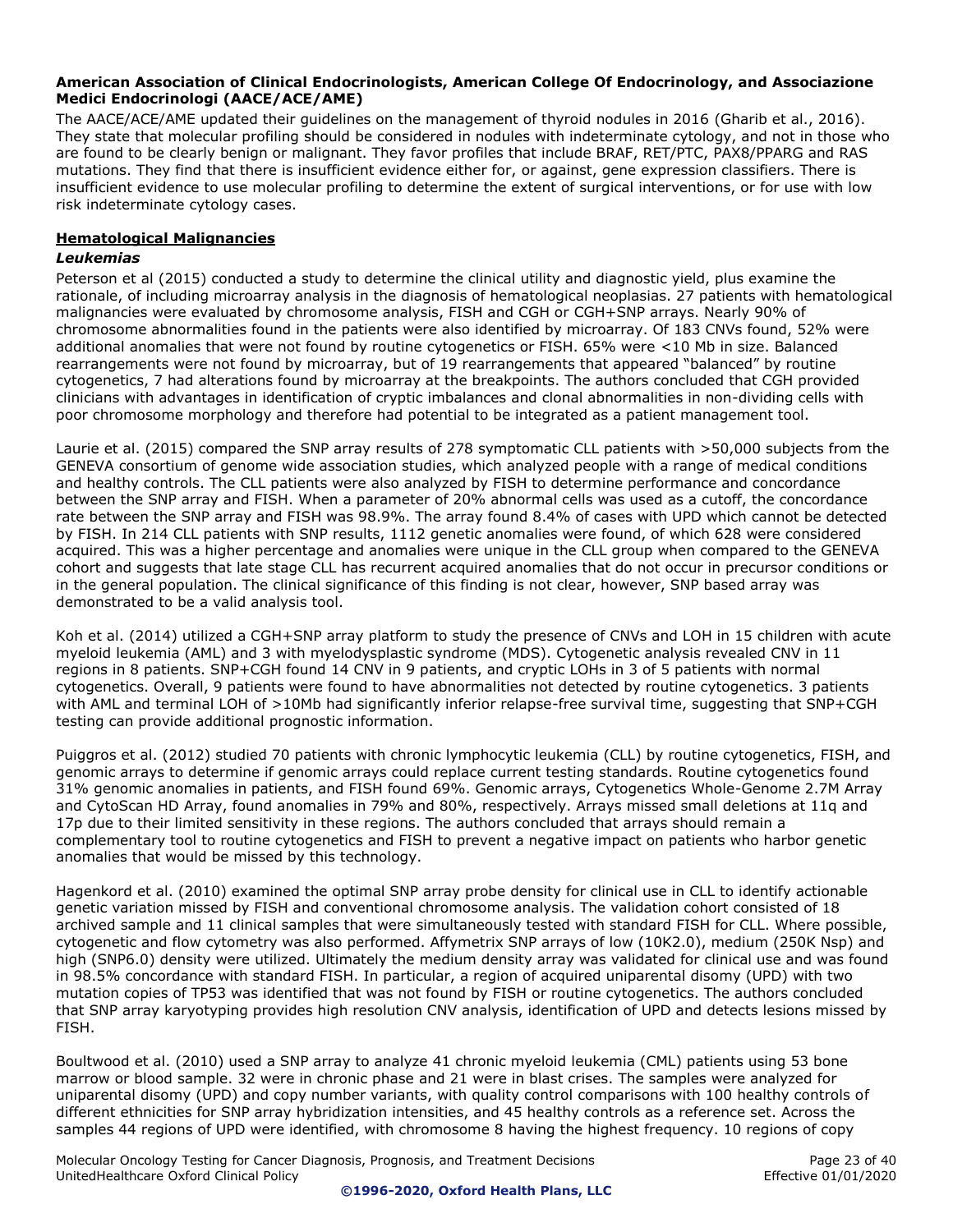number variation was identified in 4 of 21 patients with blast crises, and none were observed for those in chronic phase. The authors noted that 32 regions of UPD were noted in 23 of 45 healthy controls on chromosomes 15 and 22. Therefore only regions of UPD were reported for CML patients that weren't found in the controls, and this emphasized to the authors that SNP analysis, particularly for UPD, requires inclusion of constitutional controls. UPD is not identifiable by other testing methods, but is important as the acquired homozygosity of disease genes may contribute to disease progression. In this cohort, UPD was found in 1 patient at 20q11 that includes the ASXL1 gene, a tumor suppressor gene associated with early events in CML. Sequencing exon 12 in all patients found that 6 of 41 had ASXL1 mutations, which is likely a newly identified molecular abnormality for CML.

## **Professional Societies**

## *College of American Pathologists (CAP) and American Society of Hematology (ASH)*

CAP and ASH convened a panel of experts to review the literature and establish a guideline for appropriate lab testing for the initial diagnosis of acute myeloid leukemia (AML), acute lymphoblastic leukemia (ALL) and ambiguous acute leukemias (ALs). The experts reviewed the literature and using an evidence-based methodology intended to meet recommendations from the Institute of Medicine, a set of guidelines was developed. The guidelines were reviewed by an independent panel and were made available for public comment. The outcome was 27 guidelines addressing clinical information required by the pathologist and recommended laboratory testing. Chromosome microarray is broadly addressed as one potential test in several statements that refer to "molecular genetic testing," which may also include FISH, RT-PCR, or DNA methylation studies. These include:

- "In addition to morphologic assessment (blood and BM), the pathologist or treating clinician should obtain sufficient samples and perform conventional cytogenetic analysis (i.e., karyotype), appropriate molecular-genetic and/or FISH testing, and FCI. The flow cytometry panel should be sufficient to distinguish acute myeloid leukemia (including acute promyelocytic leukemia), T-ALL (including early T-cell precursor leukemias), B-cell precursor ALL (B-ALL), and AL of ambiguous lineage for all patients diagnosed with AL. Molecular genetic and/or FISH testing does not, however, replace conventional cytogenetic analysis." [Statement 5. Strong Recommendation].
- "For patients who present with extramedullary disease without BM or blood involvement, the pathologist should evaluate a tissue biopsy and process it for morphologic, immunophenotypic, cytogenetic, and molecular genetic studies, as recommended for the BM." [Statement 11. Strong Recommendation].
- "For patients with suspected or confirmed AL, the pathologist or treating clinician should ensure that flow cytometry analysis or molecular characterization is comprehensive enough to allow subsequent detection of MRD". [Statement 12. Strong Recommendation]. (Arber et al., 2017)

## *Myelodysplastic Syndrome*

Song et al. (2017a) conducted a review of the literature comparing the clinical utility of a variety of genomic profiling techniques in the treatment of myelodysplasias (MDS). They noted that the common defects in MDS that should be identified are del5q, trisomy 8, del20q, del7q, monosomy 7 and complex karyotypes. Each aberration has different prognostic and management challenges, so accurate identification of genomic abnormalities is important for a clear diagnosis and to optimize treatment strategies. The authors compared findings from the literature for routine cytogenetics, FISH, spectral karyotyping (SKY), SNP array, CGH, and SNP+CGH for the ability to detect the common defects in MDS. The authors concluded that no single technology provides all the information necessary for the clinician to create informed treatment plans, and that a combination of techniques is required. The authors favored routine cytogenetics, FISH and SNP+CGH, but noted that additional efforts are needed to standardize testing and bioinformatics, and further technological advances are needed to overcome the limitations of diverse techniques.

Evans et al. (2016) studied the diagnostic utility of SNP+CGH array to identify unexplained cytopenia in 83 MDS patients, and compared results with 18 normal bone marrow controls. Array analysis was done in parallel with standard cytogenetics, FISH, flow cytometry, and morphology. Forty-five percent of patients were diagnosed with MDS, 33% were normal, and 8% had other pathological disorders. 57% of the MDS patients had normal cytogenetics, but the SNP+CGH array found significant cryptic chromosome aberrations. In MDS patients with abnormal cytogenetics, the array essentially matched the chromosome results and didn't add any new information. Overall, the SNP+CGH array analysis contributed significantly to the diagnostic yield in indeterminate morphology cytopenic patients.

Kolquist et al. (2011) examined the clinical utility of CGH in myelodysplasias. They noted that only half of myelodysplasias (MDS) patients show genomic abnormalities using routine cytogenetics, yet this group of patients is characterized by ineffective hematopoiesis, cytopenia, and a 30% risk of developing acute myeloid leukemia (AML). They hypothesized that using CGH to test patients who were cytogenetically normal would reveal cryptic genomic alternations that would improve prognosis, managing disease progression, and determining the suitability and efficacy of molecularly targeted therapy. They analyzed 35 samples by CGH derived from patients with a diagnosis and suspicion of MDS who also had known abnormal karyotypes. 80% of samples had new chromosomal aberrations that had not been revealed by cytogenetics or FISH. An additional 132 cryptic abnormalities were found including deletions of known oncogenes, such as NF1, RUNX1, RASSF1, CCND1, TET2, DNMT3A, HRAS, PDGFRA and FIP1L1. Overall the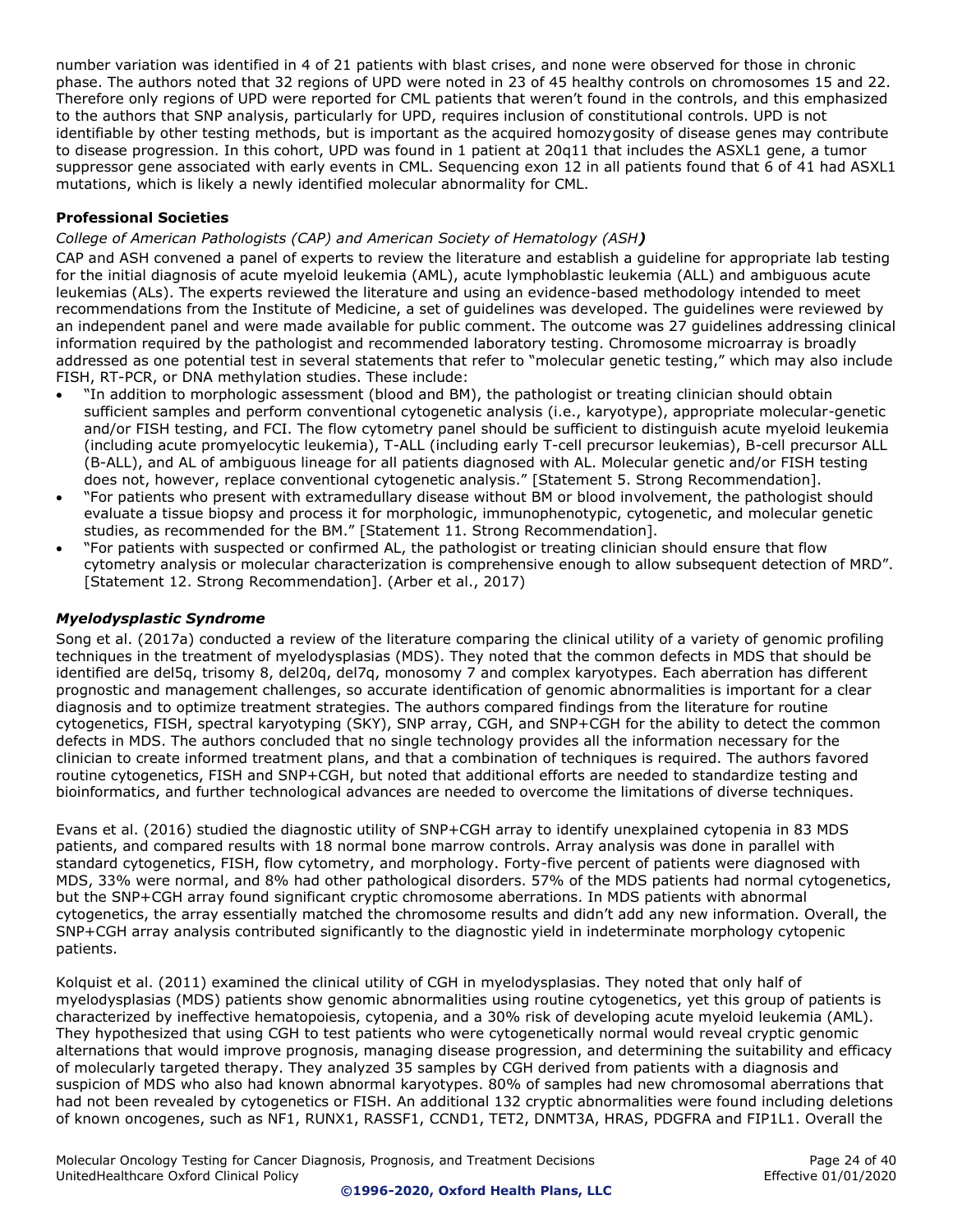authors concluded that CGH in combination with routine cytogenetics provided additional clinically relevant information that could better direct the care of the patients analyzed.

Thiel et al. (2011) notes that 40% of those with MDS have a normal karyotype and may have a different prognosis that those who have an abnormal karyotype. The availability of CGH now allows for the identification of cryptic genomic abnormalities, and having this information may have a prognostic or treatment impact. They studied 107 MDS patients with a normal karyotype and found that 39% of patients had cryptic genomic imbalances, including regions that are known to be impacted in MPS such as del4q, del5q, and del7q. Most alterations were verified by other methods. Overall these patients had inferior survival and outcomes similar to those with cytogenetically visible aberrations when compared to the rest of the patients in this cohort with no identifiable cytogenetic abnormalities.

## *Multiple Myeloma*

Weinhold et al. (2016) reported clinical outcomes of GEP testing in relation to treatment type for subgroups of patients (n=1217) with mulitple myeloma (MM) who participated in the University of Arkansas for Medical Sciences Total Therapy (TT) trials. Using log-rank tests for GEP data, the researchers identified 70 genes linked to early disease-related death. The UAMS GEP70 risk score is based on the ratio of the mean expression level of up-regulated to down-regulated genes among the 70 genes. Most up-regulated genes are located on chromosome 1q, and many down-regulated genes map to chromosome 1p. The predictor enabled the reliable identification of patients with shorter durations of complete remission, event-free survival, and overall survival that constitute 10 – 15% of newly diagnosed MM patients. The authors' reported that impact of treatment differs between molecular subtypes of MM and that GEP gives important information that can help in clinical decision-making and treatment selection. Future studies should address whether strategies maximizing exposure to proteasome-inhibitors can further improve outcome in the MS subgroup. The authors' note that comparison of GEP data of multiple paired samples showed differences in risk signatures, indicating the co-existence of HiR and LoR subclones (manuscript in preparation). Possibly, cells of a LoR subclone were collected at relapse in these patients. the addition of thalidomide significantly improved outcome of LoR cases from maintenance and that outcome of LoR was improved further by the addition of bortezomib. The authors comment that they could not detect a significant improvement for HiR cases but this may be due to a lack of statistical power.

Tiu et al. (2011) examined the analytical validity and clinical utility of SNP arrays in individuals with myelodysplastic syndromes when performed in parallel with cytogenetics vs. cytogenetics alone. They analyzed 430 patients within the MDS spectrum which included 250 with MDS, 95 with MDS/myeloproliferative overlap neoplasm, and 85 with acute subsequent AML. Overall, the combined SNP array+karyotype had a higher diagnostic yield of chromosomal defects at 74%, compared to karyotype alone at 44%. Novel lesions were identified by array in 54% with normal cytogenetics and 62% of those with abnormal cytogenetics. The presence and number of SNP identified lesions proved to be an independent predictor of outcome and tended to have worse survival outcomes. The authors concluded that concurrent use of routine cytogenetics with a SNP array improves diagnostic yield and prognostic information compared to cytogenetics alone.

NCCN clinical practice guidelines for multiple myeloma state that gene expression profiling (GEP) has the potential to provide additional prognostic value to further refine risk-stratification, help therapeutic decisions and inform novel drug design and development. The NCCN panel unanimously agreed that although GEP is not routinely used in clinical practice during diagnostic workup, it may be helpful in selected patients to estimate the aggressiveness of the disease and individualize treatment. No patient selection criteria were provided. (NCCN, 2019d)

## *Detection of Minimal Residual Disease (MRD) in Hematologic Malignancies*

Ladetto et al. (2014) compared real time quantitative polymerase chain reaction (RQ-PCR) to NGS for identifying clonotype identification, clonotype identity and comparability of MRD results. A total of 378 samples from 55 patients with acute lymphoblastic leukemia (ALL), mantle cell lymphoma (MCL) or multiple myeloma (MM) were analyzed. RQ-PCR identified 45 clonotypes, and NGS found 49, and were identical or >97% homologous in all cases. Both consistently had a sensitivity level of  $1x10^{-5}$  and MRD results were concordant in 79.6% of cases. NGS showed at least the same level of sensitivity as RQ-PCR without the need for patient specific reagents, and may be a useful tool for monitoring in ALL, MCL and MM.

Avet-Loiseau et al. (2015) reported on the use of FC and NGS in the Intergroupe Francophone du Myélome/ Dana-Farber Cancer Institute (IFM/DFCI) 2009 trial to measure MRD in the IFM arm of the study. This trial enrolled 700 patients under 66 years of age and randomized them to either receive either 8 cycles of VRD (Velcade-Revlimid-Dexamethasone) (arm A), or 3 VRD cycles, high-dose melphalan, followed by two consolidation VRD cycles (arm B). All patients received a lenalidomide maintenance for 12 months. A total of 246 patients were evaluated by NGS using the LymphoSight platform, and before maintenance, 87 patients were negative, 80 were low-positive, and 79 were positive. After maintenance, 178 were tested, and 86 patients were negative, 52 were low-positive, and 40 were positive. Using a cutoff of 10<sup>-6</sup>, patients below this threshold had a pre-maintenence progression free survival (PFS) of 86%, vs 53% for patient >10<sup>-6</sup>. In the post-maintenance group, these numbers were 90% and 59% respectively.

Molecular Oncology Testing for Cancer Diagnosis, Prognosis, and Treatment Decisions Page 25 of 40 UnitedHealthcare Oxford Clinical Policy Effective 01/01/2020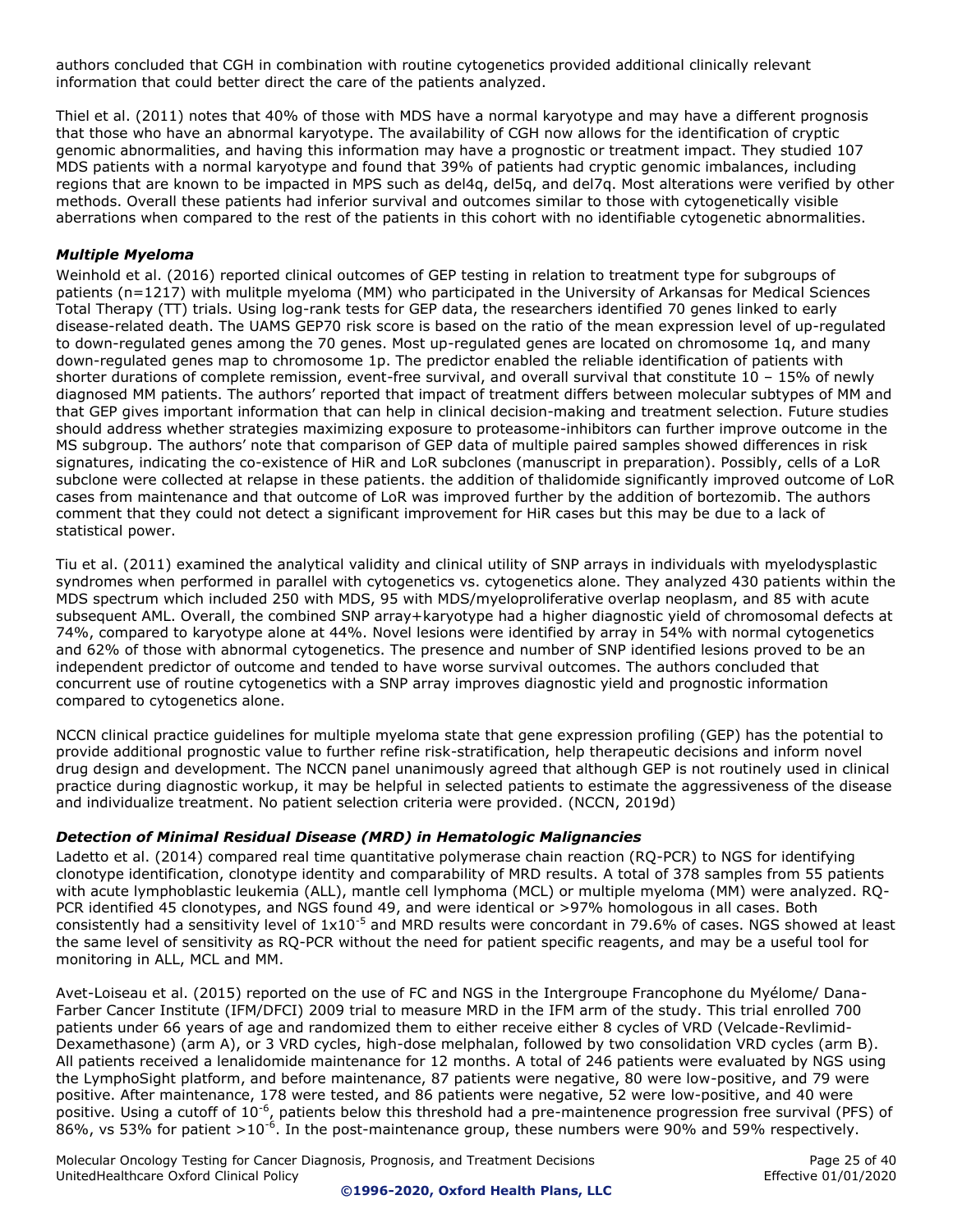When compared with results from 7 color FC, of 72 patients who were positive with FC, 67 were also positive with NGS. In the FC negative group, of the 163 patients, 51 were positive by NGS. In this subgroup, the 3 year PFS was 86% for the NGS negative patients compared to 66% for the NGS negative patients in the pre-maintanence group. In the post-maintenace group the numbers were 91% and 65% respectively. The authors concluded that NGS was able to predict PFS in this study.

The efficacy of targeted NGS to identify MRD in patients with acute myeloid leukemia (AML) was studied by Jongen-Lavrencic et al. (2018). Between 2001 and 2013, a total of 482 patients ranging in age from 18-65 with newly diagnosed AML were included. NGS of 54 genes that are often present in AML patients was performed at diagnosis and after induction therapy during complete remission. The end points analyzed were 4 year relapse, relapse free survival and overall survival. Results were compared with flow cytometry (FC). The authors discovered an average of 2.9 mutations per patient, of which at least one single mutation could serve as an indicator of residual disease, in 430 patients. These patients then had NGS testing repeated on bone marrow after induction therapy and they were in complete remission. Persistent mutations were found in 51.4%, and were highly variable across the genes analyzed. DTA mutations were most common, persisting at rates of 78.7%, whereas *RAS* pathway mutations cleared, persisting at an average rate of about 9%. The authors noted that DTA mutations are common gene mutations in individuals with age related clonoal hematopoiesis, and likely represent non-leukemic clones rather than persistent malignant disease. After DTA mutations were excluded, the detection of MRD was associated with a significantly higher relapse rate than no detection (55% vs. 32%), lower relapse-free survival (37% vs. 58%) and overall survival (42% vs. 66%). The results of NGS were compared to FC in a subset of 340 patients. Concordant results for detection or non-detection of MRD were found in 69% of patients. The four year relapse rate was 73% among patients in whom both assays were positive, 52% among those who had residual disease on sequencing but not on flow cytometry, 49% among those who had residual disease on flow cytometry but not on sequencing, and 27% among those in whom both assays were negative. Multivariate analysis found that combining the two assays gave a high prognostic value to the rate of relapse ( $p$ <.001), relapse free survival ( $p$ <.001) and overall survival ( $p$ =.003). The authors concluded that persistent mutations associated with clonal hematopoeisis did not have prognostic value, whereas the detection of MRD during complete remission using NGS with FC had significant additive prognostic value.

The Food and Drug Administration (FDA) reviewed data submitted by Adaptive Technologies on their ClonoSeq assay, which included data from currently ongoing studies (FDA, 2018). They noted that clinical validity was demonstrated in a retrospective analysis of 273 patients with ALL, on ongoing study of 323 patients with multiple myeloma, and separate study of 706 patients with multiple myeloma. Patients who had a negative MRD results had a longer event free survival.

An important prognostic factor in B-lymphoblastic leukemia (B-ALL) is early response to combination induction chemotherapy. End of induction response is typically measured by multiparametric flow cytometry (FC) or allelespecific oligomucelotide polymerase chain reaction (ASO-PCR). The analytical sensitivity for FC is 0.01%, and ASO-PCR is .001%, but requires the development of patient specific probes. Wood et al. (2018) reviewed the clinical validity of a new technical approach of using high throughput sequencing (HTS) of IGH and TRG genes to FC for determining minimal residual disease (MRD). The study used 619 paired pretreatment and end-of-induction bone marrow samples from Children's Oncology Group studies AALL0331 and AALL0232 (clinicaltrials.gov). The samples were evaluated by HTS and FC for event free survival and overall survival. Using an MRD threshold of 0.01%, HTS and FC show similar 5 year event free survival and overall survival rates. There was high discordance between HTS and FC in number of patients identified; HTS identified 55 more patients (38.7%), and these patients had worse outcomes than FC MRD negative patients. HTS also identified 19% of standard risk patients without MRD at any detectable level, which was correlated with excellent outcomes. Overall HTS had a high sensitivity and lower false-negative rate than FC in this analysis.

Determining the response to treatment is an important aspect of managing multiple myeloma, and NCCN guidelines recently adding assessing MRD to the management algorithm. NCCN notes that a validated next generation sequencing assay or next generation flow could be used for determining MRD. The ideal time is after each treatment stage for individuals that have undergone autologous or allogenic bone marrow transplant. Two consecutive assessments are not necessary, one test is sufficient after each treatment stage. Only individuals who appear to have complete response and have no evidence of progression or new bone lesions should have MRD assessment (NCCN, 2018a). NCCN does not have the same stance on using NGS for MRD detection in AML (NCCN AML 2019). They note that the use of MRD as a management or prognostic tool for AML is still emerging, and that common assessments are RT-PCR for NPM1*,* CBFB*-*MYH11*,* and RUNX1*-R*UNX1t1 and flow cytometry. The sensitivity of these two approaches is considered superior at this time to NGS using targeted panels of 20-50 genes.

## **Other Cancers and Clinical Indications**

Molecular profiling has many theoretical clinical applications in the field of oncology. Published clinical studies have addressed the use of molecular profiling for the following:

Acute myeloid leukemia (Port et al., 2014; Link et al., 2012)

Molecular Oncology Testing for Cancer Diagnosis, Prognosis, and Treatment Decisions Page 26 of 40 UnitedHealthcare Oxford Clinical Policy Effective 01/01/2020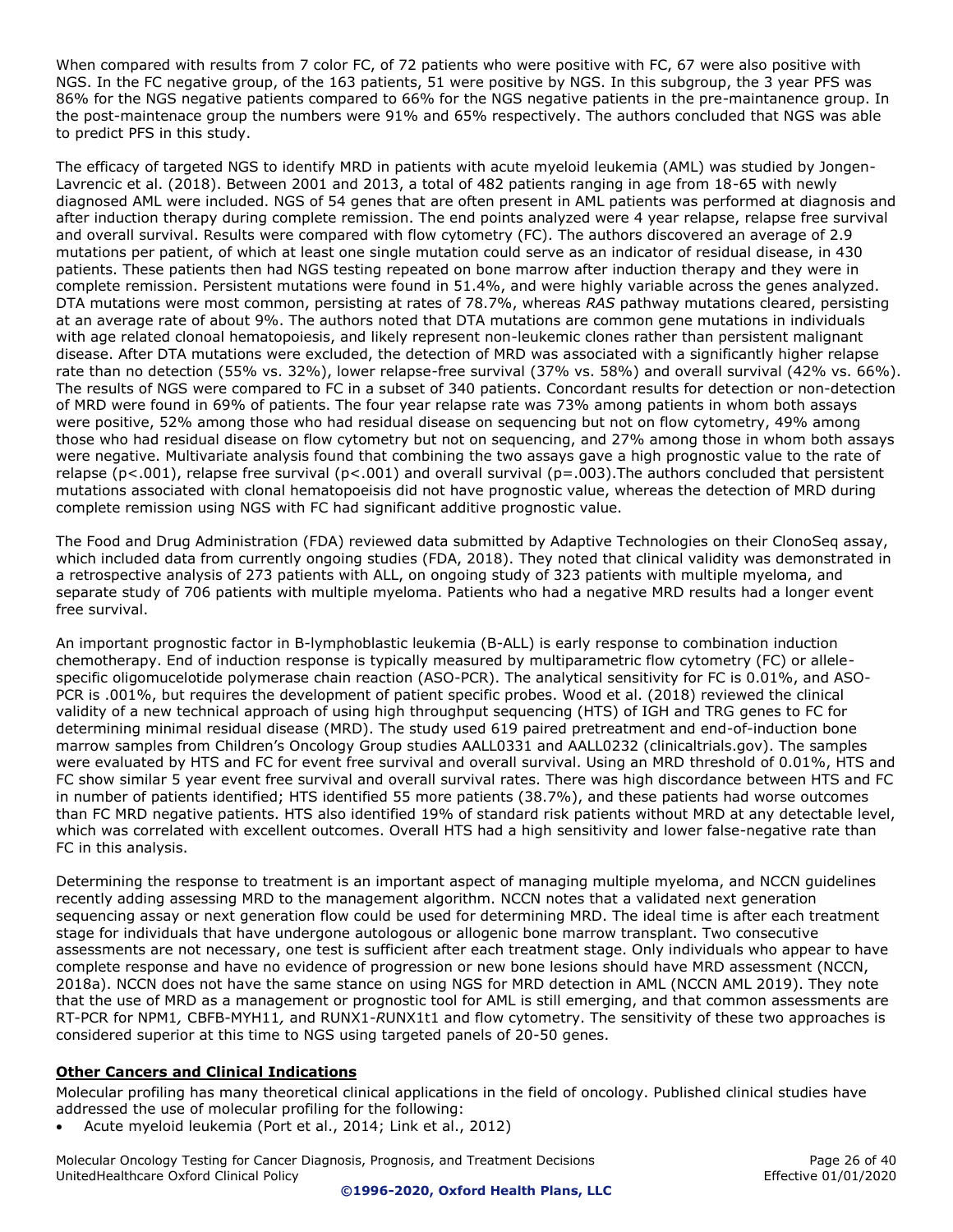- Adrenocortical cancer (Zheng et al., 2016; Ross et al., 2014a)
- Breast cancer (Ganesan et al., 2014; Wheler et al., 2014)
- Circulating tumor cells (Yang et al., 2018; Merker et al., 2018)
- Gastric and gastrointestinal cancer (West et al., 2017; Ali et al., 2015, Vignot et al., 2015; Miura et al., 2014)
- Head and neck cancer (Wang et al., 2017; Chung et al., 2015)
- Gynecological cancer (Rodriguez-Rodriguez et al., 2016; Ross et al., 2013)
- Non-melanoma skin cancers
- Pancreatic cancer (Zhou et al., 2017; Chmielecki et al., 2014; Chantrill et al., 2015)
- Urothelial carcinoma/urinary bladder adenocarcinoma (Roy et al., 2017; Ross et al., 2014b; Millis et al., 2015)

There is insufficient published evidence to support the use of molecular profiling for these cancers, technologies or sample types. The main evidence deficiencies are insufficient data on analytical validity, clinical validity, and clinical utility.

Hirshfield et al. (2016) conducted a prospective clinical study on 100 patients with diverse-histology, rare, or poorprognosis cancers to evaluate the clinical implications of a comprehensive genomic profiling assay (FoundationOne), using formalin-fixed, paraffin-embedded tumors. The primary objectives were to assess utility, feasibility, and limitations of genomic sequencing for genomically guided therapy or other clinical purpose in the setting of a multidisciplinary molecular tumor board. Of the tumors from the 92 patients with sufficient tissue, 88 (96%) had at least one genomic alteration (average 3.6, range 0–10). Use of comprehensive profiling led to implementable clinical action in 35% of tumors with genomic alterations, including genomically guided therapy, diagnostic modification, and trigger for germline genetic testing. Although use of targeted next-generation sequencing in the setting of an institutional molecular tumor board led to implementable clinical action in more than one third of patients with rare and poor-prognosis cancers, major barriers to implementation of genomically guided therapy were clinical status of the patient and drug access. Early and serial sequencing in the clinical course and expanded access to genomically guided early-phase clinical trials and targeted agents may increase clinical application.

Kato et al. (2015) investigated the clinical correlates of CDK4/6 and CDKN2A/B abnormalities in diverse malignancies. Patients with various cancers who underwent molecular profiling by targeted next generation sequencing (Foundation Medicine; 182 or 236 cancer-related genes) were reviewed. Of 347 patients analyzed, 79 (22.8%) had aberrant CDK 4/6 or CDKN2A/B. Only TP53 mutations occurred more frequently than those in CDK elements. Aberrations were most frequent in glioblastomas (21/26 patients; 81%) and least frequent in colorectal cancers (0/26 patients). Aberrant CDK elements were independently associated with EGFR and ARID1A gene abnormalities. CDK aberrations were associated with poor overall survival. In multivariate analysis, PTEN and TP53 aberrations were independently associated with poorer survival; CDK aberrations showed a trend toward worse survival. There was also a trend toward worse progression-free survival (PFS) with platinum-containing regimens in patients with abnormal CDK elements (3.5 versus 5.0 months). In conclusion, aberrations in the CDK pathway were some of the most common in cancer and independently associated with EGFR and ARID1A alterations. Patients with abnormal CDK pathway genes showed a trend toward poorer survival, as well as worse PFS on platinum-containing regimens. According to the authors, further investigation of the prognostic and predictive impact of CDK alterations across cancers is warranted. This study was limited due to it being performed retrospectively in a single institution with a relatively limited number of patients.

Johnson et al. (2014) retrospectively assessed demographics, next-generation sequencing (NGS) results, and therapies received for patients undergoing targeted NGS using the FoundationOne test. Co-primary endpoints were the percentage of patients with targeted therapy options uncovered by mutational profiling and the percentage who received genotype-directed therapy. Samples from 103 patients were tested; most frequently breast carcinoma (26%), head and neck cancers (23%), and melanoma (10%). Most patients (83%) were found to harbor potentially actionable genetic alterations, involving cell-cycle regulation (44%), phosphatidylinositol 3-kinase-AKT (31%), and mitogenactivated protein kinase (19%) pathways. With median follow-up of 4.1 months, 21% received genotype-directed treatments, most in clinical trials (61%), leading to significant benefit in several cases. The most common reasons for not receiving genotype-directed therapy were selection of standard therapy (35%) and clinical deterioration (13%). The authors concluded that mutational profiling using a targeted NGS panel identified potentially actionable alterations in a majority of advanced cancer patients. The assay identified additional therapeutic options and facilitated clinical trial enrollment. According to the authors, there are many unanswered questions regarding implementation of this technology. First, based on this study, some patients with potentially actionable alterations did not respond to genotype-directed therapy, highlighting the still underdeveloped understanding of the pathophysiologic implications of many genetic alterations. Second, the most appropriate indications for obtaining targeted NGS are not yet clear. Third, randomized studies in the future will need to assess whether targeted NGS improves overall outcomes.

Frampton and colleagues (2013) conducted an analytical and clinical validation study to evaluate massively parallel DNA sequencing using the FoundationOne assay to characterize base substitutions, indels, copy number alterations, and selected fusions across 287 cancer-related genes from routine formalin-fixed and paraffin-embedded (FFPE) clinical specimens. The authors implemented a validation strategy with reference samples of pooled cell lines that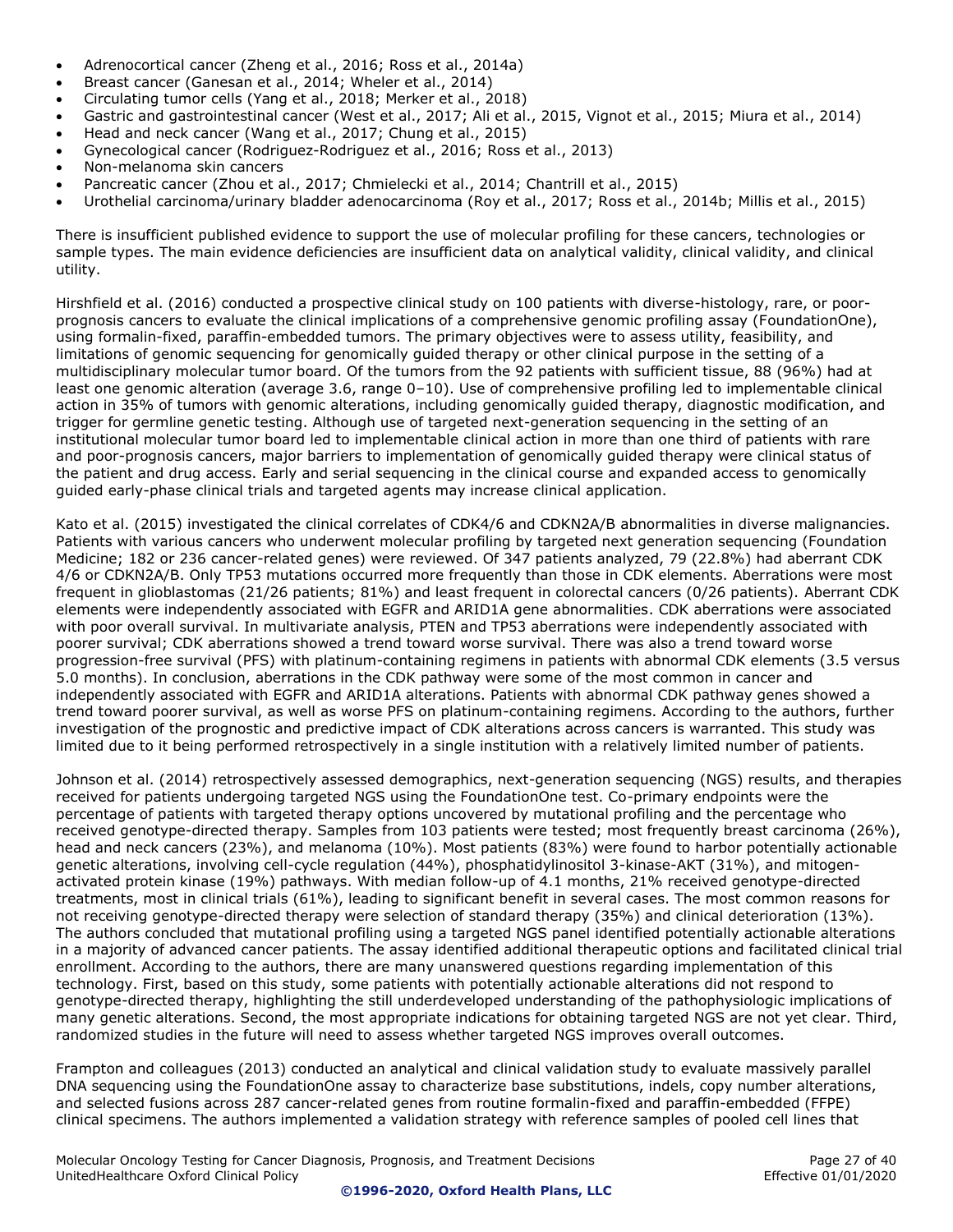modeled key drivers of test accuracy, including mutant allele frequency, indel length and amplitude of copy change. Test sensitivity achieved was 95% to 99% across alteration types, with high specificity (positive predictive value [PPV] >99%). The authors confirmed accuracy using 249 FFPE cancer specimens characterized by established assays. Application of the test to 2,221 clinical cases revealed clinically actionable alterations in 76% of tumors, three times the number of actionable alterations detected by current diagnostic tests. This study did not evaluate the clinical utility of such findings in improving care and outcome of patients by tailoring treatments or predicting response to treatment. Hence, it is important to note that the clinical utility of genomic profiling using massively parallel DNA sequencing remains unknown. In addition, study authors colleagues did not categorize the data regarding sensitivity, specificity, and positive predictive value (PPV) by cancer type.

O'Kane et al. (2019) reported on the COMPASS trial for pancreatic ductal adenocarcinoma (PDAC). Patients were recruited before chemotherapy for whole genome sequencing (WGS) and RNA sequencing (RNASeq). The tumor tissue was analyzed and tumor responses and clinical outcomes were correlated. Of the 157 patients that had a tumor biopsy, 141 genomes were reported. Twenty-five (21%) had a Moffitt basal-like RNA signature which is usually associated with chemotherapy resistance. GATA6 expression was able to separate the Moffitt subgroup from those with classical tumors. Also, 30% of patients had potentially actionable genetic alterations including BRAF variants ( $n =$ 4) and a NTRK3-EML4 fusion in *KRAS* WT tumors (8%). The researchers concluded that there are subsets of patients with advanced PDAC that have actionable variants.

Another COMPASS trial publication described the use of real-time WGS and RNASeq of advanced PDAC to identify predictive mutational and transcriptional features for better treatment selection (Aung et al., 2018). Sixty-three patients underwent a tumor biopsy and WGS and RNASeq were successful in 62 (98%) and 60 (95%), respectively. PDAC RNA subtypes were compared to basal-like subtypes for chemotherapy response. GATA6 expression in tumor measured by RNA in situ hybridization was found to be a robust surrogate biomarker for differentiating classical and basal-like PDAC subtypes. These potentially actionable genetic alterations were found in 30% of patients.

Singhi et al. (2018) studied the clinical validity of using pre-operative pancreatic cyst fluid (PCF) for next generation sequencing (NGS) of KRAS, GNAS, TP53, PIK3CA and PTEN genes in order to predict benign vs. malignant lesions. PCF samples from 595 patients (626 samples) were obtained through fine needle aspiration and subjected to NGS for the 5 genes. A different cohort of 159 PCF specimens was also evaluated for KRAS/GNAS mutations by Sanger sequencing. Of the 595 patients, 308 (49%) had KRAS or GNAS mutations and 35 had a mutation in TP53, PIK3CA, or PTEN. Follow up diagnostic pathology was available in 102 patients. For these 102 patients, NGS testing of PCF for KRAS/GNAS had a 100% sensitivity (n=56) and 96% specificity for an intraductal papillary mucinous neoplasm. In the separate cohort of Sanger sequencing patients, KRAS/GNAS mutations detection had a 65% sensitivity and 100% specificity. By NGS, the combination of KRAS/GNAS mutations and alterations in TP53/PIK3CA/PTEN had an 89% sensitivity and 100% specificity for advanced cancer. The study concluded that in comparison to Sanger sequencing, preoperative NGS of PCF for KRAS/GNAS mutations is highly sensitive for IPMNs and specific for mucinous PCs. In addition, the combination of TP53/PIK3CA/PTEN alterations is a useful preoperative marker for advanced cancer.

In a guideline from ASCO in 2016, clinical decision support was outlined for metastatic pancreatic cancer. Sohal et al. (2018) published an update to this guideline that incorporated new evidence. The researchers conducted a literature review and found two new studies to include. The recommendations included that select patients should be tested for mismatch repair deficiency or microsatellite instability, and pembrolizumab is recommended for patients with mismatch repair deficiency or high microsatellite instability tumors.

Lowery et al. (2018) performed comprehensive germline testing (GT) in a cohort of patients with exocrine pancreatic neoplasms. The genotype and phenotype associations were used to identify biomarkers for therapy response. Six hundred fifteen patients were prospectively tested for somatic tumor and matched sample profiling for 410-468 genes. PGAs were present in 122 (19.8%) of 615 patients involving 24 different genes, including BRCA1/2, ATM, PALB2, and multiple additional genes associated with the DNA damage response pathway. Of these patients with germline alterations, 41.8% did not meet current guidelines for GT. The study concluded that the data supported routinely offering GT in all pancreatic ductal adenocarcimona patients with a broad panel of known hereditary cancer predisposition genes.

Wong et al. (2019) reported on ampullary cancer (AC) and germline alterations in BRCA2, ERBB2, and ELF3. Fortyfive patients with pathologically confirmed AC were tested with the Memorial Sloan Kettering Integrated Mutation Profiling of Actionable Cancer Targets (MSK-IMPACT) test (410-468 genes). Twenty-three patients were also tested with GT with MSK-IMPACT (76-88 genes). Eight of 44 patients (18%) were identified as harboring pathogenic mutations in BRCA2, ATM, RAD50, and MUTYH. Additionally, they found a wide spectrum of SAs in genes such as KRAS, MDM2, ERBB2, ELF3, and PIK3CA. Two patients in the cohort underwent SA-targeted therapy, and 1 had a partial radiographic response.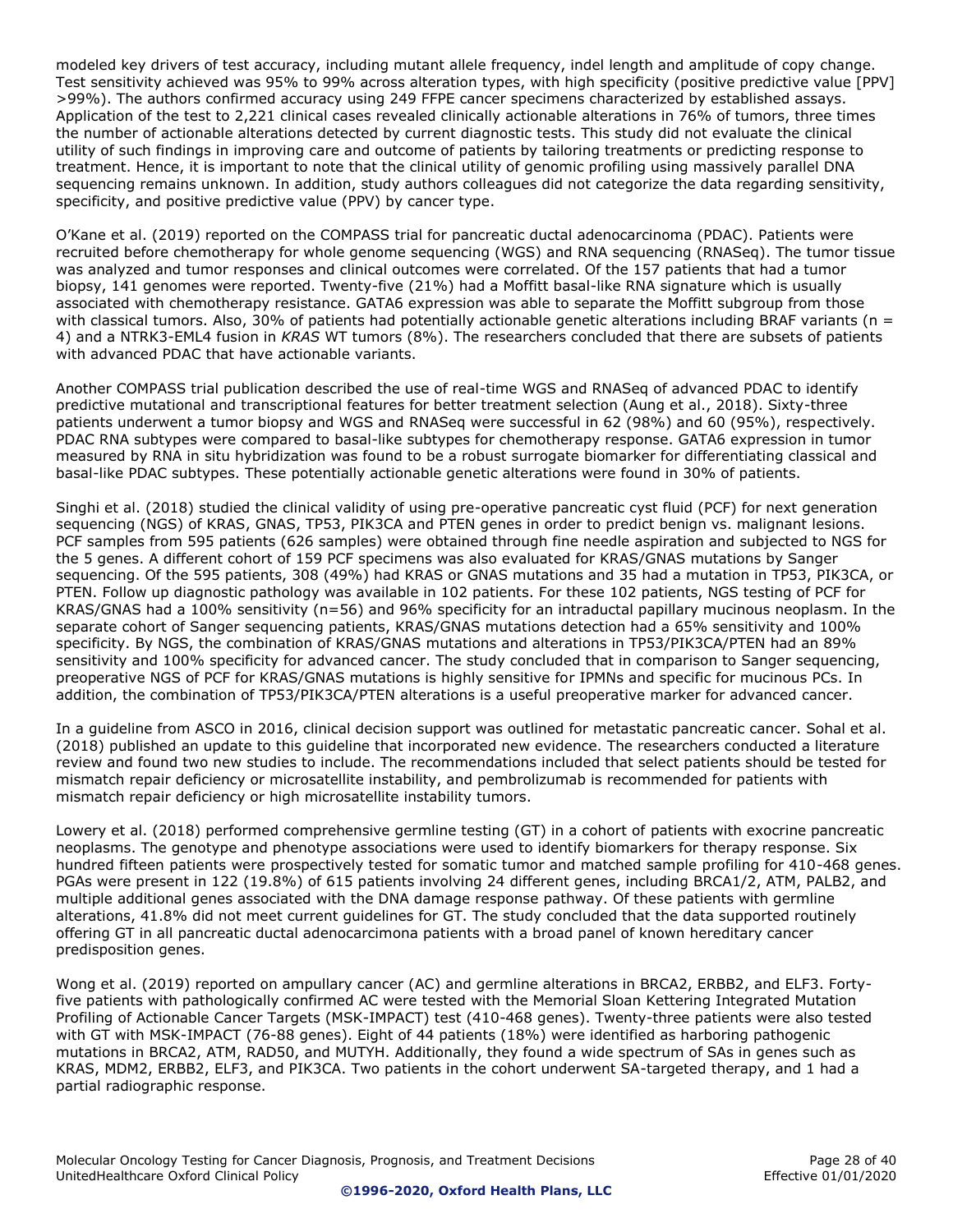## **Liquid Biopsy**

Liquid biopsy is a non-invasive technique of obtaining bodily fluids, such as blood, urine, cerebrospinal fluid, saliva, and other aspirates, to analyze different types of biomolecules including circulating tumor DNA (ctDNA), circulating tumor cells (CTCs), and exosomes. Liquid biopsies have been investigated for a number of cancer types; however this testing has not been widely accepted yet. Research continues to study this technique for non-invasive methods that may assist in therapeutic decisions without traditional biopsy.

Cohen et al. (2017) (Su et al., 2018) researched different methods for detection of T790M in plasma cell-free DNA for lung cancer. The researchers used a combination of peptide nucleic acid (PNA) and Matrix-Assisted Laser Desorption/Ionization Time-of-Flight Mass Spectrometry (MALDI-TOF MS) to monitor cell-free DNA T790M in EGFRmutant patients. The cohort included 103 tumor and cell free DNA T790M samples. Detection sensitivity of cfDNA T790M was 67.4% and overall concordance was 78.6%. Among 65 T790M-positive tumors, 15 were negative in cfDNA (23.1%). Seven of 38 T790M-positive cfDNA samples were negative in the tumors (18.4%).

Oxnard et al (2016) studied whether noninvasive genotyping of cell-free plasma DNA (cfDNA) is a useful biomarker for prediction of outcome from a third-generation EGFR-TKI, osimertinib. All patients had plasma collected and genotyping was performed by using BEAMing. The use of plasma genotyping for detection of T790M had a sensitivity of 70%. Of 58 patients with T790M-negative tumors, T790M was detected in plasma of 18 (31%). This study suggested that the use of plasma T790M assays could help certain patients avoid a tumor biopsy for T790M genotyping. However due to the 30% false-negative rate of plasma genotyping, patients with T790M-negative plasma results still need a tumor biopsy to determine presence or absence of T790M.

Another study also evaluated rapid plasma genotyping for the detection of EGFR and KRAS in advanced lung cancer (Sacher et al. 2016). Blood samples were taken from patients with advanced nonsquamous non-small-cell lung cancer (NSCLC). The patients either (1) had a new diagnosis and were planned for initial therapy or (2) had developed acquired resistance to an EGFR kinase inhibitor and were planned for rebiopsy. Test was performed for EGFR exon 19 del, L858R, T790M, and/or KRAS G12X. All patients underwent biopsy for tissue genotyping, which was used as the reference standard for comparison. Of 180 patients with advanced NSCLC, 120 cases were newly diagnosed; 60 had acquired resistance. Tumor genotype included 80 EGFR exon 19/L858R mutants, 35 EGFR T790M, and 25 KRAS G12X mutants. The plasma test had a positive predictive value of 100% (95% CI, 91%-100%) for EGFR 19 del, 100% (95% CI, 85%-100%) for L858R, and 100% (95% CI, 79%-100%) for KRAS, but lower for T790M at 79% (95% CI, 62%- 91%). The sensitivity was 82% (95% CI, 69%-91%) for EGFR 19 del, 74% (95% CI, 55%-88%) for L858R, and 77% (95% CI, 60%-90%) for T790M, but lower for KRAS at 64% (95% CI, 43%-82%). Sensitivity for EGFR or KRAS was higher in patients with multiple metastatic sites and those with hepatic or bone metastases, specifically. The researchers concluded that this rapid plasma testing detected EGFR and KRAS mutations rapidly with high specificity needed to select therapy and avoid repeat biopsies. In addition, this testing may also detect EGFR T790M missed by tissue genotyping due to tumor heterogeneity in resistant disease.

Riediger et al (2016) studied tumors over time through the use of plasma DNA. The researchers aimed to identify early indications for therapy response or tumor progression. Lung adenocarcinoma patients who were treated with TKIs had serial plasma samples taken. Through digital PCR, EGFR and KRAS mutations were quantified in the circulating DNA. The DNA levels were compared to the treatment courses and variations were found in 15 patients. The study concluded that serial assessment of EGFR mutations in the plasma of these lung cancer patients was able to determine treatment response and tumor progression earlier than other methods.

## *Guardant 360*

One liquid biopsy test, Guardant360, evaluates cell-free tumor DNA for 73 different genes. The majority of studies with Guardant360 have focused on NSCLC; however more research is being performed with other tumor types. A study by Yang, et al (2017) evaluated lung cancer and other solid tumors. Plasma from patients with lung cancer (n=103) and other solid tumors (n=74) was analyzed for ct (DNAs) using the Guardant360 test. In this cohort, mutations in TP53, EGFR, and KRAS genes were most often determined. Mutations in BRCA1, BRCA2, and ATM were found in 18.1% (32/177) of cases. Also, the researchers compared the ctDNA and tumor tissue of 37 lung cancer cases. This analysis found that key mutations could be found in plasma even if they were minor in the tumor tissue.

Dagogo-Jack et al (2019) performed a study on ROS1 fusions in NSCLC with the Guardant360 NGS assay and the Guardant Health plasma dataset. The assay part of the study aimed to detect potential genetic mediators of resistance in the plasma of patients with ROS-1 positive NSCLC who were relapsing on crizotinib. The researchers found that the sensitivity for detection of ROS1 fusions in plasma at relapse on crizotinib therapy was 50%. Of 18 post-crizotinib plasma specimens, 6 (33%) had ROS1 kinase domain mutations (5 were ROS1 G2032R). Two (11%) post-crizotinib plasma specimens had genetic alterations ( $n = 1$  each BRAF V600E and PIK3CA E545K). Additionally, the plasma dataset provided by Guardant Health was compared to institutional tissue data. There was 100% concordance between the specific tissue- and plasma-detected ROS1 fusion for seven patients genotyped with both methods.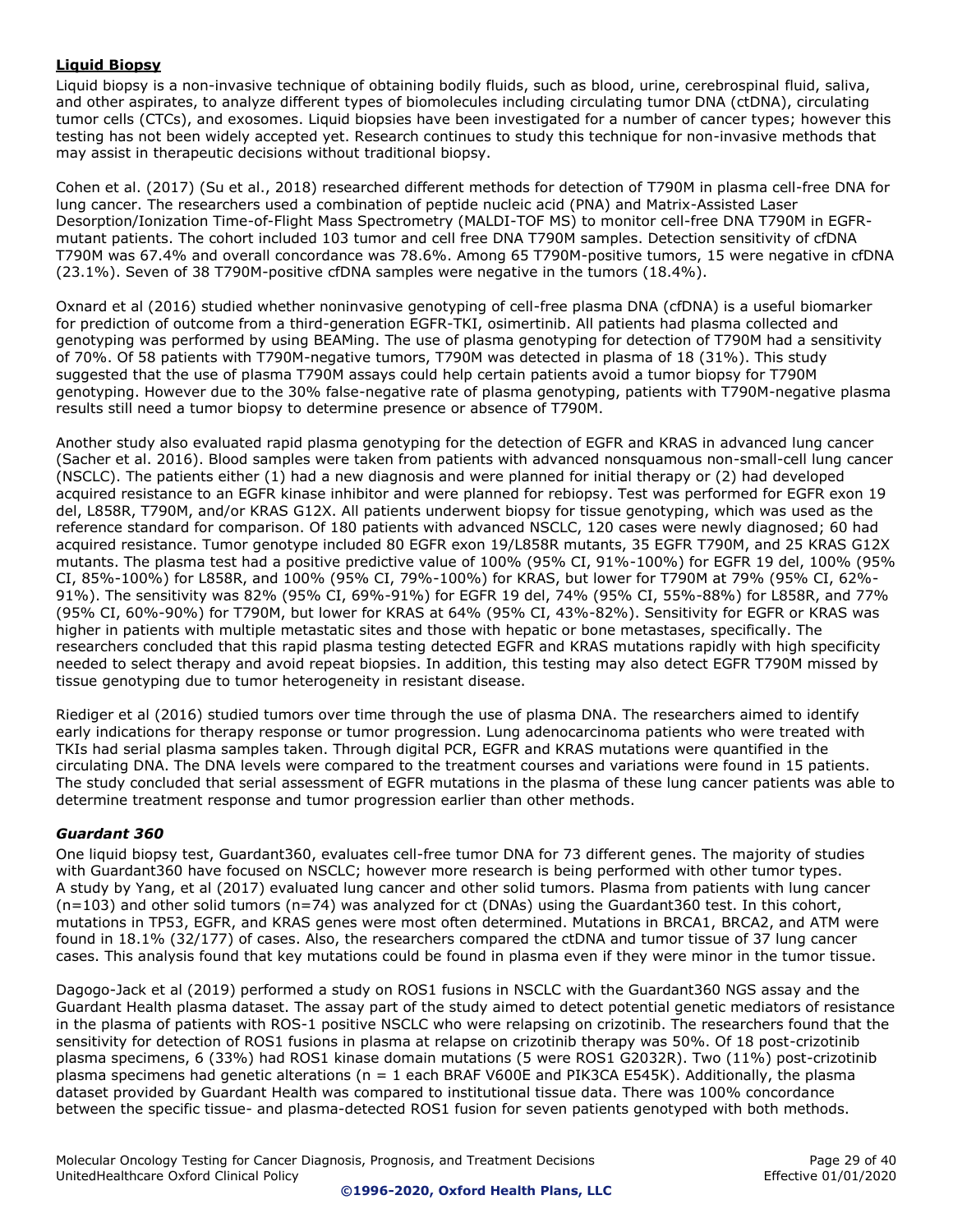McCoach et al (2018) evaluated patients with advanced NSCLC and with tumors that carried ALK gene fusions. The researchers sought to analyze the cfDNA to find a non-invasive way to identify these gene fusions. The study used the Guardant360 database of NSCLC cases to identity patients. Eighty-eight patients with 96 plasma-detected ALK fusions were determined. The fusion partners identified included *EML4* (85.4%), *STRN* (6%), and *KCNQ, KLC1, KIF5B, PPM1B*, and *TGF* (totaling 8.3%). The study concluded that in this cohort, cfDNA was acceptable at detecting targetable alterations.

Another study by Lam et al (2019) studied lung squamous-cell carcinoma (LUSC) and cfDNA. The researchers retrospectively evaluated 492 LUSC patients with 410 patients (stage 3B or 4 LUSC) who were tested with a targeted cell-free circulating DNA NGS assay, and 82 patients (any stage) who were tested with a tissue NGS cancer panel. Overall 467 patients (94.9%) had a diagnosis of LUSC, and 25 patients (5.1%) had mixed histology. Of the LUSC subgroup, a total of 10.5% had somatic alterations with therapeutic relevance, including in EGFR (2.8%), ALK/ROS1 (1.3%), BRAF (1.5%), and MET amplification or exon 14 skipping (5.1%). Three of these patients were treated with targeted therapy and all experienced a partial response. Of the group with mixed histology, 16% had an actionable alteration. The researchers found actionable alterations in genes that were clinically significant through this testing; however, they state that further evaluation is needed.

Kim, et al. (2017) performed a prospective study on solid tumor cancers and ctDNA guided matched therapy. The testing identified point mutations in 70 genes and indels, fusions, and copy number amplifications in selected genes. Alterations in somatic genes was detected in 59 patients with gastric cancer (78%), and 25 patients (33%) had targetable alterations (*ERBB2*, n = 11; *MET*, n = 5; *FGFR2*, n = 3; *PIK3CA*, n = 6). In NSCLC, 62 patients (85%) had somatic alterations, and 34 (47%) had targetable alterations (*EGFR*, n = 29; *ALK*, n = 2; *RET*, n = 1; *ERBB2*, n = 2). In a small subgroup of patients that had tissue available for confirmation (10 with gastric cancer and 17 with NSCLC), molecularly matched therapy was initiated. The response rate and disease control rate in this group was 67% and 100%, respectively, in gastric cancer and 87% and 100%, respectively, in NSCLC. Response was independent of targeted alteration variant allele fraction in NSCLC ( $P = .63$ ). The researchers concluded that response rates in this analysis were similar to tissue-based targeted therapy studies.

Villaflor, et al. (2016) reported on patients with NSCLC undergoing analysis of ctDNA using Guardant360. As part of clinical care, 90 patients submitted for ctDNA testing, but only 68 provided consent. These patients had lung adenocarcinoma (n = 55, 81%), lung squamous cell carcinoma (n = 12, 17.7%) and other lung cancers (n = 1, 1.3%). Of these 68, 38 were tested using the 54-gene ctDNA panel and 31 were analyzed on the 68-gene ctDNA panel. Tissue-based testing was performed on 44 subjects using 9 different testing platforms. The researchers found that 83% of subjects had at least one genomic alteration and the most commonly mutated genes were TP53, KRAS and EGFR. Only 31 patients had matched tissue and blood samples and in those patients, an EGFR activating was found in both tissue and blood in 5 paired samples, and in tissue only in 2 samples (71% concordance). In 9 subjects with paired tissue and blood samples, an EGFR driver mutation was identified in plasma and tissue (n = 5), plasma only (n  $= 1$ ) or tissue only (n = 3). Overall, the investigators concluded that in this limited cohort, ctDNA is an option when tissue is unavailable.

Another study of ctDNA testing for 70 genes and NSCLC was performed by Thompson, et al. (2016). A total of 112 plasma samples were obtained from 102 prospectively enrolled patients with advanced NSCLC. Matched tissues samples, when available, were also evaluated. The investigators found 275 alterations in 45 genes, and at least one alteration in the ctDNA for 86 of 102 patients (84%), with EGFR variants being most common. This testing detected 50 driver and 12 resistance mutations, and mutations in 22 additional genes for which experimental therapies, including clinical trials, are available. Tissue sequencing was only successful for 50 patients (49%). Overall concordance for all variants covered and detected by both platforms was 60%. Actionable EGFR mutations were detected in 24 tissue and 19 ctDNA samples, yielding concordance of 79%.

## *InVisionFirst Lung*

InVisionFirst is a liquid biopsy test that analyzes the presence of relevant genetic variants in the *ALK, BRAF, EGFR, ERBB2, KRAS, MET, ROS1* and *STK11* and 26 other genes in patients with non-small cell lung cancer. Plagnol et al. (2018) reported on the analytical validation of the TAm-Seq technology utilized in InVisionFirst Lung. At least two 10ml tubes of blood were collected from each donor into Streck Cell Free DNA Blood Collection tubes (BCT) and EDTA tubes. Ninety five samples from healthy donors were analyzed for gene fusions, and no genetic variants were found. One hundred and nine samples from healthy donors were analyzed for SNVs, indels and amplications, and no copy number variants were found. Three splice site variants were found. Digital PCR (dPCR) was performed on these three and a *TP53* mutation was confirmed, but not the other two. A further 92 samples from healthy donors and 242 samples from untreated NSCLC patients were tested, and these three variants were not seen. In the affected group, twenty NSCLC patients were tested by both InvisionFirst and dPCR at two separate labs, who were blinded to each other's results. In this cohort, 40% of patients had a genetic variant. dPCR detected 19 of 20 expected changes. InVisionFirst identified a mutation in one sample not seen with dPCR, and the sample had a very low cfDNA fraction. It can't be determined if this was a true positive undetectable by dPCR or a false positive. In addition, contrived samples

Molecular Oncology Testing for Cancer Diagnosis, Prognosis, and Treatment Decisions Page 30 of 40 UnitedHealthcare Oxford Clinical Policy Effective 01/01/2020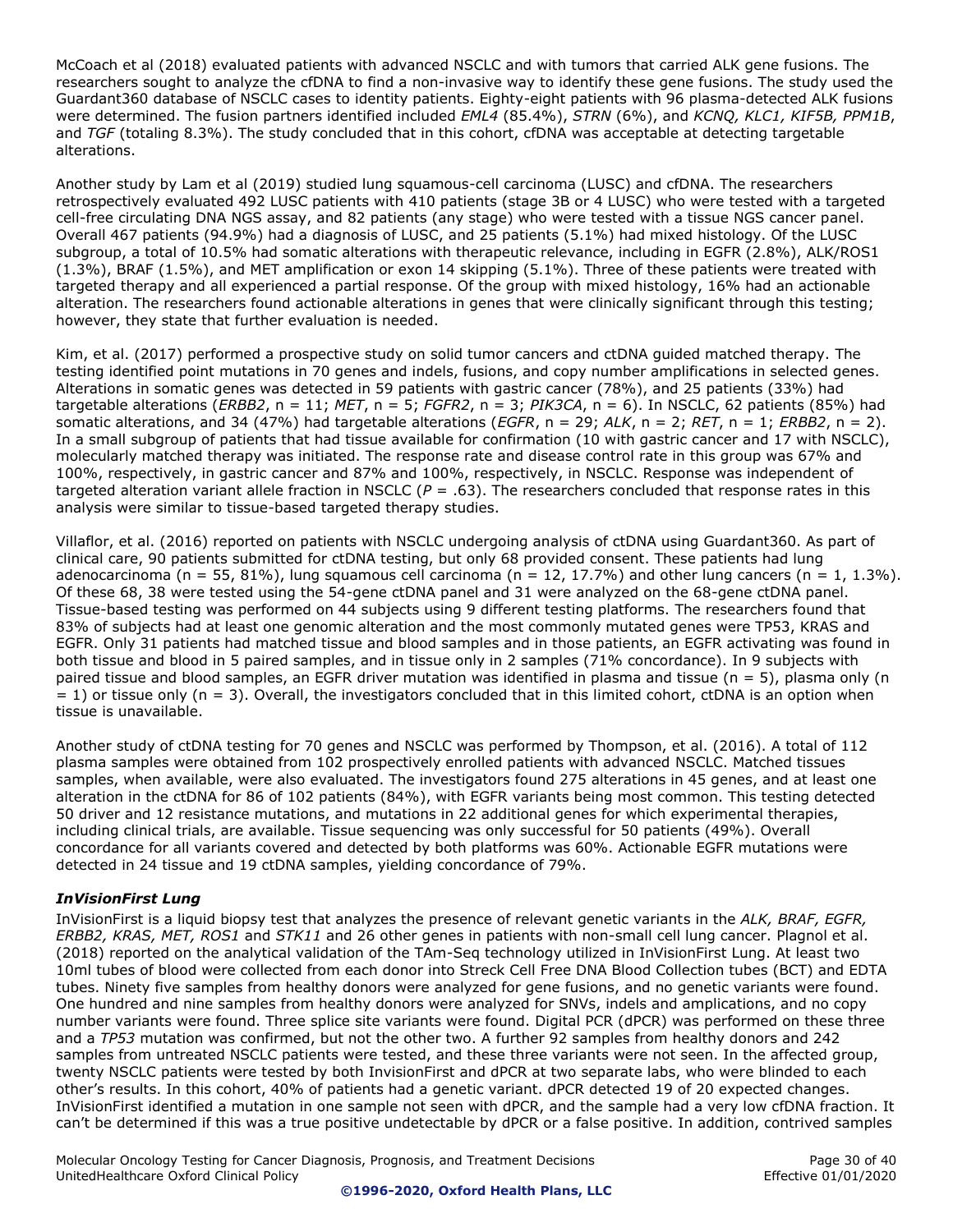using various seeded cell lines and reference material were used to simulate a wide array of copy number and other genetic variations were tested in the same way. Overall, in the donor samples and contrived materials, the concordance rate between InVisionFirst and dPCR was high. InVisionFirst demonstrated a >99% sensitivity for SNVs and >92% for indels.

The NCCN NSCLC Guidelines Panel for NSCLC have added a section on Plasma Cell-Free/Circulating Tumor DNA Testing that states that cell-free/circulating tumor DNA testing should not be used in lieu of a tissue diagnosis as the analytical standards have not been established. However, NCCN also suggests that the use of cell-free/circulating tumor DNA testing can be considered in specific clinical circumstances, most notably: if a patient is medically unfit for invasive tissue sampling; or in the initial diagnostic setting, if following pathologic confirmation of a NSCLC diagnosis there is insufficient material for molecular analysis, cell-free/circulating tumor DNA should be used only if follow up tissue based analysis is planned for all patients in which an oncogenic driver is not identified.

In a 2017 study, Cohen et al. developed a noninvasive test for detection of pancreatic ductal adenocarcinoma. They combined blood tests for KRAS gene mutations with protein biomarkers as a testing method. They tested this assay on a cohort of 221 patients with resectable pancreatic ductal adenocarcinomas and 182 control patients without known cancer. In the plasma samples of 66 patients (30%), KRAS mutations were detected and every mutation found in the plasma was also detected in the primary tumor (100% concordance). This combination of tests increased the sensitivity to 64%. Only one of the control samples was positive for any of the DNA or protein biomarkers (99.5% specificity). The researchers concluded that this approach may prove useful for early cancer detection.

Sun et al. (2018) published a study examining liquid biopsies in colorectal cancer (CRC). The researchers analyzed blood from 140 CRC patients with matched tumor samples. Both the circulating tumor cells (CTC) and tumor DNA (ctDNA) were extracted before surgery and treatment. The samples were quantified and tested for mutations in KRAS, NRAS and BRAF. Within this sample cohort, there was good agreement between the CTC and the ctDNA (97% concordance). The researchers also determined that patients who were refractory to specific medications showed molecular profile changes and were positive for KRAS, NRAS or BRAF. This was noteworthy as the changes were detected in the circulating tumor cells first. The study concluded that using CTC and ctDNA for monitoring CRC patients molecular profile changes to treatment may be useful.

A study from Dieffenbacher et al. (2018) evaluated tumor tissue and liquid biopsies in metastatic clear cell renal cell cancer patients in the MORE-TRIAL. Samples were performed at baseline and first and second progression under treatment. The study stated that this relatively new technique may help to avoid the necessity for invasive biopsies in the future and a further aim of MORE is to study the reliability and relevance of ct-DNA in RCC patients.

Another renal cell carcinoma study by Yamamoto et al. (2019) evaluated circulating tumor DNA for clinical utility. Fifty-three patients histologically diagnosed with clear cell RCC were enrolled and sequencing was performed on plasma cell-free DNA (cfDNA) and tumor DNA. A total of 38 mutations across 16 (30%) patients were identified from cfDNA, including mutations in TP53 ( $n = 6$ ) and VHL ( $n = 5$ ), and median mutant allele frequency of ctDNA was 10%. The researched concluded that this study shows the clinical utility of ctDNA for prognosis and disease monitoring in RCC.

## *Professional Societies*

## **American Society of Clinical Oncology (ASCO)**

Merker et al. (2018) published a joint review from the American Society of Clinical Oncology (ASCO) and the College of American Pathologists (CAP) to assess the clinical use of circulating tumor DNA (ctDNA). The researchers performed a literature review and identified 1,339 references. Of these references, 390, plus an additional 31 supplied by the researchers, were reviewed. The literature review included 77 references. The literature review stated that while some ctDNA tests have demonstrated clinical validity and utility with specific advanced stage cancer, overall, there is insufficient evidence of clinical validity and utility for the majority of these assays in this stage of cancer. The researchers also noted that there is no evidence of clinical utility and little evidence of clinical validity of ctDNA tests in early stage cancer, treatment monitoring, or residual disease detection. Likewise, no evidence of clinical validity and utility was demonstrated in the literature review for the use of ctDNA in cancer screening.

## <span id="page-30-0"></span>U.S. FOOD AND DRUG ADMINISTRATION (FDA)

This section is to be used for informational purposes only. FDA approval alone is not a basis for coverage.

Laboratories that perform genetic tests are regulated under the Clinical Laboratory Improvement Amendments (CLIA) Act of 1988. More information is available at:

[https://www.fda.gov/medicaldevices/deviceregulationandguidance/ivdregulatoryassistance/ucm124105.htm.](https://www.fda.gov/medicaldevices/deviceregulationandguidance/ivdregulatoryassistance/ucm124105.htm) (Accessed April 5, 2019)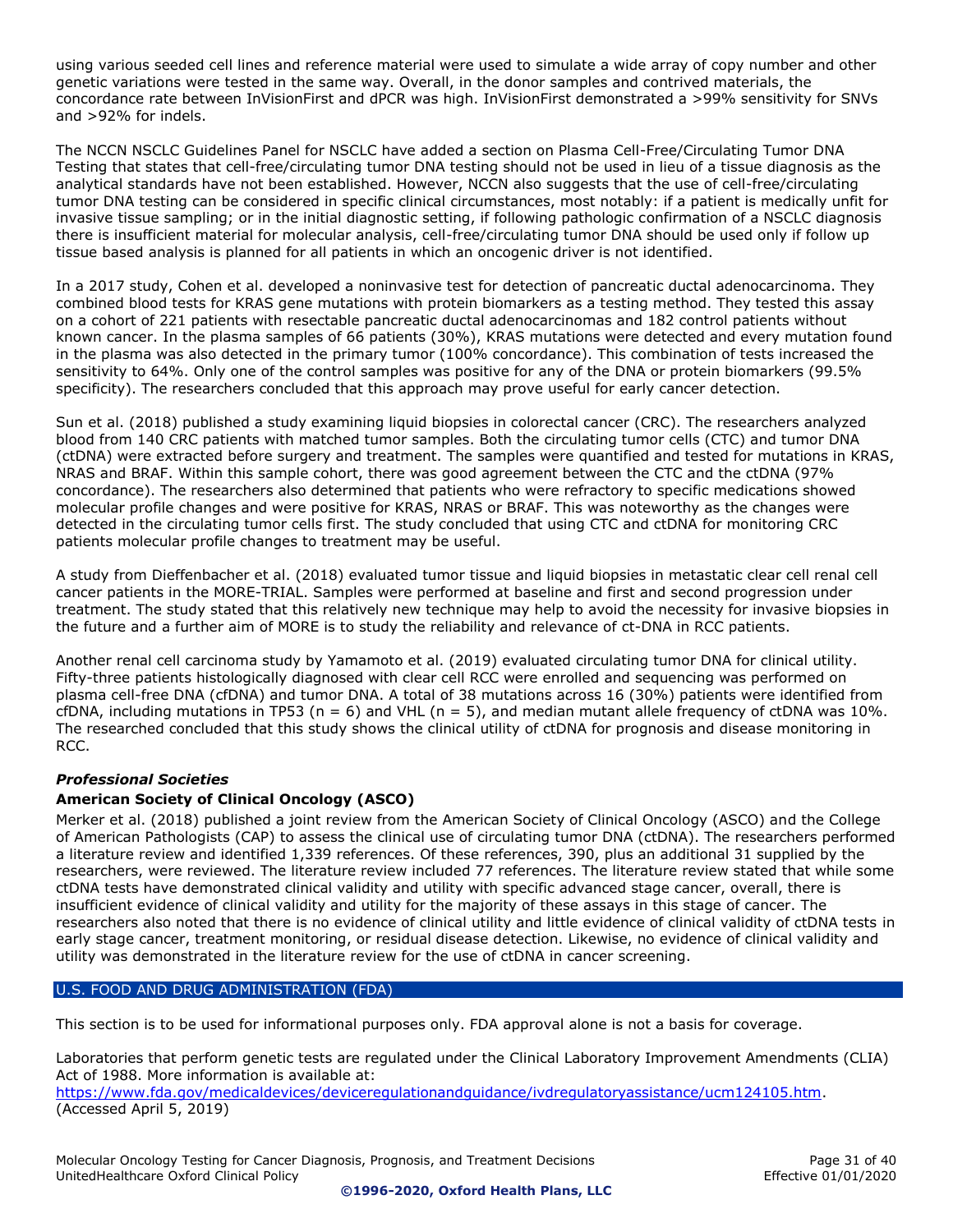#### <span id="page-31-0"></span>**REFERENCES**

The foregoing Oxford policy has been adapted from an existing UnitedHealthcare national policy that was researched, developed and approved by UnitedHealthcare Medical Technology Assessment Committee. [2019T0588J]

Adalsteinsson VA, Ha G, Freeman SS, et al. Scalable whole-exome sequencing of cell-free DNA reveals high concordance with metastatic tumors. Nature Communications. 2017;8:1324.

Albain KS, Barlow WE, Shak S et al. Prognostic and predictive value of the 21-gene recurrence score assay in postmenopausal women with node-positive, oestrogen-receptor-positive breast cancer on chemotherapy: a retrospective analysis of a randomised trial. Lancet Oncol 2010; 11: 55–65.

Alexander EK, Kennedy GC, Baloch ZW, et al. Preoperative diagnosis of benign thyroid nodules with indeterminate cytology. N Engl J Med. 2012;367(8):705–715.

Alexander EK, Schorr M, Klopper J, et al. Multicenter clinical experience with the Afirma gene expression classifier. J Clin Endocrinol Metab. 2014;99(1):119–125.

Ali SM, Sanford EM, Klempner SJ, et al. Prospective comprehensive genomic profiling of advanced gastric carcinoma cases reveals frequent clinically relevant genomic alterations and new routes for targeted therapies. Oncologist. 2015;20(5):499-507.

Altman AM, Marmor S, Tuttle TM, Hui JYC. 21-gene recurrence score testing in HER2-positive patients. Clin Breast Cancer. 2018 Nov 27.

Arber DA, Borowitz, MJ, Cessna M, et al. Initial diagnostic workup of acute leukemia: Guideline from the College of American Pathologists and the American Society of Hematology. Archives of Pathology & Laboratory Medicine: October 2017, Vol. 141, No. 10, pp. 1342-1393.

Ardakani MN, Thomas C, Robinson C, et al. Detection of copy number variations in melanocytic lesions utilising array based comparative genomic hybridisation. Pathology. 2017 Apr;49(3):285-291.

Avet-Loiseau H, Corre L, Lauwers-Cances V, et al. Evaluation of minimal residual disease (MRD) by next generation sequencing (NGS) is highly predictive of PFS in the IFM/DFCI 2009 trial. Blood. 2015;126:191.

Beaudenon-Huibregtse S, Alexander EK, Guttler RB, et al. Centralized molecular testing for oncogenic gene mutations complements the local cytopathologic diagnosis of thyroid nodules. Thyroid. 2014;24(10):1479–1487.

Bekelman JE, Rumble RB, Freedland SJ. Clinically localized prostate cancer: ASCO Clinical Practice Guideline endorsement of an AUA/ASTRO/SUO Guideline Summary. J Oncol Pract. 2018 Oct;14(10):618-624.

Beltran H, Yelensky R, Frampton GM, et al. Targeted next-generation sequencing of advanced prostate cancer identifies potential therapeutic targets and disease heterogeneity. Eur Urol. 2013 May;63(5):920-6.

Berger AC, Davidson RS, Poitras JK, et al. Clinical impact of a 31-gene expression profile test for cutaneous melanoma in 156 prospectively and consecutively tested patients. Curr Med Res Opin. 2016 Sep;32(9):1599-604.

Bichakjian CK, Halpern AC, Johnson TM, et al. Guidelines of care for the management of primary cutaneous melanoma. American Academy of Dermatology. J Am Acad Dermatol. 2011 Nov;65(5):1032-47.

Boultwood J., Perry J., Zaman R., et al. High-density single nucleotide polymorphism array analysis and ASXL1 gene mutation screening in chronic myeloid leukemia during disease progression. Leukemia. 2010;24(6):1139–1145.

Brand TC, Zhang N, Crager MR, et al. Patient-specific meta-analysis of 2 clinical validation studies to predict pathologic outcomes in prostate cancer using the 17-gene genomic prostate score. Urology. 2016 Mar;89:69-75.

Brauner E, Holmes BJ, Krane JF, et al. Performance of the Afirma gene expression classifier in Hurthle cell thyroid nodules differs from other indeterminate thyroid nodules. Thyroid. 2015;25(7):789–796.

Buus R, Sestak I, Kronenwett R, et al. Comparison of EndoPredict and EPclin with oncotype dx recurrence score for prediction of risk of distant recurrence after endocrine therapy. J Natl Cancer Inst. 2016 Jul 10;108(11).

Cardoso F, van't Veer LJ, Bogaerts J, et al. 70-gene signature as an aid to treatment decisions in early-stage breast cancer. N Engl J Med. 2016 Aug 25;375(8):717-29.

Carter HB, Albertsen PC, Barry MJ, et al. American Urological Association (AUA). Early detection of prostate cancer. Published 2013; reviewed and validity confirmed 2018.

Chantrill LA, Nagrial AM, Watson C, et al. Australian Pancreatic Cancer Genome Initiative (APGI) and the Individualized Molecular Pancreatic Cancer Therapy (IMPaCT) Trial Management Committee of the Australasian Gastrointestinal Trials Group (AGITG). Precision medicine for advanced pancreas cancer: the Individualized Molecular Pancreatic Cancer Therapy (IMPaCT) Trial. Clin Cancer Res. 2015 May 1;21(9):2029-37.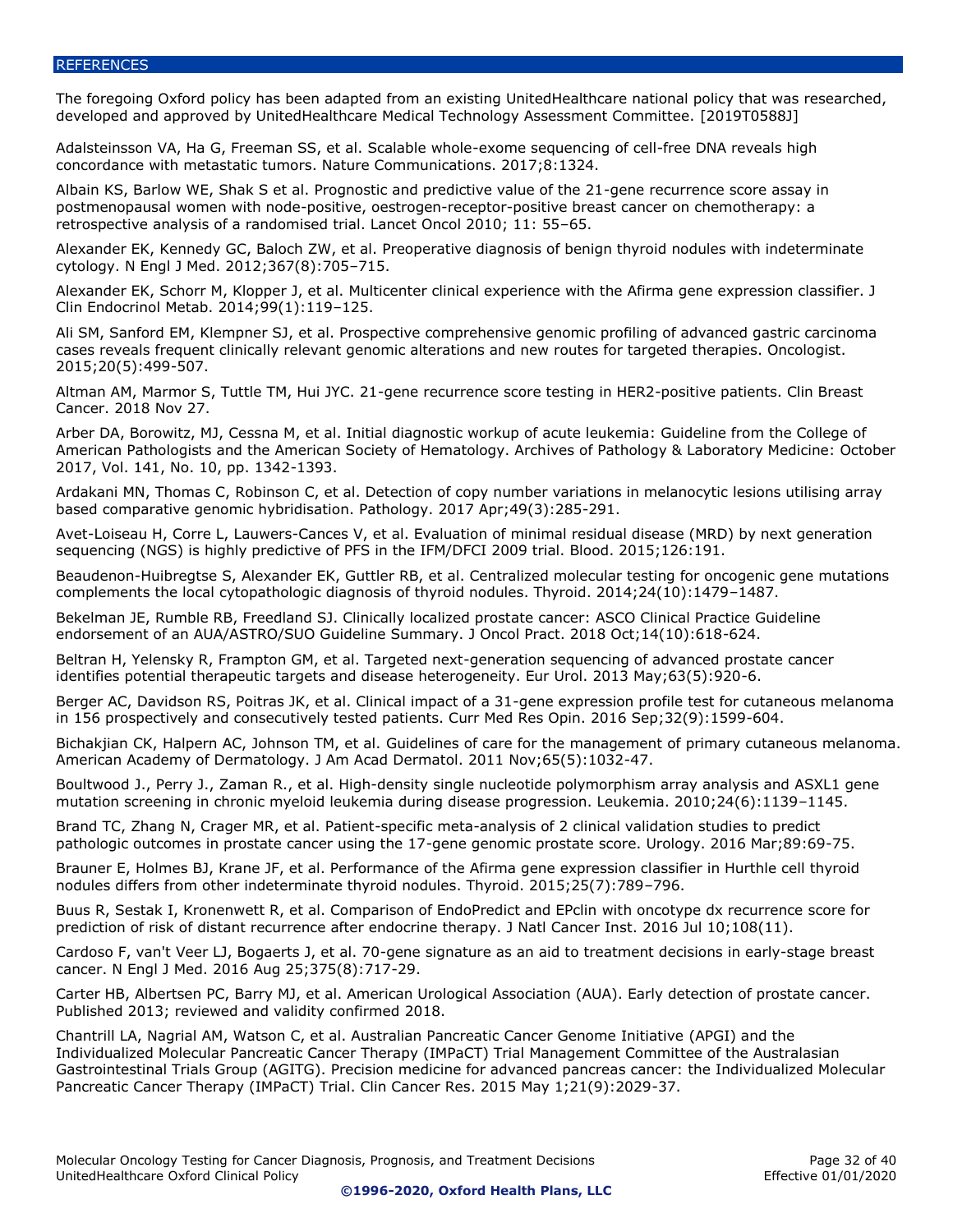Chen RC, Rumble RB, Loblaw DA, et al. Active surveillance for the management of localized prostate cancer (Cancer Care Ontario guideline): American Society of Clinical Oncology Clinical practice guideline endorsement. J Clin Oncol 2016 34:2182-2190.

Chmielecki J, Hutchinson KE, Frampton GM, et al. Comprehensive genomic profiling of pancreatic acinar cell carcinomas identifies recurrent RAF fusions and frequent inactivation of DNA repair genes. Cancer Discov. 2014 Dec;4(12):1398-405.

Chua MLK, Lo W, Pintilie M, et al. Prostate cancer "nimbosus": genomic instability and schlap1 dysregulation underpin aggression of intraductal and cribriform subpathologies. Eur Urol. 2017 May 13. [Epub ahead of print]

Chung CH, Guthrie VB, Masica DL, et al. Genomic alterations in head and neck squamous cell carcinoma determined by cancer gene-targeted sequencing. Ann Oncol. 2015 Feb 23. pii: mdv109.

Cohen JD, Javed AA, Thoburn C, et al. Combined circulating tumor DNA and protein biomarker-based liquid biopsy for the earlier detection of pancreatic cancers. Proc Natl Acad Sci U S A. 2017 Sep 19;114(38):10202-10207.

Cooley LD, Lebo M, Li MM, et al. Working Group of the American College of Medical Genetics and Genomics (ACMG) Laboratory Quality Assurance Committee. American College of Medical Genetics and Genomics technical standards and guidelines: microarray analysis for chromosome abnormalities in neoplastic disorders. (2013) Genet Med ;15:484–494.

Crawford ED, Scholz MC, Kar AJ, et al. Cell cycle progression score and treatment decisions in prostate cancer: results from an ongoing registry. Curr Med Res Opin. 2014 Jun;30(6):1025-31.

Dagogo-Jack I, Rooney M, Nagy RJ, et al. Molecular analysis of plasma from patients with ROS1-Positive NSCLC. [J](https://www.ncbi.nlm.nih.gov/pubmed/30664990)  [Thorac Oncol.](https://www.ncbi.nlm.nih.gov/pubmed/30664990) 2019 Jan 18. pii: S1556-0864(19)30027-9.

Dalerba P, Sahoo D, Paik S, et al. CDX2 as a prognostic biomarker in stage II and stage III colon cancer. N Engl J Med 2016;374:211-22.

Deaver KE, Haugen BR, Pozdeyev N, Marshall CB. Outcomes of Bethesda categories III and IV thyroid nodules over 5 years and performance of the Afirma gene expression classifier: a single-institution study. Clin Endocrinol (Oxf). 2018 May 23.

Detterbeck FC, Lewis SZ, Diekemper R, et al. Executive Summary: Diagnosis and management of lung cancer, 3rd Ed: American College of Chest Physicians evidence-based clinical practice guidelines. Chest. 2013 May;143(5 Suppl):7S-37S.

Dieffenbacher S, Zschäbitz S, Hofer L, et al. Prospective single center trial of next-generation sequencing analysis in metastatic renal cell cancer: the MORE-TRIAL. Future Sci OA. 2018;4(5):FSO299. Published 2018 Mar 14.

Drilon A, Wang L, Arcila ME, et al. Hybrid capture–based next-generation sequencing identifies actionable genomic alterations in lung adenocarcinomas otherwise negative for such alterations by other genomic testing approaches. Clin Cancer Res. 2015 Aug 15;21(16):3631-9.

Duick DS, Klopper J, Diggins, J et al. The impact of benign gene expression classifier test results on the endocrinologist/patient decision to operate on patients with thyroid nodules with indeterminate fine-needle aspiration cytopathology. Thyroid. 2012 Oct; 22(10): 996–1001.

Dummer R, Hauschild A, Lindenblatt N, et al. ESMO Guidelines Committee. Cutaneous melanoma: ESMO Clinical Practice Guidelines for diagnosis, treatment and follow-up. Ann Oncol. 2015 Sep;26 Suppl 5:v126-32.

Evaluation of Genomic Applications in Practice and Prevention (EGAPP) Working Group. Recommendations from the EGAPP Working Group: does the use of Oncotype DX tumor gene expression profiling to guide treatment decisions improve outcomes in patients with breast cancer? Genet Med. 2016 Aug;18(8):770-9.

Evans AG, Ahmad A, Burack WR, Iqbal MA. "Combined comparative genomic hybridization and single-nucleotide polymorphism array detects cryptic chromosomal lesions in both myelodysplastic syndromes and cytopenias of undetermined significance." Modern pathology: an official journal of the United States and Canadian Academy of Pathology, Inc. 2016 Oct 0; 29(10):1183-99.

Ferris LK, Jansen B, Ho J, et al. Utility of a noninvasive 2-gene molecular assay for cutaneous melanoma and effect on the decision to biopsy. JAMA Dermatol. 2017;153(7):675–680.

Ferris LK, Gerami P, Skelsey MK, et al. Real-world performance and utility of a noninvasive gene expression assay to evaluate melanoma risk in pigmented lesions. Melanoma Res. 2018 Oct;28(5):478-482.

Fizazi K, Greco FA, Pavlidis N, et al. Cancers of unknown primary site: ESMO Clinical Practice Guidelines for diagnosis, treatment and follow-up. Ann Oncol (2015) 26 (suppl 5): v133-v138.

Food and Drug Administration (FDA) FDA authorizes first next generation sequencing-based test to detect very low levels of remaining cancer cells in patients with acute lymphoblastic leukemia or multiple myeloma. <https://www.fda.gov/NewsEvents/Newsroom/PressAnnouncements/ucm622004.htm>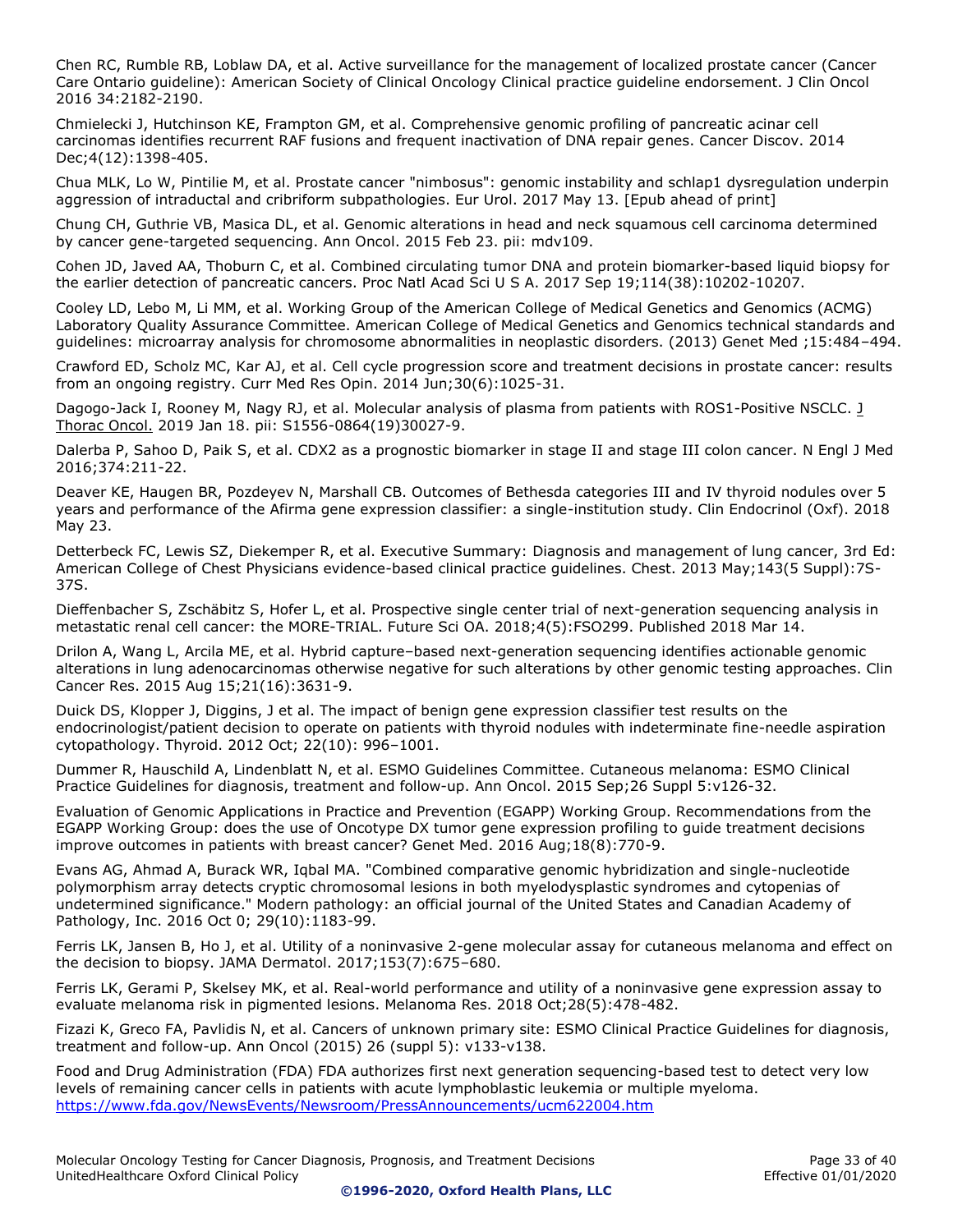Frampton GM, Fichtenholtz A, Otto GA, et al. Development and validation of a clinical cancer genomic profiling test based on massively parallel DNA sequencing. Nat Biotechnol. 2013 Nov;31(11):1023-31.

Ganesan P, Moulder S, Lee JJ, et al. Triple-negative breast cancer patients treated at MD Anderson Cancer Center in phase I trials: improved outcomes with combination chemotherapy and targeted agents. Mol Cancer Ther. 2014 Dec;13(12):3175-84.

Gatalica Z, Millis SZ, Vranic S, et al. Comprehensive tumor profiling identifies numerous biomarkers of drug response in cancers of unknown primary site: analysis of 1806 cases. Oncotarget. 2014 Dec 15;5(23):12440-7.

Gharib H, Papini E, Garber JR, et al. American Association Of Clinical Endocrinologists, American College Of Endocrinology, And Associazione Medici Endocrinologi Medical Guidelines For Clinical Practice For The Diagnosis And Management Of Thyroid Nodules – 2016 Update. Endocrine Practice May 2016 Vol 22 (Suppl 1).

Glass AG, Leo MC, Haddad Z., et al. Validation of a genomic classifier for predicting post-prostatectomy recurrence in a community based health care setting. J Urol. 2016 Jun;195(6):1748-53.

Gnant M, Filipits M, Dubsky P, et al. Predicting risk for late metastasis: The PAM50 risk of recurrence (ROR) score after 5 years of endocrine therapy in postmenopausal women with HR+ early breast cancer: A study on 1,478 patients for the ABCSG-8 trial. Ann Oncol. 2013;24(3):iii29-iii37.

Gorringe KL, Fox SB. Ductal carcinoma in situ biology, biomarkers, and diagnosis. Frontiers in Oncology. 2017;7:248.

Hagenkord JM, Monzon FA, Kash SF, et al. Array-based karyotyping for prognostic assessment in chronic lymphocytic leukemia: Performance comparison of Affymetrix 10K2.0, 250K Nsp, and SNP6.0 Arrays. The Journal of Molecular Diagnostics : JMD. 2010;12(2):184-196.

Han M, Liew CT, Zhang HW, et al. Novel, blood-based five-gene panel biomarker set for the detection of colorectal cancer. Clin Cancer Res. 2008;14:455–60.

Harrell RM, Bimston DN. Surgical utility of Afirma: effects of high cancer prevalence and oncocytic cell types in patients with indeterminate thyroid cytology. Endocr Pract. 2014;20(4):364–369.

Harris LN, Ismaila N, McShane LM, et al. Use of biomarkers to guide decisions on adjuvant systemic therapy for women with early-stage invasive breast cancer: American Society of Clinical Oncology Clinical Practice Guideline. Oncol Pract. 2016a Apr;12(4):384-9.

Harris LN, Ismaila N, McShane LM, et al. Use of biomarkers to guide decisions on adjuvant systemic therapy for women with early-stage invasive breast cancer: American Society of Clinical Oncology Clinical practice guideline. J Clin Oncol 2016b;34:1134-1150.

Haugen BR, Alexander EK, Bible KC, et al. 2015 American Thyroid Association Management Guidelines for Adult Patients with Thyroid Nodules and Differentiated Thyroid Cancer: The American Thyroid Association Guidelines Task Force on Thyroid Nodules and Differentiated Thyroid Cancer. Thyroid. 2016;26(1):1-133.

He N, Song L, Kang Q, et al. The pathological features of colorectal cancer determine the detection performance on blood ctDNA. Technol Cancer Res Treat. 2018;17:1533033818791794.

Heichman K. Blood-based testing for colorectal cancer screening. Molecular Diagnosis & Therapy; Volume 18, Issue 2; p:127-135.

Hirshfield KM, Tolkunov D, Zhong H<sup>,</sup> et al. Clinical actionability of comprehensive genomic profiling for management of rare or refractory cancers. Oncologist. 2016 Aug 26. pii: theoncologist. 2016-0049.

Hutchinson KE, Lipson D, Stephens PJ, et al. BRAF fusions define a distinct molecular subset of melanomas with potential sensitivity to MEK inhibition. Clin Cancer Res. 2013 Dec 15;19(24):6696-702.

Johnson DB, Dahlman KH, Knol J, et al. Enabling a genetically informed approach to cancer medicine: a retrospective evaluation of the impact of comprehensive tumor profiling using a targeted next-generation sequencing panel. Oncologist. 2014 Jun;19(6):616-22.

Jongen-Lavrencic M, Grob T, Hanekamp D, et al. Molecular minimal residual disease in acute myeloid leukemia. N Engl J Med 378:1189-1199, 2018.

Kamps R, Brandão RD, van den Bosch BJ, et al. Next-generation sequencing in oncology: Genetic diagnosis, risk prediction and cancer classification. Cho WC, ed. International Journal of Molecular Sciences. 2017;18(2):308.

Kato S, Schwaederle M, Daniels GA, et al. Cyclin-dependent kinase pathway aberrations in diverse malignancies: clinical and molecular characteristics. Cell Cycle. 2015 Apr 18;14(8):1252-9.

Kaufman SA, Harris EER, Bailey L, et al. Expert panel on radiation oncology-breast. ACR Appropriateness Criteria® ductal carcinoma in situ [online publication]. Reston (VA): American College of Radiology (ACR); 2014.

Kalemkerian GP, Narula N, Kennedy EB et al. Molecular testing guideline for the selection of lung cancer patients for treatment with targeted tyrosine kinase inhibitors: American Society of Clinical Oncology Endorsement Summary of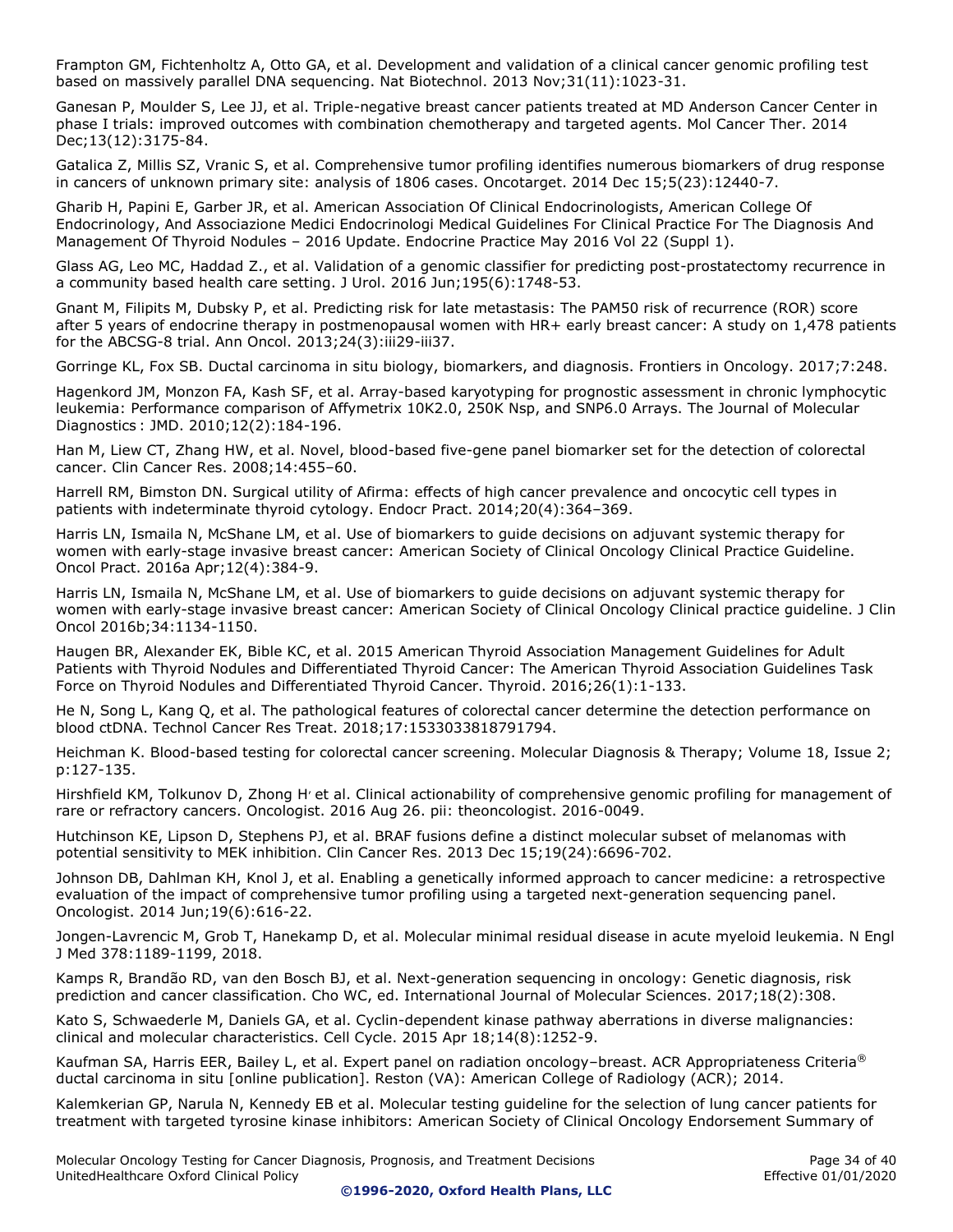the College of American Pathologists/International Association for the Study of Lung Cancer/Association for Molecular Pathology Clinical Practice Guideline Update. J Oncol Pract. 2018 Mar 28:JOP1800035.

Kim K, Zakharkin SO, Allison DB. Expectations, validity, and reality in gene expression profiling. Journal of clinical epidemiology. 2010;63(9):950-959.

Kim ST, Banks KC, Lee SH, et al. [Prospective feasibility study for using cell-free circulating tumor DNA](https://ascopubs.org/doi/abs/10.1200/PO.16.00059)–guided therapy [in refractory metastatic solid cancers: an interim analysis.](https://ascopubs.org/doi/abs/10.1200/PO.16.00059) JCO Precision Oncology 2017:1, 1-15

Klein EA, Santiago-Jiménez M, Yousefi K, et al. Molecular analysis of low grade prostate cancer using a genomic classifier of metastatic potential. J Urol. 2016 Jan;197(1):122-128.

Klufas MA, Richter E, Itty S, et al. Comparison of gene expression profiling and chromosome 3 analysis by fluorescent in situ hybridization and multiplex ligation probe amplification in fine-needle aspiration biopsy specimens of uveal melanoma. Ocul Oncol Pathol. 2017 Dec;4(1):16-20.

Koh KN, Lee JO, Seo EJ, et al. Clinical significance of previously cryptic copy number alterations and loss of heterozygosity in pediatric acute myeloid leukemia and Myelodysplastic Syndrome determined using combined array comparative genomic hybridization plus single-nucleotide polymorphism microarray analyses. Journal of Korean Medical Science. 2014;29(7):926-933.

Kolquist KA, Schultz RA, Furrow A, et al. Microarray-based comparative genomic hybridization of cancer targets reveals novel, recurrent genetic aberrations in the myelodysplastic syndromes. Cancer Genet 2011;204(11):603-628.

Krop I, Ismaila N, Andre F, et al. Use of biomarkers to guide decisions on adjuvant systemic therapy for women with early-stage invasive breast cancer: American Society of Clinical Oncology clinical practice guideline focused update. J Clin Oncol. 2017 Aug 20;35(24):2838-47.

Kutzner H, Metzler G, Argenyi Z, et al. Histological and genetic evidence for a variant of superficial spreading melanoma composed predominantly of large nests. Mod Pathol. 2012;25:838–45.

Labourier E, Shifrin A, Busseniers AE, et al. Molecular testing for miRNA, mRNA, and DNA on fine‐needle aspiration improves the preoperative diagnosis of thyroid nodules with indeterminate Cytology. J Clin Endocrinol Metab 2015; 100: 2743–2750.

Ladetto M, Bruggemann M, Monitillo L, et al. Next-generation sequencing and real-time quantitative PCR for minimal residual disease detection in B-cell disorders. Leukemia. 2013;28:1299-1307.

[Lam VK,](https://www.ncbi.nlm.nih.gov/pubmed/?term=Lam%20VK%5BAuthor%5D&cauthor=true&cauthor_uid=30279110) [Tran HT,](https://www.ncbi.nlm.nih.gov/pubmed/?term=Tran%20HT%5BAuthor%5D&cauthor=true&cauthor_uid=30279110) [Banks KC,](https://www.ncbi.nlm.nih.gov/pubmed/?term=Banks%20KC%5BAuthor%5D&cauthor=true&cauthor_uid=30279110) et al. Targeted tissue and cell-free tumor DNA sequencing of advanced lung squamouscell carcinoma reveals clinically significant prevalence of actionable alterations. [Clin Lung Cancer.](https://www.ncbi.nlm.nih.gov/pubmed/30279110) 2019 Jan;20(1):30- 36.e3.

Lastra RR, Pramick MR, Crammer CJ, et al. Implications of a suspicious Afirma test result in thyroid fine-needle aspiration cytology: an institutional experience. Cancer Cytopathol. 2014;122(10):737–744.

Laurie CC, Laurie CA, Smoley SA, et al. Acquired chromosomal anomalies in chronic lymphocytic leukemia (CLL) patients compared to >50,000 quasi-normal Subjects. Cancer Genetics. 2014;207(0):19-30.

Lin CY, Mooney K, Choy W, et al. Will Oncotype DX DCIS testing guide therapy? A single-institution correlation of Oncotype DX DCIS results with histopathologic findings and clinical management decisions. Mod Pathol. 2018 Apr;31(4):562-568.

Lowery MA, Wong W, Jordan EJ, et al. Prospective evaluation of germline alterations in patients with exocrine pancreatic neoplasms. J Natl Cancer Inst. 2018 Oct 1;110(10):1067-1074.

Marrone M, Potosky AL, Penson D, Freedman AN. A 22 gene-expression assay, Decipher® (GenomeDx Biosciences) to predict five-year risk of metastatic prostate cancer in men treated with radical prostatectomy. PLoS Currents. 2015;7.

Marshall KW, Mohr S, El Khettabi F, et al. A blood-based biomarker panel for stratifying current risk for colorectal cancer. Int J Cancer. 2010;126:1177–86.

Marti JL, Avadhani V, Donatelli LA, et al. Wide inter-institutional variation in performance of a molecular classifier for indeterminate thyroid nodules. Ann Surg Oncol. 2015;22(12):3996–400.

[McCoach CE,](https://www.ncbi.nlm.nih.gov/pubmed/?term=McCoach%20CE%5BAuthor%5D&cauthor=true&cauthor_uid=29599410) [Blakely CM,](https://www.ncbi.nlm.nih.gov/pubmed/?term=Blakely%20CM%5BAuthor%5D&cauthor=true&cauthor_uid=29599410) [Banks KC,](https://www.ncbi.nlm.nih.gov/pubmed/?term=Banks%20KC%5BAuthor%5D&cauthor=true&cauthor_uid=29599410) et al. Clinical utility of cell-free DNA for the detection of ALK fusions and genomic mechanisms of ALK inhibitor resistance in non-small cell lung cancer. [Clin Cancer Res.](https://www.ncbi.nlm.nih.gov/pubmed/29599410) 2018 Jun 15;24(12):2758-2770.

McKiernan J, Donovan MJ, O'Neill V, et al. A novel urine exosome gene expression assay to predict high-grade prostate cancer at initial biopsy. JAMA Oncol. 2016 Jul 1;2(7):882-9.

McKiernan J, Donovan M, Margolis E, et al. A prospective adaptive utility trial to validate performance of a novel urine exosome gene expression assay to predict high-grade prostate cancer in patients with prostate-specific Antigen 2–10 ng/ml at initial biopsy. European Urology 2018; 74(6):731-738.

Meleth S, Whitehead N, Swinson T, et al. Technology assessment on genetic testing or molecular pathology testing of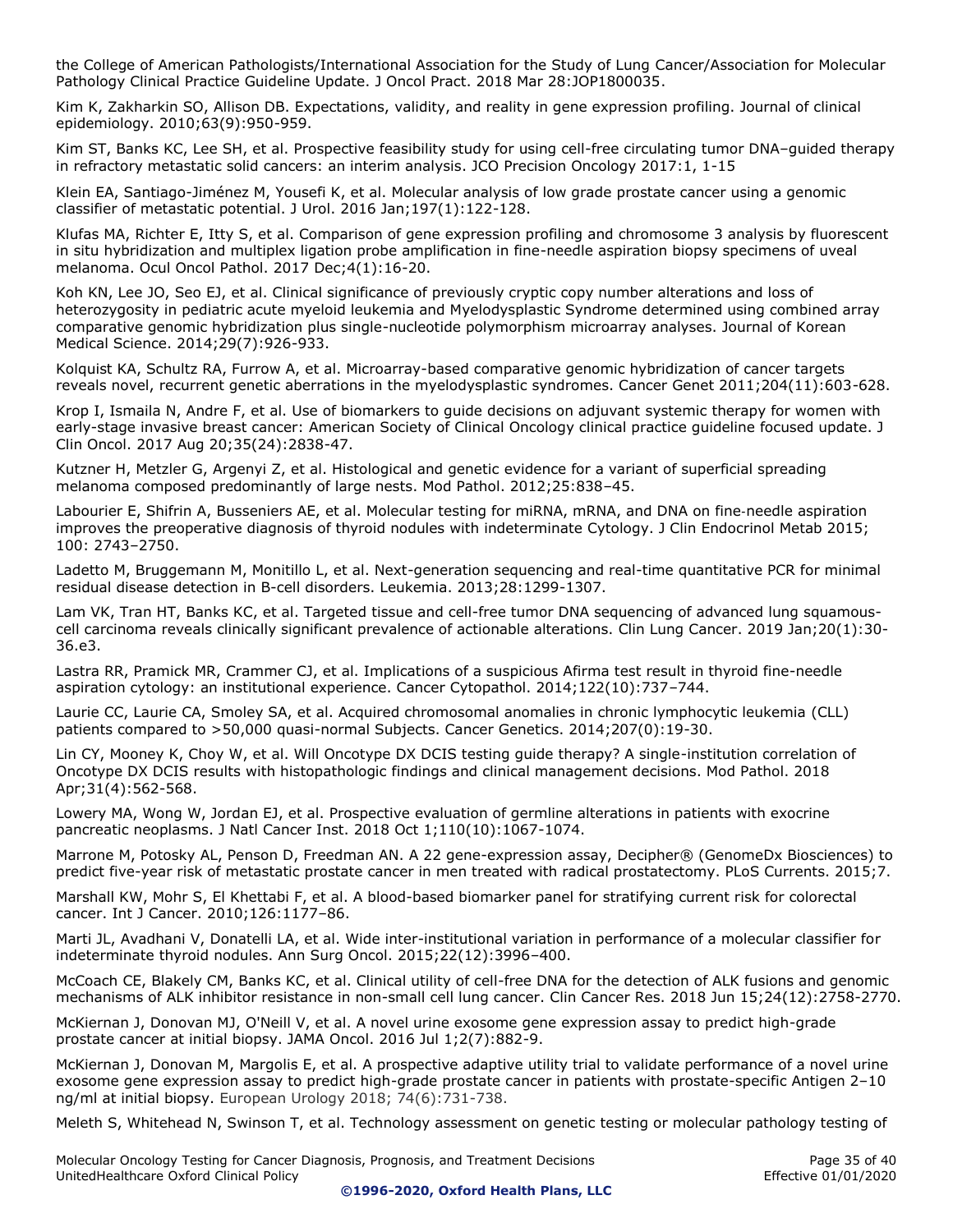cancers with unknown primary site to determine origin. Technology Assessment Report. Rockville, MA: Agency for Healthcare Research and Quality. February 2013.

Merker JD, Oxnard GR, Compton C, et al. Circulating tumor DNA analysis in patients with cancer: American Society of Clinical Oncology and College of American Pathologists Joint Review. J Clin Oncol. 2018 Jun 1;36(16):1631-1641.

Millis SZ, Bryant D, Basu G, et al. Molecular profiling of infiltrating urothelial carcinoma of bladder and nonbladder origin. Clin Genitourin Cancer. 2015 Feb;13(1):e37-49.

Minca EC, Tubbs RR, Portier BP, et al. Genomic microarray analysis on formalin-fixed paraffin-embedded material for uveal melanoma prognostication. Cancer Genet. 2014;207:306–315.

Miura JT, Johnston FM, Thomas J, et al. Molecular profiling in gastric cancer: examining potential targets for chemotherapy. J Surg Oncol. 2014 Sep;110(3):302-6.

Moschini M, Spahn M, Mattei A, et al. Incorporation of tissue-based genomic biomarkers into localized prostate cancer clinics. BMC Med. 2016; 14: 67.

Na R, Wu Y, Ding Q, et al. Clinically available RNA profiling tests of prostate tumors: utility and comparison. Asian J Androl. 2016 Jul-Aug; 18(4): 575–579.

National Comprehensive Cancer Network (NCCN). Clinical Practice Guidelines in Oncology. Bladder cancer. Version 2.2019a.

National Comprehensive Cancer Network (NCCN). Clinical Practice Guidelines in Oncology. Breast cancer. Version 1.2019b.

National Comprehensive Cancer Network (NCCN). Clinical Practice Guidelines in Oncology. Colon cancer. Version 1.2019c.

National Comprehensive Cancer Network (NCCN). Clinical Practice Guidelines in Oncology. Melanoma. Version 2. 2019d.

National Comprehensive Cancer Network (NCCN). Clinical Practice Guidelines in Oncology. Multiple myeloma. Version 2.2019.

National Comprehensive Cancer Network (NCCN). Clinical Practice Guidelines in Oncology. Non-small cell lung cancer. Version 3.2019e.

National Comprehensive Cancer Network (NCCN). Clinical Practice Guidelines in Oncology. Occult primary [cancer of unknown primary (CUP)]. V2.2019f.

National Comprehensive Cancer Network (NCCN). Clinical Practice Guidelines in Oncology. Prostate cancer. Version 1.2019g.

National Comprehensive Cancer Network (NCCN). Clinical Practice Guidelines in Oncology. Rectal cancer. Version 1.2019h.

National Comprehensive Cancer Network (NCCN). Clinical Practice Guidelines in Oncology. Thyroid Carcinoma v1.2019i.

National Comprehensive Cancer Network (NCCN). Clinical Practice Guidelines in Oncology. Uveal melanoma. Version 1.2018b.

National Institute for Health and Care Excellence (NICE). Metastatic malignant disease of unknown primary origin in adults: diagnosis and management. Clinical Guideline CG04. July 2010.

Nikiforova MN, Mercurio S, Wald AI, et al. Analytical performance of the ThyroSeq v3 genomic classifier for cancer diagnosis in thyroid nodules. Cancer. 2018 Apr 15;124(8):1682-1690.

Nishino M and Nikiforova M. Update on molecular testing for cytologically indeterminate thyroid nodules. Archives of Pathology & Laboratory Medicine: April 2018, Vol. 142, No. 4, pp. 446-457.

Oderda M, Cozzi G, Daniele L, et al. Cell-cycle progression-score might improve the current risk assessment in newly diagnosed prostate cancer patients. Urology. 2016 Nov 25.

Onken MD, Worley LA, Char DH, et al. Collaborative Ocular Oncology Group report number 1: prospective validation of a multi-gene prognostic assay in uveal melanoma. Ophthalmology. 2012 Aug;119(8):1596-603.

Oxnard GR, Thress KS, Alden RS, et al. Association between plasma genotyping and outcomes of treatment with osimertinib (AZD9291) in advanced non-small-cell lung cancer. J Clin Oncol. 2016 Oct 1;34(28):3375-82.

Pagan M, Kloos RT, Lin C-F, et al. The diagnostic application of RNA sequencing in patients with thyroid cancer: an analysis of 851 variants and 133 fusions in 524 genes. BMC Bioinformatics. 2016;17(Suppl 1):6.

Palmetto GBA. Local Coverage Article for MolDx: AFIRMA™ Assay by Veracyte Update (Article ID Number A54356). January 5, 2018.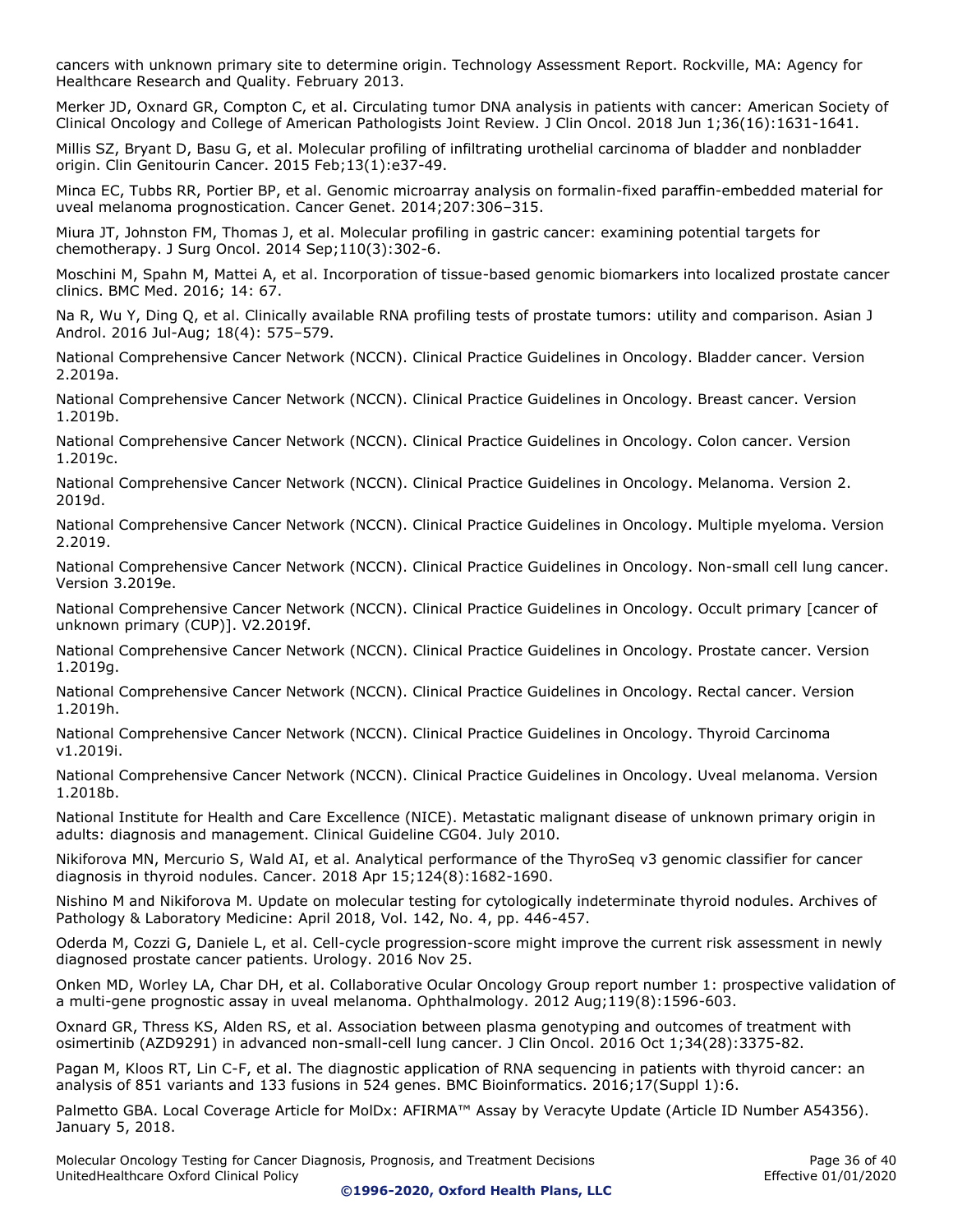Parker JS, Mullins M, Cheang MCU, et al. Supervised risk predictor of breast cancer based on intrinsic subtypes. J Clin Onc. 2009;27(8):1160-1167.

Partyka KL Randolph ML, Lawrence KA, et al. Utilization of direct smears of thyroid fine-needle aspirates for ancillary molecular testing: A comparison of two proprietary testing platforms. Diagn Cytopathol. 2018 Apr;46(4):320-325.

PDQ Adult Treatment Editorial Board. Intraocular (Uveal) Melanoma Treatment (PDQ®): Health Professional Version. 2018 Feb 8.

Peterson JF, Aggarwal N, Smith CA, et al. Integration of microarray analysis into the clinical diagnosis of hematological malignancies: How much can we improve cytogenetic testing? Oncotarget. 2015;6(22):18845-18862.

Peterson JF, Van Dyke DL, Hoppman NL, et al. The utilization of chromosomal microarray technologies chromosomal microarray technologies for hematologic neoplasms: Hematologic Neoplasms: An ACLPS critical review. Am J Clin Pathol. 2018 Oct 1;150(5):375-384.

Plagnol V, Woodhouse S, Howarth K, et al. Analytical validation of a next generation sequencing liquid biopsy assay for high sensitivity broad molecular profiling. PLoS One. 2018;13(3):e0193802. Published 2018 Mar 15.

Plasseraud KM, Cook RW, Tsai T, et al. Clinical performance and management outcomes with the DecisionDx-UM gene expression profile test in a prospective multicenter study. J Oncol. 2016;2016:5325762.

Port M, Böttcher M, Thol F, et al. Prognostic significance of FLT3 internal tandem duplication, nucleophosmin 1, and CEBPA gene mutations for acute myeloid leukemia patients with normal karyotype and younger than 60 years: a systematic review and meta-analysis. Ann Hematol. 2014 Aug;93(8):1279-86.

Puiggros A, Puigdecanet E, Salido M, et al. Genomic arrays in chronic lymphocytic leukemia routine clinical practice: are we ready to substitute conventional cytogenetics and fluorescence in situ hybridization techniques? Leuk Lymphoma. 2013;54:986–995.

Raskin L, Ludgate M, Iyer RK et al. Copy number variations and clinical outcome in Atypical Spitz Tumors. The American Journal of Surgical Pathology: 2011 35(2) : p 243–252.

[Riediger AL,](https://www.ncbi.nlm.nih.gov/pubmed/?term=Riediger%20AL%5BAuthor%5D&cauthor=true&cauthor_uid=27640882) [Dietz S,](https://www.ncbi.nlm.nih.gov/pubmed/?term=Dietz%20S%5BAuthor%5D&cauthor=true&cauthor_uid=27640882) [Schirmer U,](https://www.ncbi.nlm.nih.gov/pubmed/?term=Schirmer%20U%5BAuthor%5D&cauthor=true&cauthor_uid=27640882) et al. Mutation analysis of circulating plasma DNA to determine response to EGFR tyrosine kinase inhibitor therapy of lung adenocarcinoma patients. [Sci Rep.](https://www.ncbi.nlm.nih.gov/pubmed/27640882) 2016 Sep 19;6:33505.

Rodriguez-Rodriguez L, Hirshfield KM, Rojas V, et al. Use of comprehensive genomic profiling to direct point-of-care management of patients with gynecologic cancers. Gynecol Oncol. 2016;141(1):2-9.

Ross JS, Ali SM, Wang K, et al. Comprehensive genomic profiling of epithelial ovarian cancer by next generation sequencing-based diagnostic assay reveals new routes to targeted therapies. Gynecol Oncol. 2013 Sep;130(3):554-9.

Ross JS, Wang K, Al-Rohil RN, et al. Advanced urothelial carcinoma: next-generation sequencing reveals diverse genomic alterations and targets of therapy. Mod Pathol. 2014b Feb;27(2):271-80.

Ross JS, Wang K, Gay L et al. Comprehensive genomic profiling of carcinoma of unknown primary site: new routes to targeted therapies. JAMA Oncol. 2015;1(1):40-49.

Ross JS, Wang K, Rand JV, et al. Next-generation sequencing of adrenocortical carcinoma reveals new routes to targeted therapies. J Clin Pathol. 2014a Nov;67(11):968-73.

Roy S, Pradhan D, Ernst WL, et al. Next-generation sequencing-based molecular characterization of primary urinary bladder adenocarcinoma. Mod Pathol. 2017 May 26. [Epub ahead of print]

Sacher AG, Paweletz C, Dahlberg SE, et al. Prospective validation of rapid plasma genotyping for the detection of EGFR and KRAS mutations in advanced lung cancer. JAMA Oncol. 2016 Aug 1;2(8):1014-22.

Sanda MG, Cadeddu JA, Kirkby E, et al. Clinically localized prostate cancer: AUA/ASTRO/SUO Guideline. Part I: risk stratification, shared decision making, and care options. Care Options. J Urol. 2018 Mar;199(3):683-690.

Santhanam P, Khthir R, Gress T, et al. Gene expression classifier for the diagnosis of indeterminate thyroid nodules: a meta-analysis. Med Oncol. 2016 Feb;33(2):14.

Sestak I, Zhang Y, Schroeder BE, et al. Cross-stratification and differential risk by Breast Cancer Index and Recurrence Score in women with hormone receptor-positive lymph node-negative early-stage breast cancer. Clin Cancer Res. 2016 Oct 15;22(20):5043-5048.

Shore N, Concepcion R, Saltzstein D, et al. Clinical utility of a biopsy-based cell cycle gene expression assay in localized prostate cancer. Curr Med Res Opin. 2014 Apr;30(4):547-53.

Sipos JA, Blevins TC, Shea HC, et al. Long-term nonoperative rate of thyroid nodules with benign results on the afirma gene expression classifier. Endocr Pract. 2016 Jun;22(6):666-72.

Sohal DPS, Kennedy EB, Khorana A, et al. Metastatic pancreatic cancer: ASCO Clinical Practice Guideline Update. Journal of Clinical Oncology, 2018 36:24,2545-2556.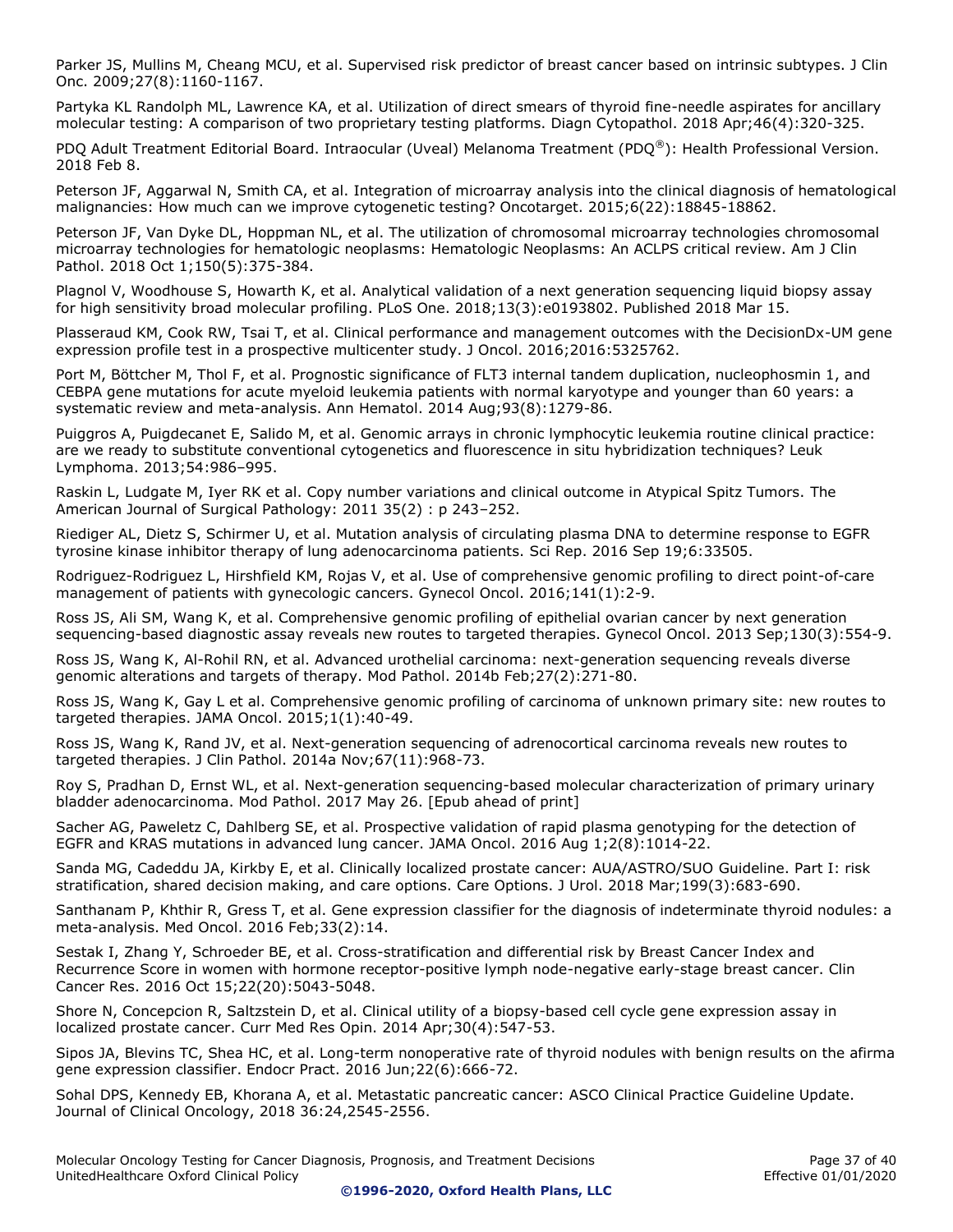Song Q, Peng M, Chu Y, Huang S. Techniques for detecting chromosomal aberrations in myelodysplastic syndromes. Oncotarget. 2017a;8(37):62716-62729.

Song Q, Chu Y, Yao Y, et al. Identify latent chromosomal aberrations relevant to myelodysplastic syndromes. Scientific Reports. 2017b;7:10354.

Su KY, Tseng JS, Liao KM, et al. Mutational monitoring of EGFR T790M in cfDNA for clinical outcome prediction in EGFR-mutant lung adenocarcinoma. PLoS One. 2018 Nov 16;13(11):e0207001.

Sun Q, Liu Y, Liu B, Liu Y. Use of liquid biopsy in monitoring colorectal cancer progression shows strong clinical correlation. Am J Med Sci. 2018 Mar;355(3):220-227.

Thiel A, Beier M, Ingenhag D, et al. Comprehensive array CGH of normal karyotype myelodysplastic syndromes reveals hidden recurrent and individual genomic copy number alterations with prognostic relevance. Leukemia 2011; 25: 387–399.

Thompson JC, Yee SS, Troxel AB, et al. Detection of therapeutically targetable driver and resistance mutations in lung cancer patients by next-generation sequencing of cell-free circulating tumor DNA. Clin Cancer Res. 2016;22(23):5772-5782.

Tiu RV, Gondek LP, O'Keefe CL, et al. Prognostic impact of SNP array karyotyping in myelodysplastic syndromes and related myeloid malignancies. Blood. 2011;117(17):4552-4560.

Trikalinos TA, Terasawa T, Raman G, et al. A systematic review of loss-of-heterozygosity based topographic genotyping with PathfinderTG. Technology Assessment Report GEND0308. Prepared by the Tufts Evidence-based Practice Center for the Agency for Healthcare Research and Quality AHRQ under Contract No HHSA 290 10055 I AHRQ March. 2010.

U.S. National Library of Medicine. What are whole exome sequencing and whole genome sequencing? Genetics Home Reference. October 2017A. U.S. National Library of Medicine. Do all gene mutations affect health and development? Genetics Home Reference. October 2017B.

van Steenhoven JEC, Kuijer A, van Diest PJ, et al. Conventional pathology versus gene signatures for assessing luminal A and B type breast cancers: results of a prospective cohort study. Genes (Basel). 2018;9(5):261.

Varadhachary GR, Raber MN. Cancer of unknown primary site. N Engl J Med 2014;371:757-65.

Venook AP, Niedzwiecki D, Lopatin M, et al. Biologic determinants of tumor recurrence in stage II colon cancer: validation study of the 12-gene recurrence score in cancer and leukemia group B (CALGB) 9581. J Clin Oncol. 2013;31(14):1775-1781.

Vignot S, Lefebvre C, Frampton GM, et al. Comparative analysis of primary tumour and matched metastases in colorectal cancer patients: Evaluation of concordance between genomic and transcriptional profiles. Eur J Cancer. 2015 May;51(7):791-9.

Villaflor V, Won B, Nagy R, et al. Biopsy-free circulating tumor DNA assay identifies actionable mutations in lung cancer. Oncotarget. 2016;7(41):66880-66891.

Wang M, Wu K, Zhang P, et al. The prognostic significance of the Oncotype DX Recurrence Score in T(1-2)N(1)M(0) estrogen receptor-positive HER2-negative breast cancer based on the prognostic stage in the updated AJCC  $8^{th}$  Edition. Ann Surg Oncol. 2018 Nov 19.

Wang K, McDermott JD, Schrock AB, et al. Comprehensive genomic profiling of salivary mucoepidermoid carcinomas reveals frequent BAP1, PIK3CA, and other actionable genomic alterations. Ann Oncol. 2017 Apr 1;28(4):748-753.

Weinhold N, Heuck C, Rosenthal A, et al. The clinical value of molecular subtyping multiple myeloma using gene expression profiling. Leukemia. 2016 February; 30(2): 423–430.

West AC, Tang K, Tye H, et al. Identification of a TLR2-regulated gene signature associated with tumor cell growth in gastric cancer. Oncogene. 2017 May 8. [Epub ahead of print]

Wheler J, Yelensky R, Falchook G, et al. Next generation sequencing of exceptional responders with BRAF-mutant melanoma: implications for sensitivity and resistance. BMC Cancer. 2015 Feb 18;15:61.

Wheler JJ, Parker BA, Lee JJ, et al. Unique molecular signatures as a hallmark of patients with metastatic breast cancer: implications for current treatment paradigms. Oncotarget. 2014 May 15;5(9):2349-54.

Wiesner T, Kutzner H, Cerroni L, et al. Genomic aberrations in spitzoid tumours and their implications for diagnosis, prognosis and therapy. Pathology. 2016;48(2):113-131.

Wolmark N, Mamounas EP, Baehner FL et al. Prognostic impact of the combination of recurrence score and quantitative estrogen receptor expression (ESR1) on predicting late distant recurrence risk in estrogen receptor– positive breast cancer after 5 years of tamoxifen: Results from NRG Oncology/National Surgical Adjuvant Breast and Bowel Project B-28 and B-14 Journal of Clinical Oncology 34, no. 20 (July 2016) 2350-2358.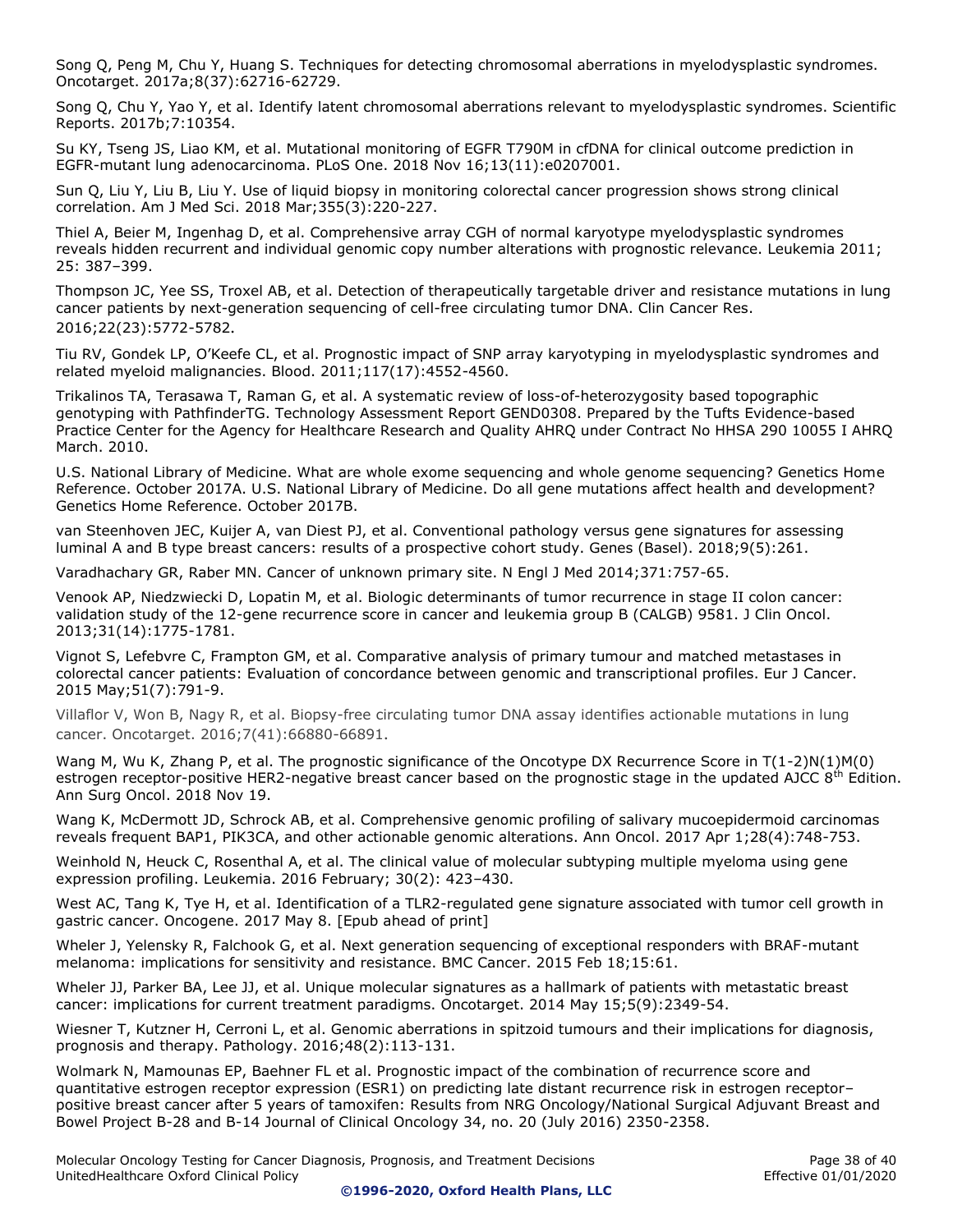Wong W, Lowery MA, Berger MF, et al. Ampullary cancer: evaluation of somatic and germline genetic alterations and association with clinical outcomes. Cancer. 2019 Jan 8.

Wood B, Wu D, Crossley B, et.al. Measurable residual disease detection by high-throughput sequencing improves risk stratification for pediatric B-ALL. Blood. 2018 Mar 22;131(12):1350-1359.

Wylie D, Beaudenon-Huibregtse S, et al. Molecular classification of thyroid lesions by combined testing for miRNA gene expression and somatic gene alterations. The Journal of Pathology: Clinical Research. 2016;2(2):93-103.

Yamamoto Y, Uemura M, Fujita M, et al. Clinical significance of the mutational landscape and fragmentation of circulating tumor DNA in renal cell carcinoma. Cancer Sci. 2019;110(2):617-628.

Yamanaka T, Oki E, Yamazaki K, et al. 12-gene recurrence score assay stratifies the recurrence risk in stage II/III colon cancer with surgery alone: the SUNRISE study. J Clin Oncol. 2016 Aug 20;34(24):2906-13.

Yan S, Liu Z, Yu S, Bao Y. Diagnostic value of methylated septin9 for colorectal cancer screening: a meta-analysis. Med Sci Monit. 2016;22:3409–3418.

[Yang M,](https://www.ncbi.nlm.nih.gov/pubmed/?term=Yang%20M%5BAuthor%5D&cauthor=true&cauthor_uid=28472989) [Topaloglu U,](https://www.ncbi.nlm.nih.gov/pubmed/?term=Topaloglu%20U%5BAuthor%5D&cauthor=true&cauthor_uid=28472989) [Petty WJ,](https://www.ncbi.nlm.nih.gov/pubmed/?term=Petty%20WJ%5BAuthor%5D&cauthor=true&cauthor_uid=28472989) et al. Circulating mutational portrait of cancer: manifestation of aggressive clonal events in both early and late stages. [J Hematol Oncol.](https://www.ncbi.nlm.nih.gov/pubmed/28472989) 2017 May 4;10(1):100.

Yang SE, Sullivan PS, Zhang J et al. Has Afirma gene expression classifier testing refined the indeterminate thyroid category in cytology? Cancer Cytopathol. 2016 Feb;124(2):100-9.

Yang C, Zou K, Yuan Z, et al. Prognostic value of circulating tumor cells detected with the CellSearch System in patients with gastric cancer: evidence from a meta-analysis. OncoTargets and therapy. 2018;11:1013-1023.

Yothers G, O'Connell MJ, Lee M, et al. Validation of the 12-gene colon cancer recurrence score in NSABP C-07 as a predictor of recurrence in patients with stage II and III colon cancer treated with fluorouracil and leucovorin (FU/LV) and FU/LV plus oxaliplatin. J Clin Oncol. 2013 Dec 20;31(36):4512-9.

Zager JS, Gastman BR, Leachman S, et al. Performance of a prognostic 31-gene expression profile in an independent cohort of 523 cutaneous melanoma patients. BMC Cancer. 2018;18:130.

Zhang BY, Jones JC, Briggler, et al. Lack of caudal-type homeobox transcription factor 2 expression as a prognostic biomarker in metastatic colorectal cancer. Clin Colorectal Cancer. 2016 Sep 17. [Epub ahead of print].

Zhang M and Lin O. Molecular testing of thyroid nodules: a review of current available tests for fine-needle aspiration specimens. Archives of Pathology & Laboratory Medicine: December 2016, Vol. 140, No. 12, pp. 1338-1344.

Zhang Y, Schnabel CA, Schroeder BE, et al. Breast cancer index identifies early-stage estrogen receptor-positive breast cancer patients at risk for early- and late-distant recurrence. Clin Cancer Res. 2013 Aug 1;19(15):4196-205.

Zhang Y, Schroeder BE, Jerevall PL, et al. A novel breast cancer index for prediction of distant recurrence in HR(+)early-stage breast cancer with one to three positive nodes. Clin Cancer Res. 2017 Dec 1;23(23):7217- 7224.Zheng S, Cherniack AD, Dewal N, et al. Comprehensive pan-genomic characterization of adrenocortical carcinoma. Cancer Cell. 2016 May 9; 29(5): 723–736.

Zhou H, Chen Q, Tan W, et al. Integrated clinicopathological features and gene microarray analysis of pancreatic neuroendocrine tumors. Gene. 2017 May 4. pii: S0378-1119(17)30332-3. [Epub ahead of print]